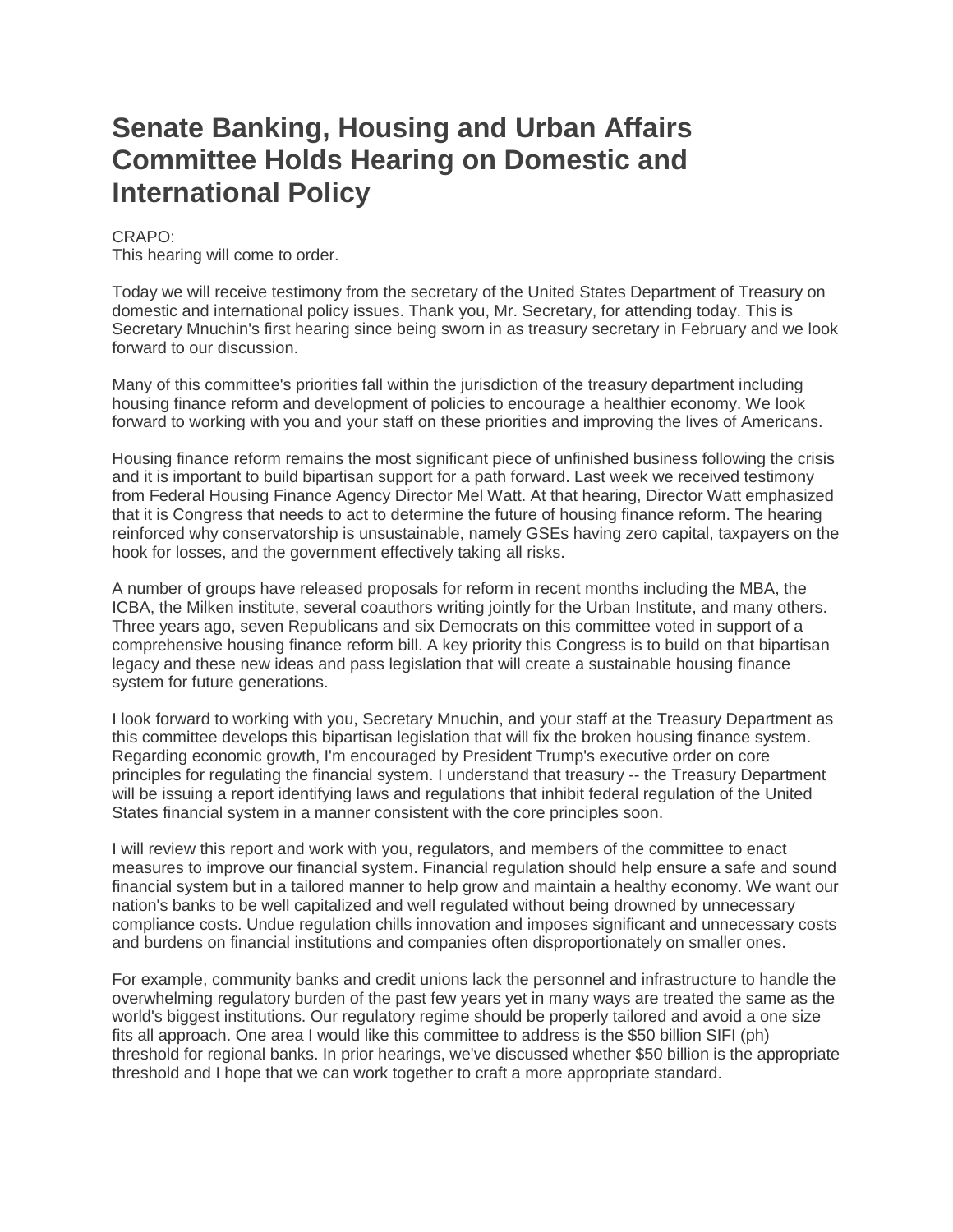My goal is to work with you, Secretary Mnuchin, senators of this committee, and financial regulators to look for ways to improve regulation and foster economic growth while maintaining resiliency in the economy.

Senator Brown.

BROWN: Thank you Mr. Chairman.

Welcome Mr. Secretary, nice to see you two days in a row, thank you so much. I thank Chairman Crapo for calling this hearing. Treasury's played a key role in our government since its creation more than two centuries ago.

That role expanded in the wake of the great recession when it became clear, at great cost, that the rules in place for financial services were inadequate. Give the greater role that the treasury secretary plays in oversight of Wall Street it makes sense that he devote some of his time to conveying his views and those of the administration on issues within this committee's jurisdiction, to us and to the public.

So far the communication has been insufficient. Questions posed to the secretary by me, questions posed to the secretary by other senators have gone either unanswered or were answered by non sequiturs. So I hope today will give an opportunity to all of us for more forthright conversations.

On Tuesday we held an ordinary hearing that, in my mind, turned out to be quite extraordinary. Three of the four nominees will work in national security positions in Treasury if confirmed, the fourth will work in a national security position at commerce. One senator after another felt compelled to ask the nominees -- to ask each of them if they would put the law and the constitution and their country - and their country ahead of loyalty to the president. Amazing and unprecedented that we thought we had to ask that question.

Given all the troubling revelations from the White House and about the White House such a question is vital for every nominee in a sensitive position. This was hours before we learned that President Trump very likely asked FBI Director Comey to shut down an investigation. Honesty is critical. Our national interest are undermined, whether national security or domestic, economic security when our leaders traffic in falsehoods.

You can't -- you can't lead if we don't believe you. And when I say we I mean the American public. China was a champion of currency manipulation and then it wasn't. Wealthy tax payers would not get a tax cut and then they would. The deficit would be eliminated in eight years, and then it wouldn't. Wall Street was getting away with murder, but now it has too big a compliance burden. The carried interest loophole would be close, but now, maybe not.

We must invest -- we must invest in our, quote, "third world infrastructure", but now there seems to be no rush. No cuts to Medicaid it was promised, now a \$900 billion -- \$900 billion cut to Meidcaid is fine. The president launched the examination of Dodd- Frank with the claim that credit worthy borrowers can't get loans. But the spigot isn't dry and we don't need to, in the president's words - original words perhaps, "prime the pump".

Back loans -- bank loans and profits are at record levels, these are facts that bear repeating -- bank loans and profits are at record levels. The president was elected saying Wall Street has caused tremendous problems for is -- for us, we're going to tax Wall Street, his words. Now that he's in office he seems to have forgotten the tremendous problems that Wall Street created for middle class families across America. That same amnesia seems to have affected a number of my colleagues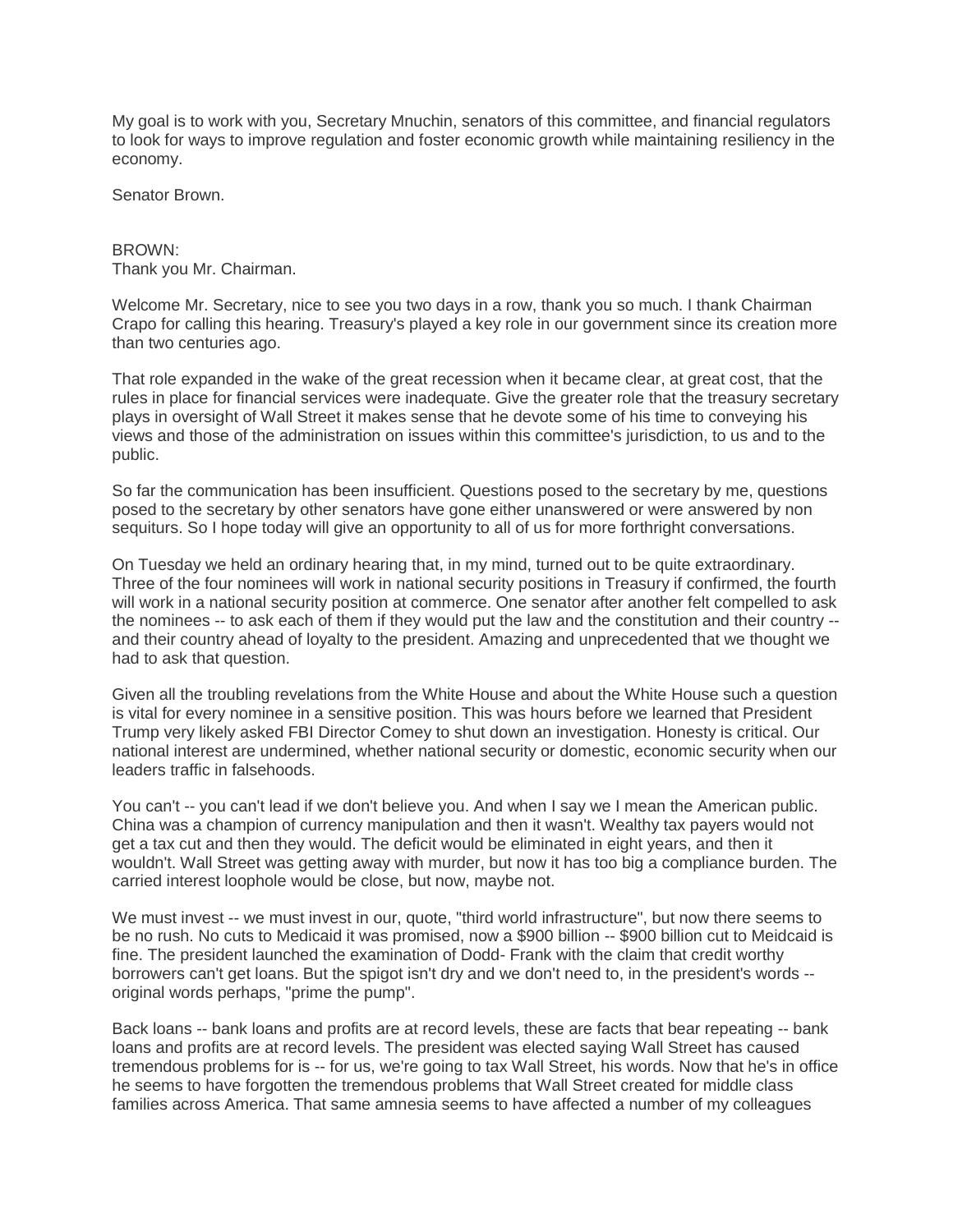who seem to forget what Wall Street did 10 years ago to our country, to our economy, to our families, to our neighborhoods.

The president sacked a dedicated public servant for a bank lawyer to oversee the nation's biggest banks, he is threatening the consumer bureau, one of the only champions that consumers have in the executive branch. Can we improve upon how we regulate the banks and the shadow banks and the rest of the financial services industry? Of course we can. I believe we can do so for smaller institutions. But let's do so based on facts.

The fact is that one in five homeowners one in five homeowners in the city of Cleveland, one in five holds a mortgage that is more than a 120 percent of the value of their home. The fact is that bank lending has grown six percent annually over the past three years. Loan growth at Community Banks was eight percent -- eight percent this past year. Lending stalled in the first quarter of this year. Why? Because demand wasn't there.

The fact is that U.S. households have more debt now than they did in the its peak in 2008, driven by increased auto and student debt. The fact is, the wealthiest Americans may have recovered from the great recession recovered and then some, but many -- many families like these Cleveland homeowners have not. If we want to improve our economy, we'd be better off debating how to create jobs through an effective means like infrastructure investment rather than the thoroughly - thoroughly discredited, trickle-down approach, whether achieved to the tax code, or by raising the speed limit for Wall Street.

Thank you, Mr. Chairman.

## CRAPO:

Thank you and Secretary Mnuchin we will now turn to you. You have the time that you may need to make a statement. If you would like to introduce anyone as you choose, you may do so and the time is yours.

## MNUCHIN:

Thank you. I would like to introduce my fiance Louise Linton who is with me this morning as well as many other members of my team at Treasury.

Chairman Crapo, ranking member Brown and members of the committee, it is an honor to appear before you today for the first time as Treasury Secretary. During my confirmation hearing I promise to work with Congress to create and maintain prosperity for all Americans. I want to reaffirm that commitment to you today.

Let me begin by discussing the Treasury's recent report on Foreign Exchange Policies of our major trading partners. Ensuring that American business consumers and workers face a level playing field is one of the essential components of this administration's agenda. When foreign governments engage in currency manipulation, it makes the playing field uneven, which is why we're regularly monitor these practices, after careful study, the Treasury Department has found that no major trading partner met the criteria for currency manipulation during the current reporting period.

We will continue to follow this important issue and have established a monitoring list of economies that warrant close attention. This list comprises China, Germany, Japan, Korea, Switzerland and Taiwan. Additionally, we are committed to rethinking our foreign agreements and trading practices to ensure they are both free and fair to American business and workers.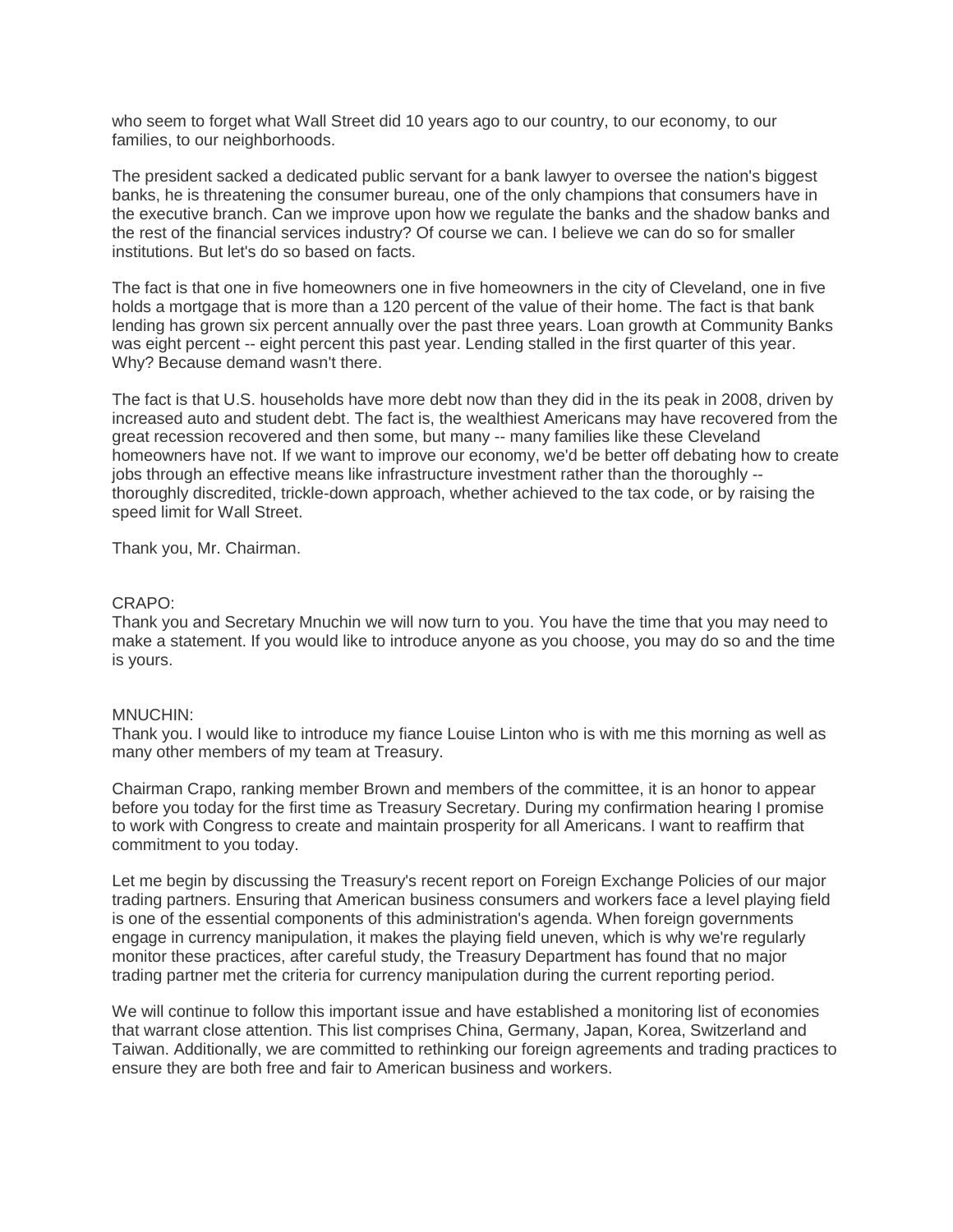In my discussions with the IMF and Finance Ministers of the G20, I have emphasized this goal and I will continue to do so. Turning to our domestic agenda, it has been more than 30 years since we have had comprehensive tax reform in this country. Combined with often imprudent regulations crafted in the midst of the crisis, the entire American prosperity has slowed. I believe that a goal of three percent GDP or higher economic growth, is achievable if we make historic reforms to both taxes and regulation.

## MNUCHIN:

There are about 100 people working at the Treasury on the issue of tax reform. It is our goal to bring relief to middle income Americans and make American business competitive again. We will do this all while simplifying the tax system. On regulatory reform, Treasuries preparing its initial report in response to the president's executive order on core principles for regulating the United States financial system.

These principles provide a road map for the administration's approach to financial services regulation. We have taken a systemic approach in our work by meeting with a variety of stakeholder groups to hear what works, what does not work, and what can be approved. Our initial report contains recommendations to provide relief for community banks and make regulations more efficient, effective, and appropriately tailored.

Housing finance reform is another priority of mine. This has been an unresolved issue for far too long and once we are committed to fixing. We will ensure that there is both ample credit for housing and that we do not put taxpayers at risk. This committee has done extensive work on this along with your work on community financial institution regulatory relief. My hope is that we can partner on both of these issues. I look forward to working with the Congress to develop a solution.

Finally, another area that is crucially important to Treasury is our commitment to combating terrorist activities in financing. We've announced a number of sanctions against individuals and entities associated with destabilizing regimes like Syria, Iran, and North Korea. This work is essential to the administration's efforts to continue to keep Americans safe. The first few months of this administration have been significant. We have been working hard at treasury to develop and implement policy that will allow the economy to grow. This will make the dream of prosperity once again a reality for all Americans. Thank you.

## CRAPO:

Thank you very much, Secretary Mnuchin and I want to thank you personally for your responsiveness to this committee. We appreciate your willingness to work with us on these issues and certainly your expertise and assistance can help us get to the right results.

I want to take my first question -- ask my first question about housing finance reform and the status quo. As I indicated in my opening remarks last week, Director Watt of the FHFA indicated that this was critical for Congress to deal with. My question to you is, do you agree that the status quo is unsustainable and that Congress must move on this issue?

## MNUCHIN:

Thank you, Chairman Crapo. I do agree completely with that. We are committed to working with you on a solution on housing reform. I think we need to fix Fannie and Freddie. We are committed to make sure that there is proper liquidity in the housing markets.

It's a very, very important part of the American economy and we need to make sure that there is ample credit for the middle class to buy homes while on the same time making sure that the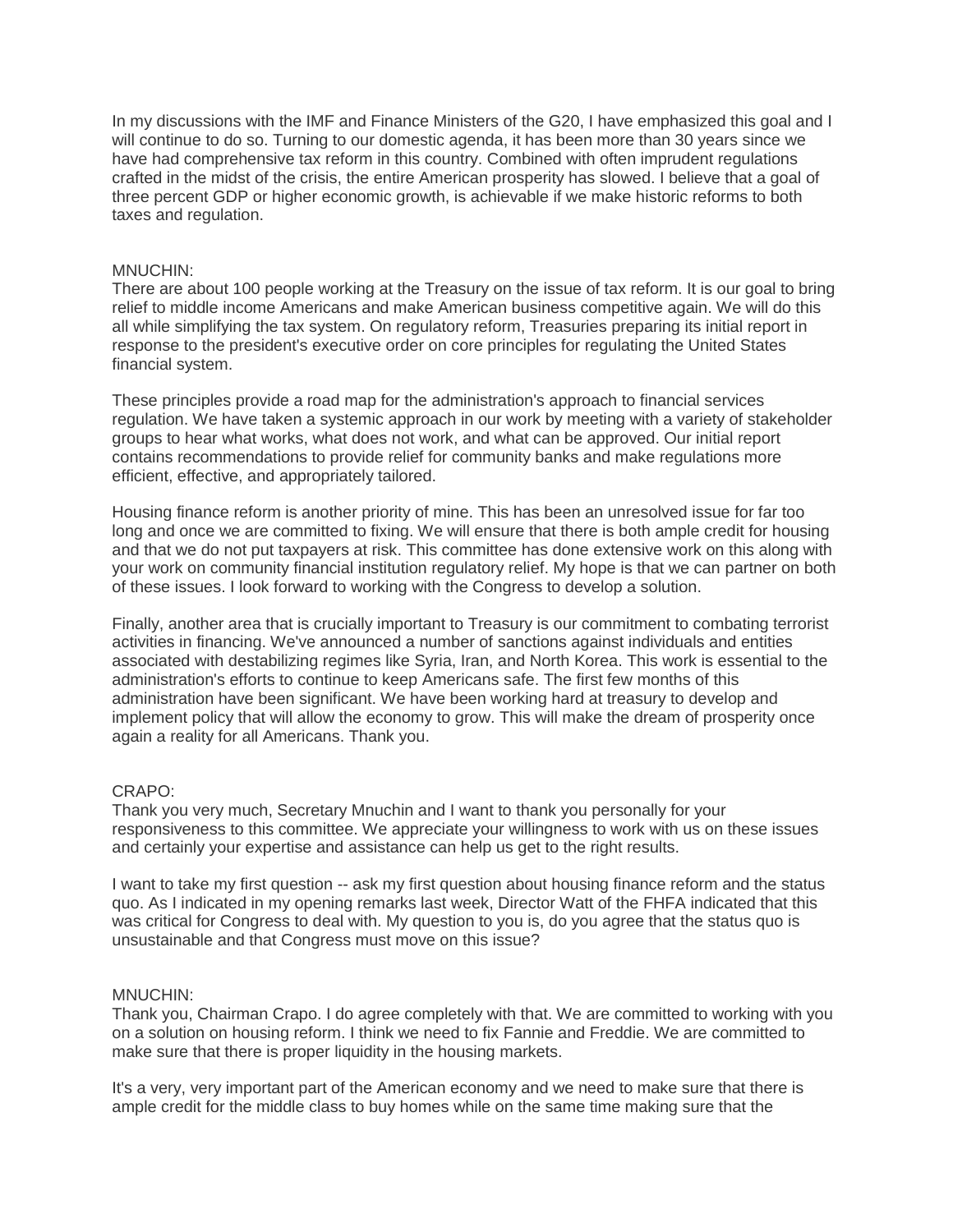taxpayers are not at risk. As you know, the treasury has a very big line outstanding to those two entities.

## CRAPO:

Thank you and as you know, during the 113th Congress, this committee developed a comprehensive housing reform bill. We had to make a lot of compromises to achieve that bipartisan legislation. As the committee again focuses on housing finance reform, what do you think are the key compromises that need to be achieved?

## MNUCHIN:

Well, I think we're open to working with you as I've suggested. We need to find a solution that creates necessary liquidity while making sure we don't put taxpayers at risk. And while we've been busy working on tax reform and focusing on regulatory issues, during the second half of this year I will focus on housing reform and look forward to speaking to many of you on ideas.

## CRAPO:

One of the big issues that does face us on housing finance reform is whether there should be an explicit government guarantee provided through the housing system. Do you believe that such a guarantee is necessary? And if so, do you think -- how do we deal with implementing adequate taxpayer protections in exchange for any government guarantee?

## MNUCHIN:

Well, I think it's a --it's a bit early for me to make a conclusion on whether a quarantee is necessary. That is something that we would like to study very carefully and if there is a guarantee we would want to make sure that there is ample credit and real risk in front of that guarantee so that taxpayers are not at risk.

## CRAPO:

All right, thank you. I want to move quickly to the executive order that the president has issued. I noticed I only have a couple minutes left and I did not at the beginning of this remind all of our colleagues that we need to pay very close attention to the five minutes for -- for questioning. Because I'm confident that every senator on this committee wants to have his or her opportunity to - to speak with you.

So I'll just, in my last two minutes, quickly bring up the order that President Trump signed in February outlining the administration's core principles for regulating the U.S. financial system. The executive order requires you to report within 120 days on the extent to which existing laws and regulations promote those core principals and to identify laws and regulations that inhibit the federal regulation of the U.S financial system in a manner consistent with them.

By the way, I strongly agree with those core principals and I'm looking very much forward to work with you on this effort. Can you tell the committee some of the specific issues you've looked at and then perhaps some of the findings that we may expect to see in your report?

## MNUCHIN:

Yes, thank you. We -- we've had a very large group at treasury working on this. One of the things that I emphasized to the team ahead of time was that we wanted to make sure that we reached out to many different groups and got feedback that this was not something that treasury was just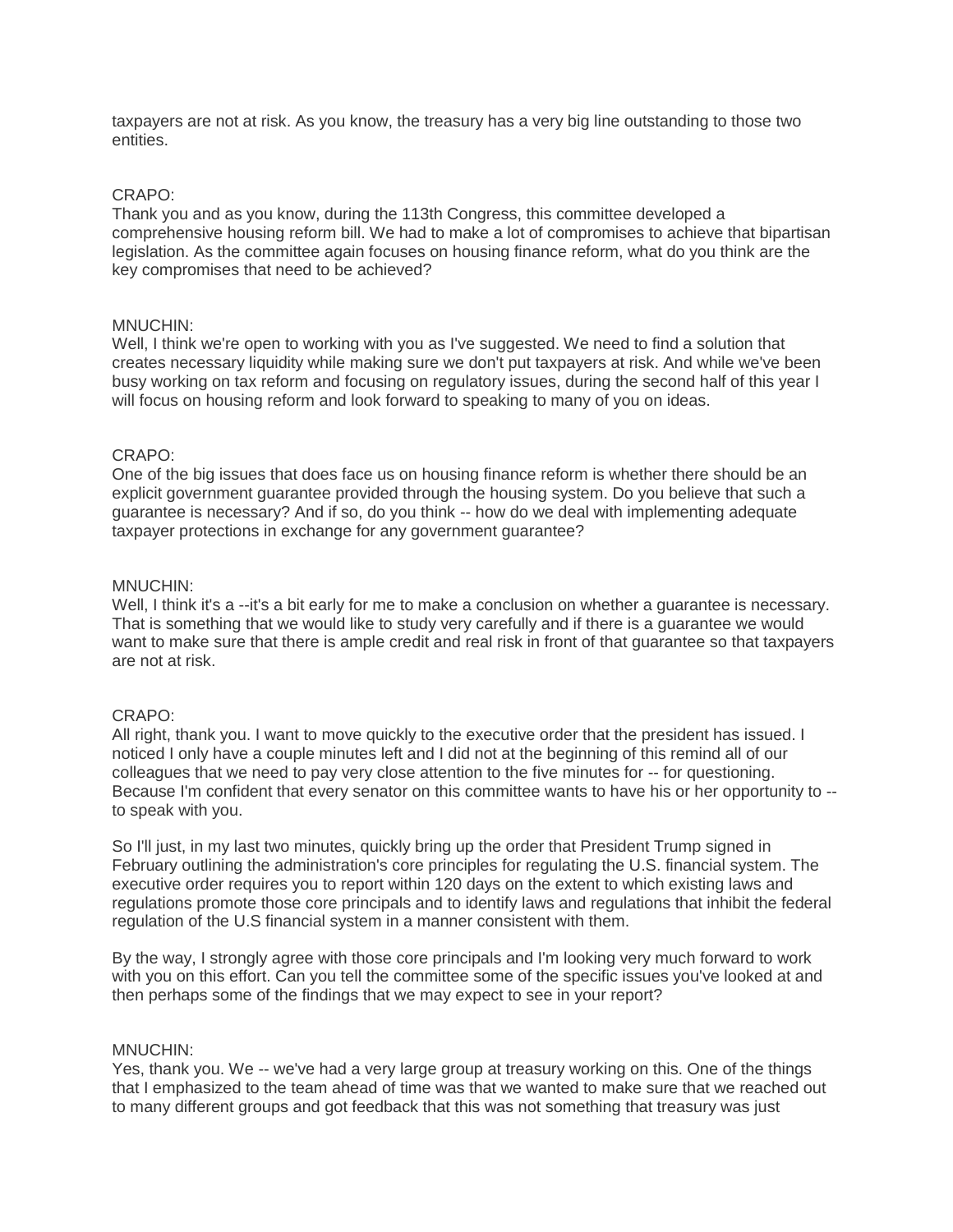designing on its own. I know certain people refer to this as a review of Dodd-Frank, that's one of the things we're looking at, but it's actually much broader than that in looking at the core principles.

We've met with 16 different groups, many of them having 50 to 100 people. We've had community banks, we've had small and medium sized banks, we've reached out to each one of the regulators and had working groups with each one of the independent regulators to make sure we have input from them. And we will be issuing a series of reports, the first one coming out shortly which will be on banking. And I will say, one of the big focuses -- we'll make sure that as we have different regulators, we have proper coordination between them and this is something that I've also been working on at FSOC, where I take my responsibility as chair very seriously.

CRAPO: Thank you very much.

Senator Brown.

## BROWN:

Thank you Mr. Chairman. And welcome again Mr. Secretary.

At your nomination hearing on January 19th and as a member of the Finance Committee I was there, you stated that OneWest, your -- the bank your were affiliated with -- did not engage in robo signing and other types of misconduct related to mortgage practices.

Since, there has been a lot of news, including reports in Ohio from one -- perhaps our state's most conservative newspaper, some 1,900 signings in Ohio, just in the six largest counties. Reports that OneWest did, in fact, engage in robo-signing. Earlier this week, your former company Financial Freedom settled with the Department of Justice for \$89 million -- \$89 million -- related to violations of federal law. Do you stand by that January 19th testimony?

## MNUCHIN:

Yes. Let me first comment and let me first say that, as you know, I'm no longer on the board of CIT so I only have access to public information and what I've read. But I would like to comment on the Financial Freedom settlement which was in the recent press. Let me first say...

## BROWN:

Please make it as short as possible I have other questions.

## MNUCHIN:

... that these issues were identified by my management team and in self-reported to hide and FHA when we became aware of them. These were issues that existed prior to us taking over the bank. We were concerned; we sent a team to go see the FHA Commissioner and we dealt with that. We also took reserves and as soon as we learned there were issues, we put in policies to correct those issues immediately.

## BROWN:

I'm sorry to interrupt but my question Mr. Secretary was did -- you said that One West did not - forgetting this settlement you said One West did not engage in Robo-singings. Do you stand by that statement from January 19th? That you said under oath to the Finance Committee.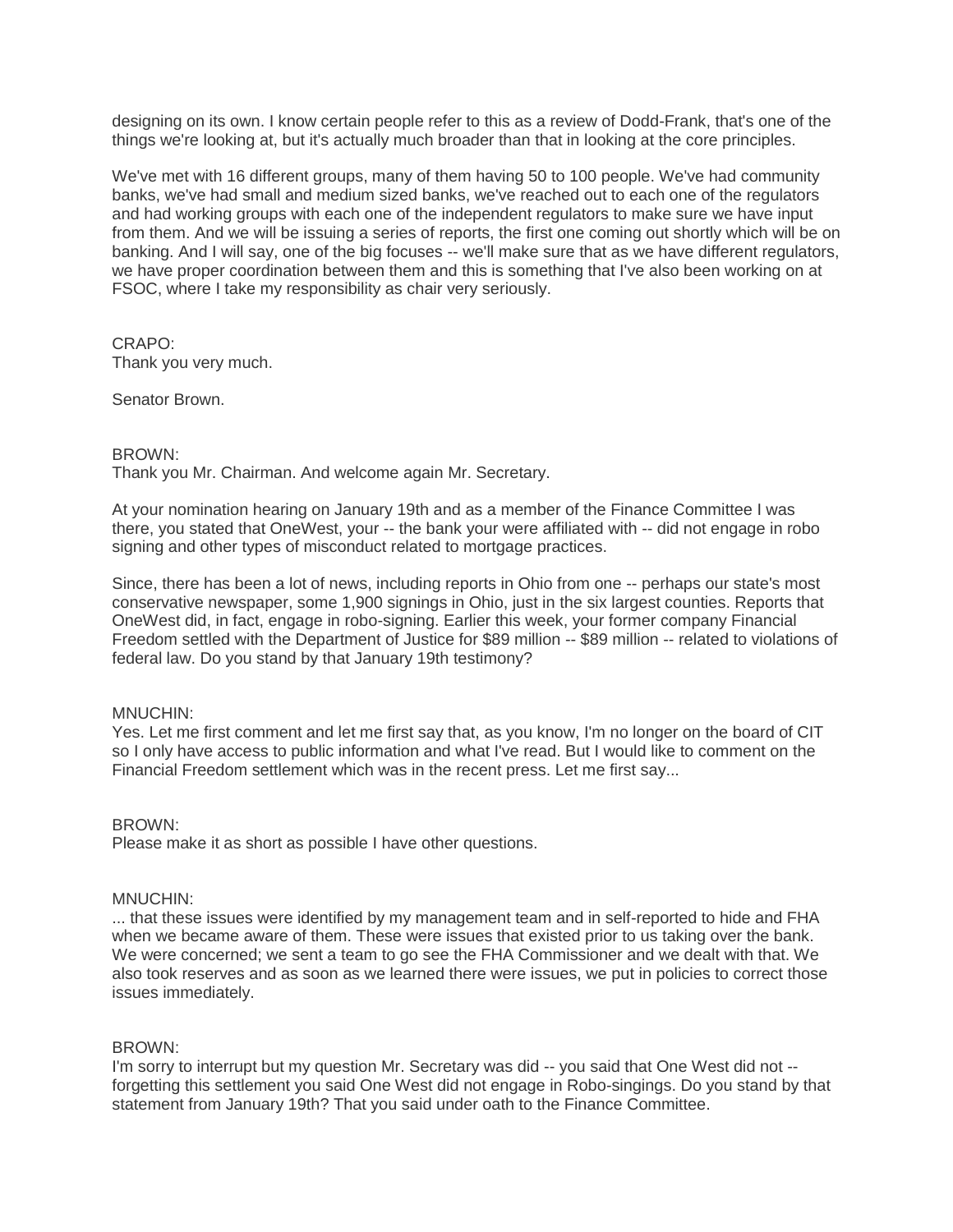## MNUCHIN:

I do and I would also just comment, I believe in a series of questions that were issued to me on - after that hearing, we responded on the definition of what we expected Robo-signing and again, I'm no longer at the bank so I can't comment on anything...

## (CROSSTALK)

## BROWN:

I know that. All right, thank you.

Chairman Crapo mentioned the executive order and then you -- you gave us some detail about, I'm appreciative of that. As you -- as you and your team at Treasury work through this, are you reviewing the reforms made to the mortgage market that would address practices that took place in places like IndyMac and OneWest., including protecting -- and you mention all the banks that you've brought in the room.

I -- but there are customers, there are community people that you didn't mention, but the -- the practices that took place at OneWest and IndyMac, protecting homebuyers from predatory mortgages, banning Robo-signings, other harmful servicing practices, evaluating borrowers for their ability to repay a loan. Are you looking at you -- you reviewing those reforms?

## MNUCHIN:

There will -- will be a series of reports and we will be making recommendations on things that impact home mortgages.

## BROWN:

I am just concerned as I sit through this -- these hearings year after year after year that so many of my colleagues have -- have suffered this collective amnesia about what happened 10 years ago. I don't want you as Treasury Secretary, to -- to suffer from the same affliction. Another question. Your meeting with stakeholders on the Wall Street reform Executive Order and Housing Finance reform.

How many industry groups have you -- not your staff -- but how many industry groups have you met with versus how many consumer groups?

## MNUCHIN:

First of all, let me just comment on your other thing, I -- I won't forget those issues. I lived with those issues very seriously from the problems at IndyMac and I spent many years trying to fix those and work on home loan modifications. In regards to industry groups, I've met with several groups of industry leaders and community areas we -- we have worked with them and we've had several meetings of -- of large groups that have come in.

## BROWN:

Could you spell out for this committee, I assume you can't recite numbers now, but would you get back to this committee within the week that the Chairman usually calls on? To -- to delineate which whom you have met with, which banks, I mean you'd give us a litany -- of I mean diversity of meetings is not small banks, media banks, large banks, there are customers, there are community groups. There are all that.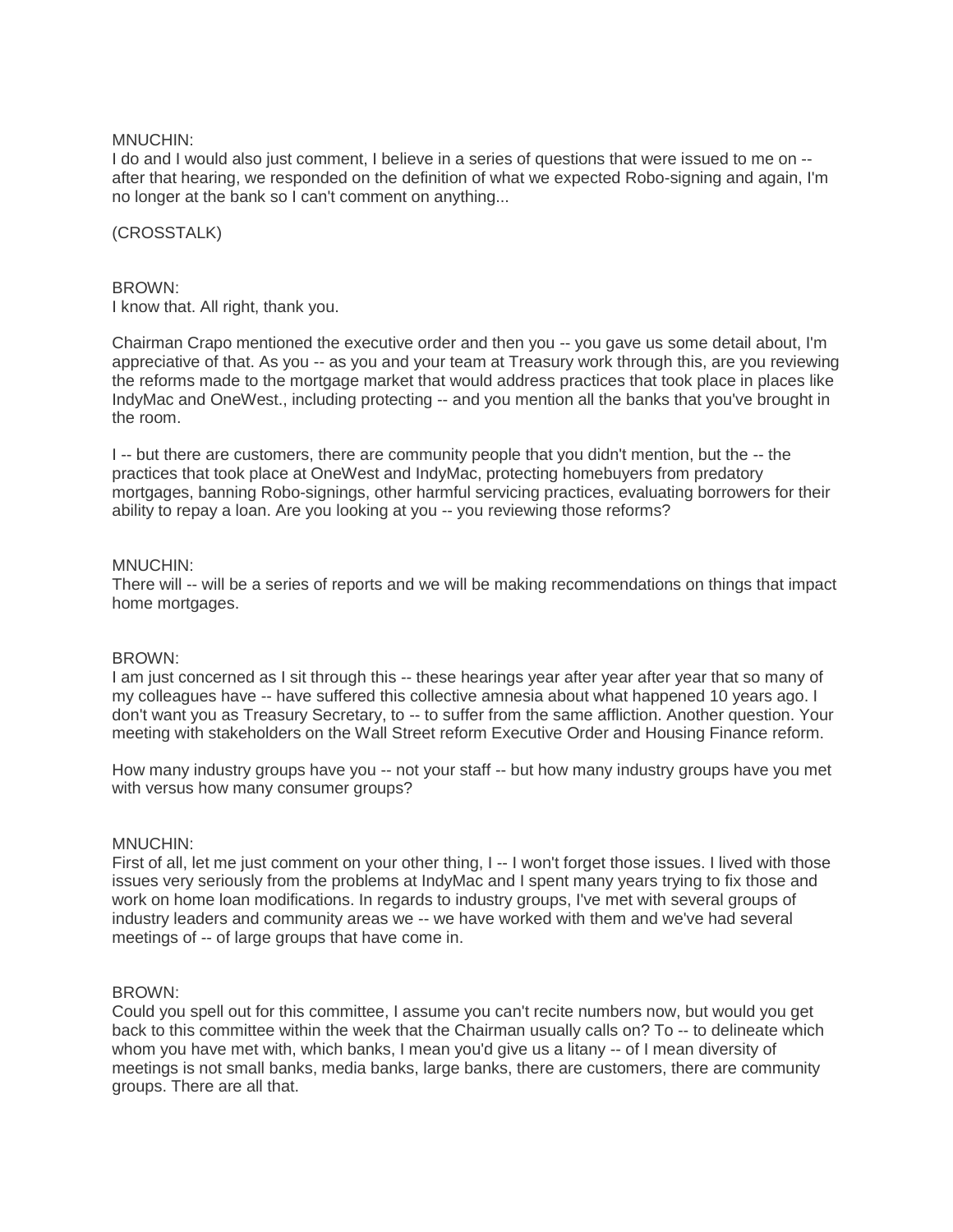So if you would spell out specifically, whom you've met with and give that to this committee, whom you've met with in about the executive order. If you would be willing to do that.

## MNUCHIN:

We -- we would be more than happy to do that on a confidential basis.

## BROWN:

Of course -- of course, and I accept that it would -- would honor that.

Last question Mr. Secretary, you committed to Senator Hatch in the Finance Committee that you would respond to all the Finance Committee members' questions. I wrote you to two and a half months ago on March 2nd. I haven't received an answer. That I -- that I ask for about potential conflicts of interest and ownership in the administration, Just today, there's a front page story in the shall we say mainstream -- mainstream media. It's the "Wall Street Journal" the -- the that about the president's business partners and his financial entanglements with the Russian bank that is on the sanctions list.

So I would like to pose the question again that I ask in finance in follow-up on comments that I wrote to you on March 2. Will you get a complete list of Trump business associates and financial ties to ensure that any foreign entanglements are benign with respect to the laws you enforce? Terrorism, money laundering, sanctions, CFIUS, IRGC associations and the like, so would you commit to us to get a complete list of Trump business associates and financial ties because of the threat they could have to ensure that they are in fact benign?

## MNUCHIN:

Well, let me first say I did review before I came today to make sure that my staff had fully responded to all the inquiries from you and the committee and I believe we have. And if there's -- if there are outstanding questions that you've had from letters that you've sent us, please make sure you follow up with me after this and we will make sure that we are responsive.

In regards to your specific question, again, if you'd just send me a note on what you're looking for, we will review internally whether it's appropriate to come from us or somewhere else and we're happy to be responsive to you.

## BROWN:

I appreciate that and thank you for your cooperation but the letter was March 2, it was not answered. I'm asking it again, I will follow up with the letter again but we want to know -- we want a complete list -- I mean, there are -- people -- people in this country are troubled by the president's business connections. They're troubled when the president's family goes to another country to do business and American taxpayers provide security for their families and that money goes to the Trump business empire including the president.

People want to know about those financial entanglements. That's not an academic or a political science exercise, it's not even a political exercise. It's about the national security of this country and it's about people wanting -- needing to know that information so I reiterate how important it is.

We -- just last week, listened to the nominee for CFIUS and terrorism and financial crimes, all of those very important issues -- or those positions and we want to make sure those -- his ties don't affect their ability, the secretary -- undersecretary for treasury for terrorism and financial crimes, the ability of the CFIUS nominee to do their jobs.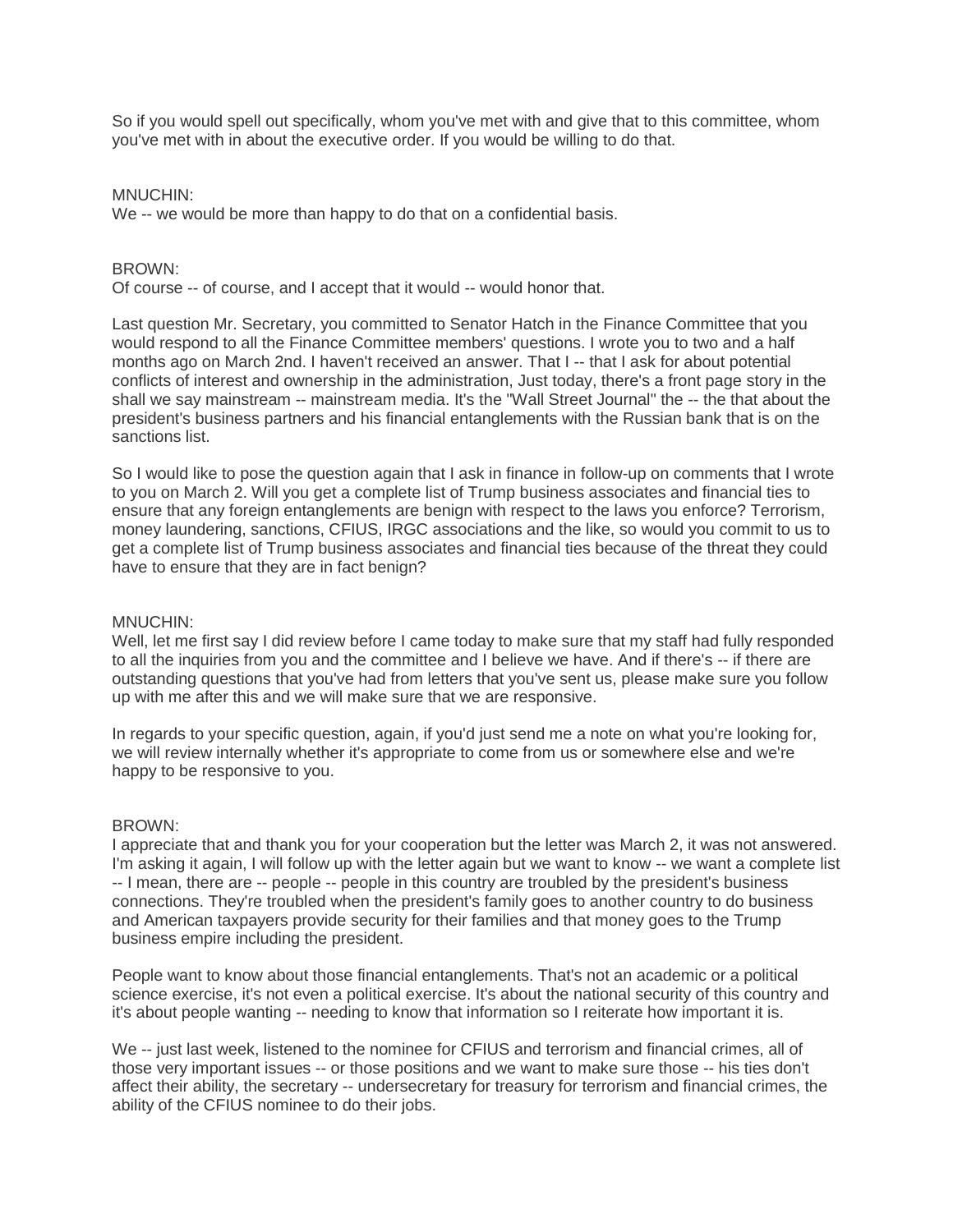## MNUCHIN:

Well, I -- I can assure you, I take the CFIUS responsibility very seriously. I review the cases weekly, my team reports to me on it, and I can assure you that if there were any cases that involved the president or any members of his family that they would be treated very seriously and we would review them like anything else.

## BROWN:

But the public needs to know that as you review them. Thank you, Mr. Chairman.

#### CRAPO: Senator Corker.

## CORKER:

Thank you, Mr. Chairman, and Mr. Secretary, thank you for being here.

I appreciated our conversation yesterday evening and I know that you heard secretary -- Chairman Crapo's commitment to housing reform in his opening comments. I know that you've got some tax reform issues and others to deal with but it's my sense that you're strongly committed to finally dealing with housing finance reform in an appropriate way. Is that correct?

## MNUCHIN:

That is correct and I hope that's something that we can do on a bipartisan basis.

## CORKER:

And if I -- I think the only way to do it appropriately where you deal with some of the charter issues that are necessary to really go beyond the model that we had back in 2008, the only real way to do that is through congressional action. Is that correct?

## MNUCHIN:

My strong preference is to do it through congressional action and working with you and your colleagues. I will say that obviously the Treasury has a lot of exposure and taxpayers are at risk but my strong preference is to do it as exactly as you've described.

## CORKER:

I talked to you a little bit about the -- guess a couple nights ago, Mr. Watt called me to talk a little bit about a conversation we had had here publicly about the capital cushion and some other issues and, you know, I sincerely believe that he feels strongly about the position that he has laid out. I discussed that with you a little bit last night and I know your position there but seems like we've got another 75 days or so to figure the appropriate resolve to that, is that correct?

## MNUCHIN:

That -- that is and I appreciated you calling me and talking about that issue. I've had the opportunity to meet with Mel Watts several times. Last time we talked about the dividend extensively and I did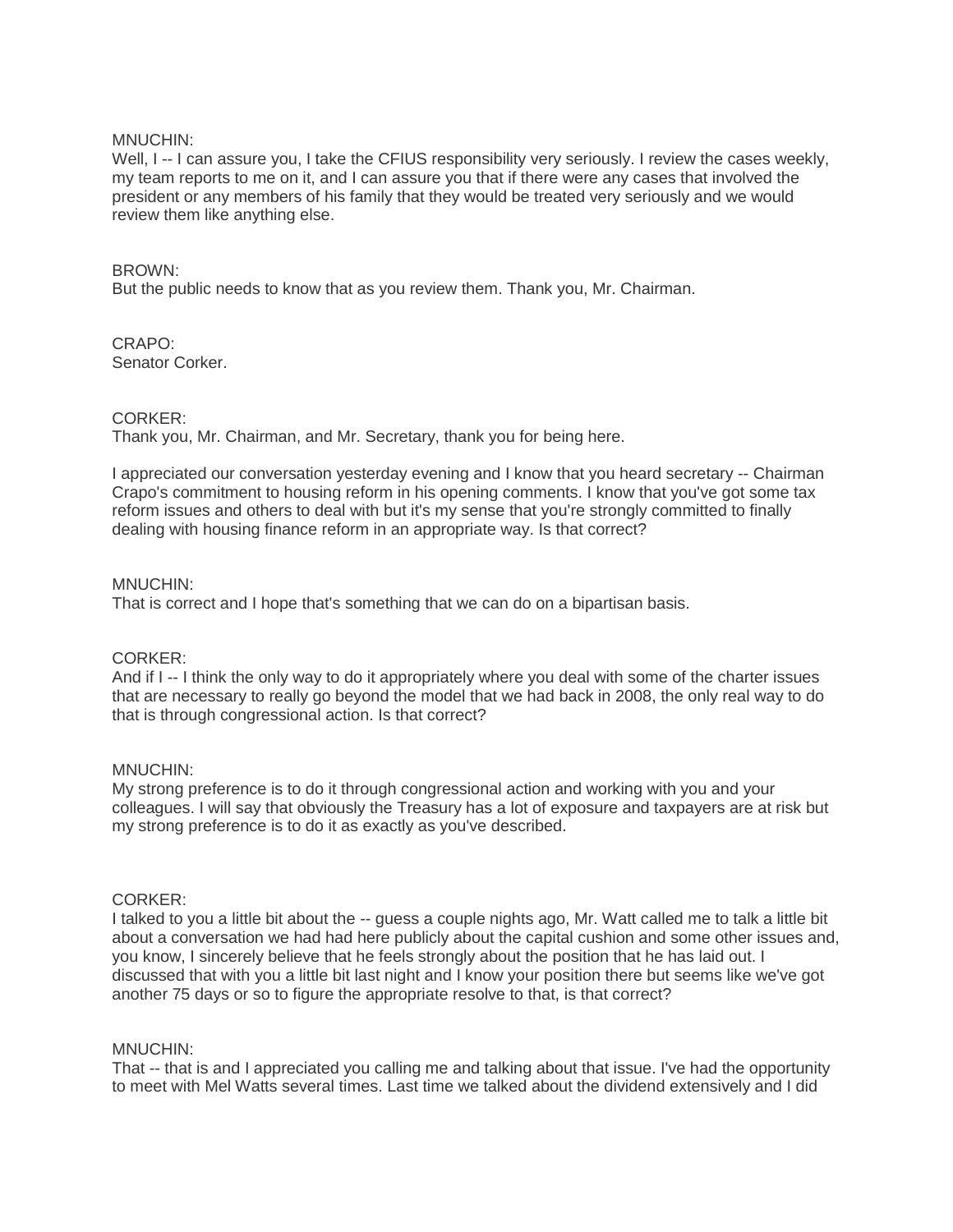tell him that it was our expectation at treasury that they would pay us the dividend and we hope they continue to do so, per the agreement.

## CORKER:

We -- I think most of the models that have been put forth to try to resolve the issues that have continued to exist with -- with Fannie and Freddie, most of them call for an explicit guarantee because of the fact that there was an implied guarantee which really caused a situation where there were private gains and public losses.

Certainly if there is any guarantee that's put in place after hopefully a large amount of capital being put up in front, that's something that should be priced, should it not?

## MNUCHIN:

Absolutely. If we do end up with a situation where the government is issuing a guarantee, no different than FDIC insurance or FHA insurance, the government and the taxpayers should be compensated for that risk.

## CORKER:

Well, I'd just like to say, again there's been a lot of work -- Senator Warner and myself, many of the people here at the committee have spent a great deal of time on this issue.

As I mentioned to you last night, I doubt we'll have a secretary of Treasury like you that knows as much about this topic as you and I look at this as a tremendous opportunity really to -- to resolve this issue. Because of your knowledge and the strong interest on our committee. I think when we attempted this back in 2013 we did so in a fashion that was so complicated, very difficult, even though we passed something out of the committee.

To bring that into --to the mainstream on the floor and certainly in front of the American people. My sense is, there's been a lot of work to streamline since and I will say I feel, for the first time, a real opportunity to align not just the interest of U.S. taxpayers and -- and the fact that we want to have a housing finance system that is robust, but also, in fairness, one that more fully aligns the public sector interest and the private sector interest.

I know I talked to you a little bit about some -- some potential proposals last night on the phone but I just want to thank you for your interest in this and look forward to, hopefully, completing the work that is the last piece of work -- the one piece of work that really should have been front and center on - on -- on financial reform when we did it in 2010 and I want to thank you for your concern, your interest and hopefully involvement in bringing this to a close.

## MNUCHIN:

Thank you. I'm committed to work with you on it.

# CRAPO:

Thank you. Senator Reed.

## REED:

Thank you Mr. Chairman and thank you Mr. Secretary for joining us today.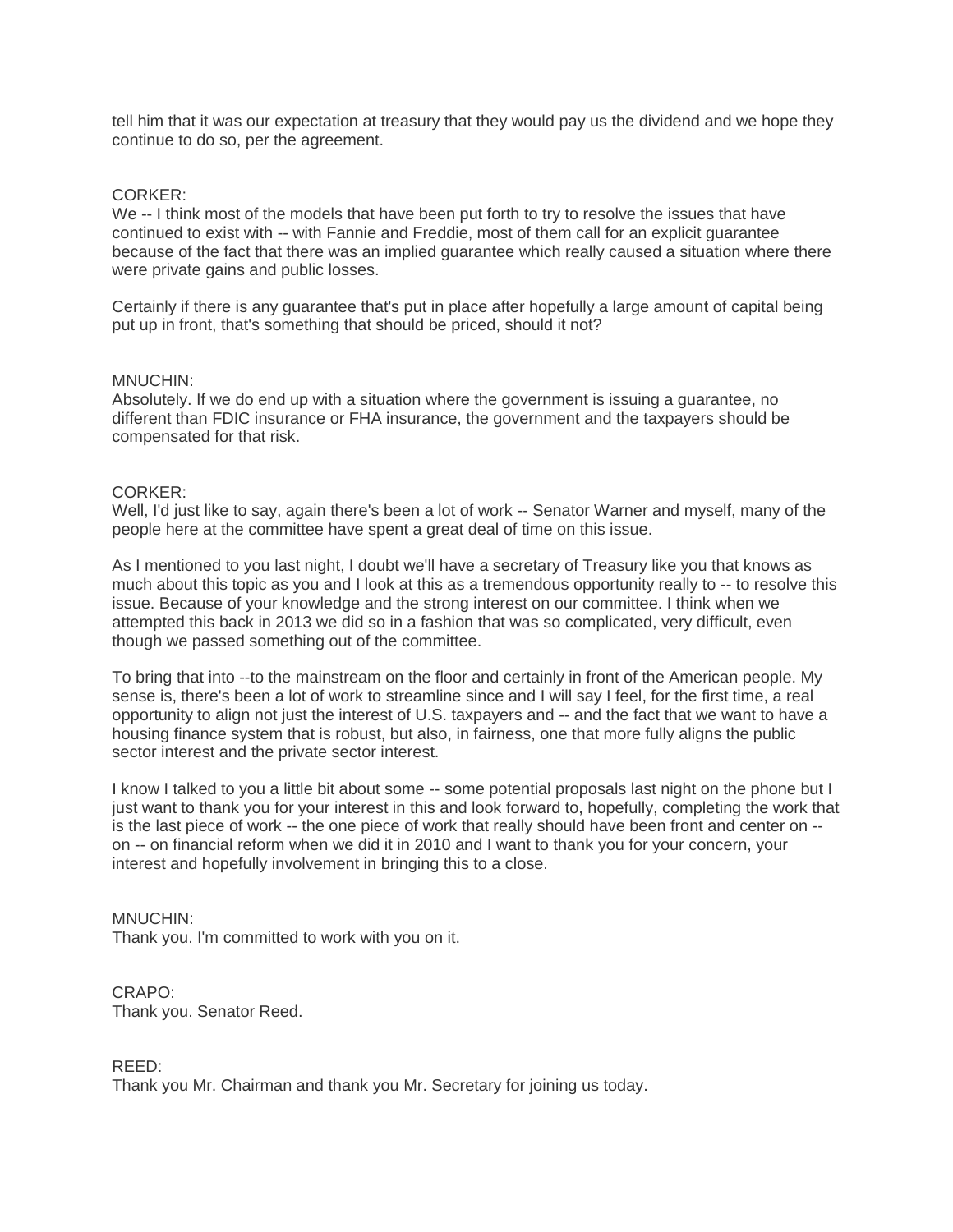You noted in your testimony the importance of the work done at the Treasury Department to identify and disrupt terrorist activities, specifically by targeting their financial networks. And this work is critical and depends a great deal on cooperation of our allies around the world, specifically where intelligence sharing is concerned.

And after the recent revelation that President Trump shared highly classified information with the Russian Foreign Minister, reportedly information given to him by an ally but shared without his knowledge, do you have concerns about the chilling effect this will likely have on our relationships with these critical intelligence sharing partners?

## MNUCHIN:

Well, I can't comment on what information was shared or not, since the only thing I know is what I read in the press, but I will say I'm probably spending 50 percent of my time on TFI issues. It is, I think perhaps the most important issue right now as part of my job. I assure you that I take it very seriously.

I've had two foreign trips, meeting with both the G7 and G20 and in each one of those meetings with my counterparts I have discussed this And I'm -- I'm happy to report that we have a very close working relationship with our partners and our allies on this issue and something I think can be incredibly effective in stopping terrorism throughout the world.

## REED:

Thank you. The White House is also asked you to review the orderly liquidation authority established by the Dodd--Frank act, and as you know that the statutory purpose of the OLA is to provide the necessary authority to liquidate failing financial companies that pose a significant risk to the financial stability of the United States in a manner that mitigates interest and minimizes moral hazard. And I'd like to highlight some of the OLA provisions and ask whether you support them.

In the case of the failure of Mega Bank, do you support the mandatory removal of the Mega Bank's, executives and board members responsible for the failure?

## MNUCHIN:

Again we are -- we are going through an extensive review of OLA as instructed by the president. We are just starting that process. I have had discussions with many Finance Ministers and governors throughout Europe and this is something that obviously very important to them as well. It would be premature for me to make any specific comments on any aspects of it. We're doing a review, I'm open-minded to looking at all these and I look forward to issuing a report and would be more than happy to come back and update you, once we've done more work on it.

## REED:

Let me -- recognizing your answer, put on the record two other issues which I would like you to bear particular attention. And I will put it in the former question understanding it. Your response would probably be similar to your initial response. Do you support the FDIC's Authority Clawback compensation for executives and directors substantially responsible for the failure?

## MNUCHIN:

I would say as a general matter, I think that that is a good policy that has been instituted. So again it is something we will review but yes I generally support that.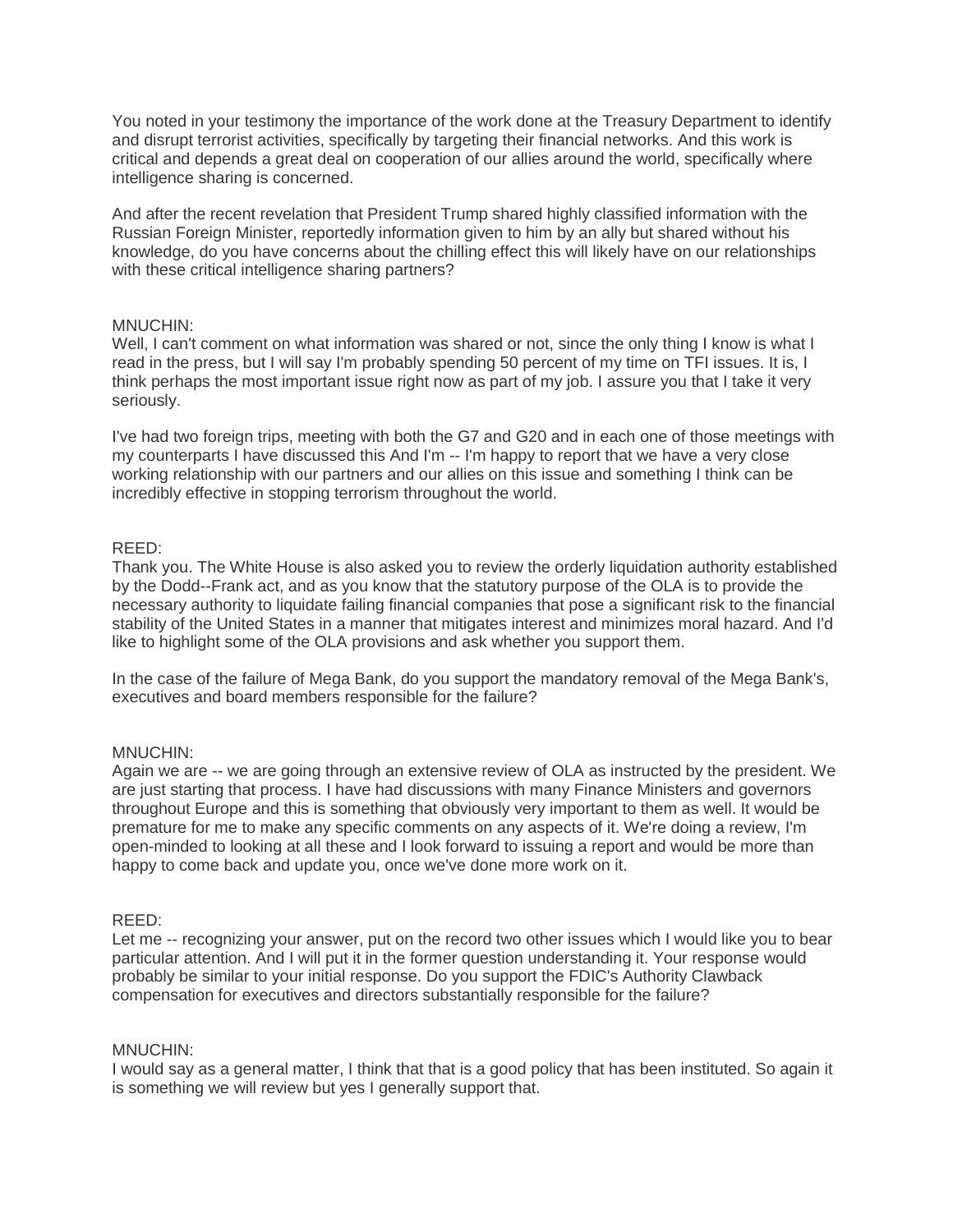## REED:

That's fine. Would you support the statutory mandate that taxpayers shall bear no losses from exercising any authority under OLA?

## MNUCHIN:

Again, I would say that that's -- that's an objective but again, I would reserve comments, specific comments until we complete the review. Obviously, we do not want to put taxpayers at risk in any way and that's one of the reasons we're looking at all the core principles.

## REED:

Mr. Secretary, the tax plan is -- is rather terse in details, but it suggests that the some of the highest income Americans would receive significant tax cuts and the majority of tax relief to the remaining Americans would be rather minuscule or certainly small and there's a possibility that in the proposal there could be indeed some increases on individual families on our individual taxpayers.

Are you committed now to ensuring that they'll be no increase on families or individual tax payers less than \$250,000 a year? I'm taking that as kind of a reference point but are you committed to something like that?

## MNUCHIN:

Let me just say that obviously tax reform is something that we are working on with the House and the Senate but I can assure you that the president's objective and my objective is that we create a middle income tax cut and that we do not raise taxes on the middle income. If anything, the opposite. We are trying to create a middle income tax cut.

## REED:

Would that tax cut be equivalent to the tax cut enjoyed by the very richest Americans? That make about 1 percent or the highest 1 percent?

## MNUCHIN:

Again, obviously we're working on the details. One of the things we've done is we have proposed getting rid of almost every single deduction which is something that is used by the rich in return for a slight reduction in taxes. And our objective is that 95 percent of Americans won't need to use itemized deductions and will be able to fill out simplified tax returns. And we look forward to working with you as we progress on the details.

REED: Thank you, Mr. Secretary.

CRAPO: Senator Toomey.

## TOOMEY:

Thank you, Mr. Chairman and Mr. Secretary, thanks for joining us. Right over here. Good to see you again. I do want to take a moment to compliment you on the extraordinary accessibility. You have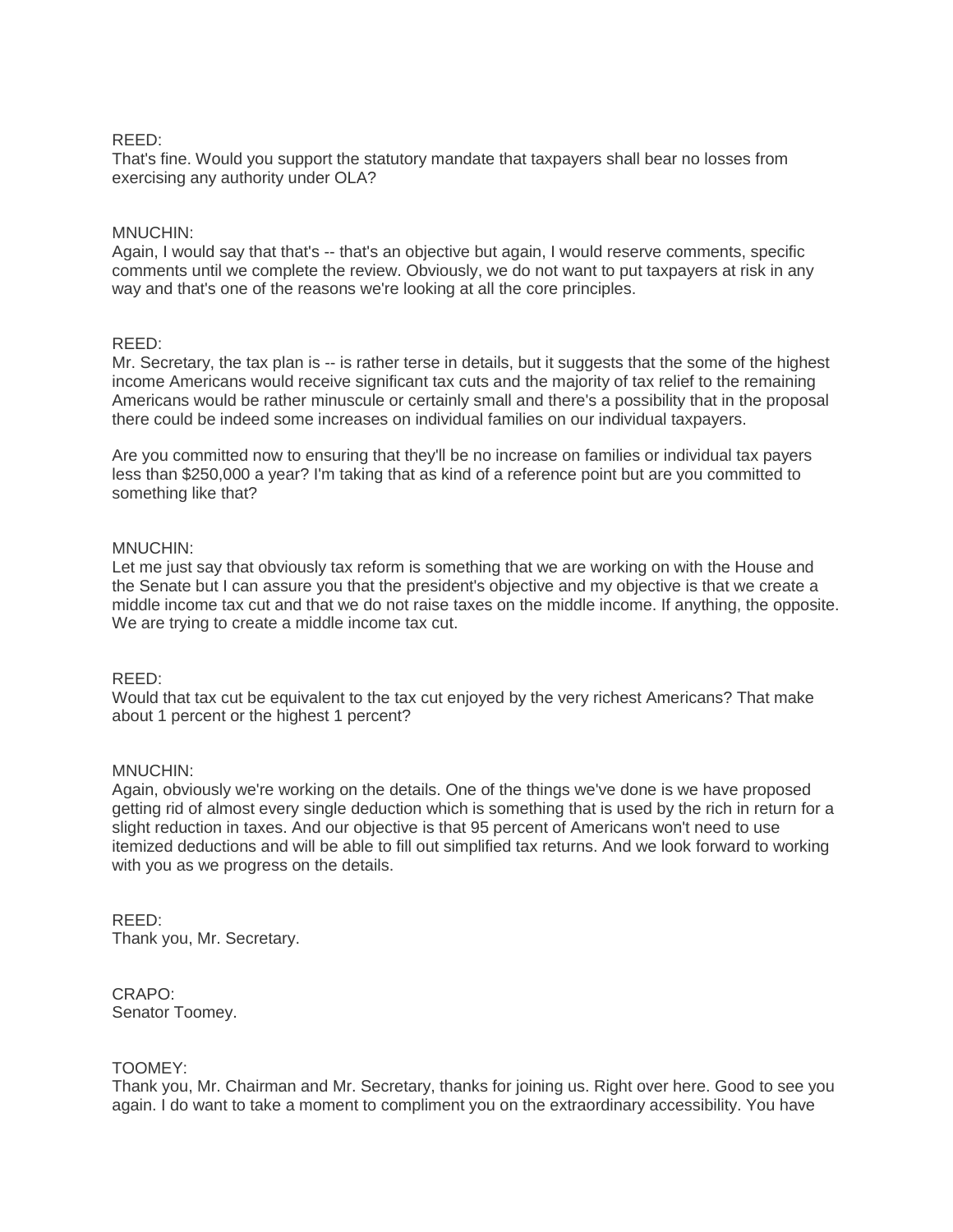been before groups of us, members of the Finance Committee, I have lost track of the number of times you've been on the Hill to get input on the various issues in your brief.

You've been available by phone, you've been -- you've hosted meetings at the White House and that is a very welcome change from the previous regime and I am grateful for your accessibility and responsiveness. I also want to commend you for reiterating the goal that we should be striving to create an environment in which we can sustain growth that's above 3 percent. I think that's entirely achievable and it's a very important goal so thanks for mentioning that.

As a quick follow-up to the comments from the senator from Rhode Island, I would just like to underscore that as you do this review of the OLA and the OLF, I hope we will keep in mind that this very convoluted construct which at the end of the day contemplates a taxpayer-funded bailout through the OLF of a failed bank, it is a creature of the fact that we don't have an adequate resolution mechanism in bankruptcy.

And some of us have been working for some time on legislation that would give us the confidence that we could resolve even a very large, complex firm in bankruptcy so that we wouldn't need to put taxpayer funds at risk indirectly through the OLF nor all of these very prescriptive punishment mechanisms that the FDIC would subjectively decide to impose of which the senator from Rhode Island mentioned a few.

In this general topic, I wanted to address one of the egregious problems with the FSOC which you chair now and it has to do with the designation of these too big to fail firms, the SIFI designation, strikes me there are several obvious problems with the way that had been run and I'm hoping to get your -- hoping to get your reassurance it's going to be run differently.

Some of the things I've objected to is a completely opaque process where a prospective designee would have no idea the criteria by which they would be designated. Second is a complete lack of a defined, so-called stringent regulation which is the Dodd-Frank prescripted punishment for being designated, no clear off-ramp, no mechanism by which you could, once designated, change your business practices so that you could be relieved of the designation, and even firms like asset managers had to worry about being designated and asset managers, as you know, do not intermediate credit risk, they don't fund themselves with deposits, they do not have the kind of risk profile that banks have.

So my question for you is, can you assure us that under your leadership the FSOC is not going to launch a whole new wave of designations and is not going to be run in this very opaque fashion and could you share with us how you do intend to lead the FSOC since it does exist in statute?

## MNUCHIN:

Sure. Well, again, I take my responsibility of chair of FSOC very seriously, not only on the designation issue but it's also a very important forum where we can talk about issues across the regulators. Cybersecurity is something that I'm very focused on and we are working at FSOC and in other areas with the regulators. Specifically on your question, the president has signed an executive order where we are reviewing the FSOC designation process.

Again, it's early in that work but I will tell you, I do support the concept of transparency and I do believe that if a company is being designated that they should understand what would be required to be de-designated if they want to de-risk their business. So, yes, generally in regulation I believe that there should be transparency.

TOOMEY: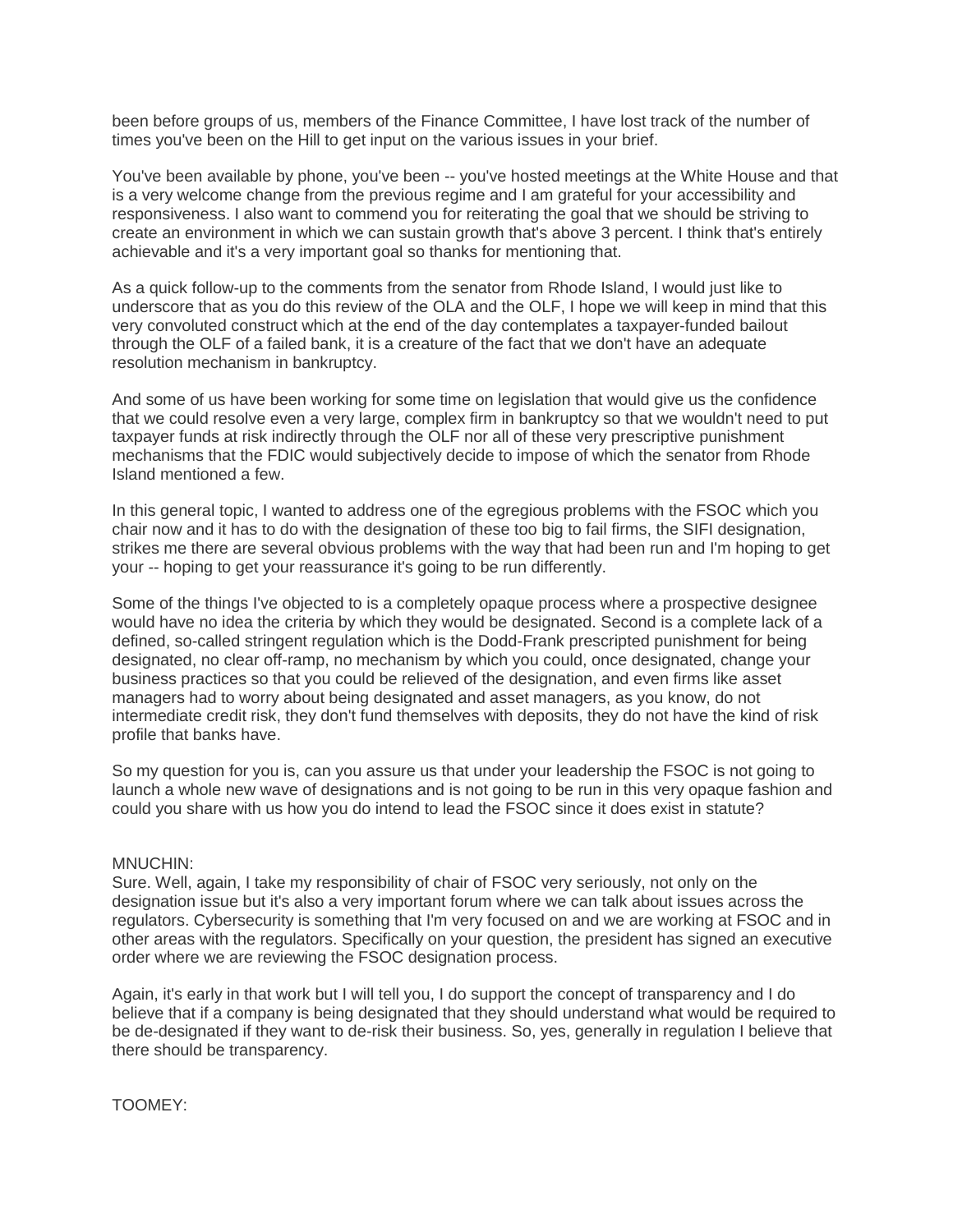Thanks. And then just quickly on the CFPB, I'm -- remain deeply concerned that the way this entity was structured has left it completely unaccountable and it behaves as an unaccountable regulator in many ways. The House Financial Services Committee had to take extraordinary steps to even discover the nature of their processes in their regulation of indirect auto lending, despite the fact that the statute forbids them to regulate auto lending.

They continue to fail to produce a timeline that we've requested to explain their involvement in the discovery of the Wells Fargo abuses where it appears that the CFPB jumped in at the end to take credit for what other had done and Director Cordray has still yet to respond to QFRs that I submitted to him over a year ago. I think this lack of responsiveness and accountability is the logical consequence of an entity that even court -- a court has determined is unconstitutional in its construct. I hope you agree to work with us to change the governance of this entity, make it subject to appropriations and appropriate congressional oversight.

MNUCHIN: Yes, we would work with you on that.

TOOMEY: Thank you. Thank you Mr. Chairman.

CRAPO: Thank you. Senator Menendez.

MENENDEZ: Thank you Mr. Chairman. Mr. Secretary welcome.

MNUCHIN: Thank you.

## MENENDEZ:

The president spent a great deal of time on the campaign trail highlighting those neighborhoods and communities throughout the country that seldom reap the benefits of economic expansion but are reliably and disproportionately burden by economic downturns. And in responses to my questions for the record after your confirmation hearing you said, quote, " I share your commitment to bring back jobs to these communities that have been so gravely affected by economic conditions for which they had no part in creating.

If confirmed I will work with you to make sure the poorest and rural areas of America are no longer left behind" -- which was heartening to hear. So, with that, let me ask you about community development financial institutions, the private community partners that have stepped up for the better part of a century to inject capital, create jobs, provide mortgage credits, small business loans, banking services in those forgotten communities.

In 2016 alone, CDFIs made over 90 -- excuse me -- 39,000 loans and investment totaling more than \$3.6 billion, financed over 11,000 small businesses and over 33,000 affordable housing units. So explain to me, how is it possible to reconcile the president's promises and your commitments with the administration's plan to eliminate the Community Development Financial Institution from the very foundation on which these investments are made possible?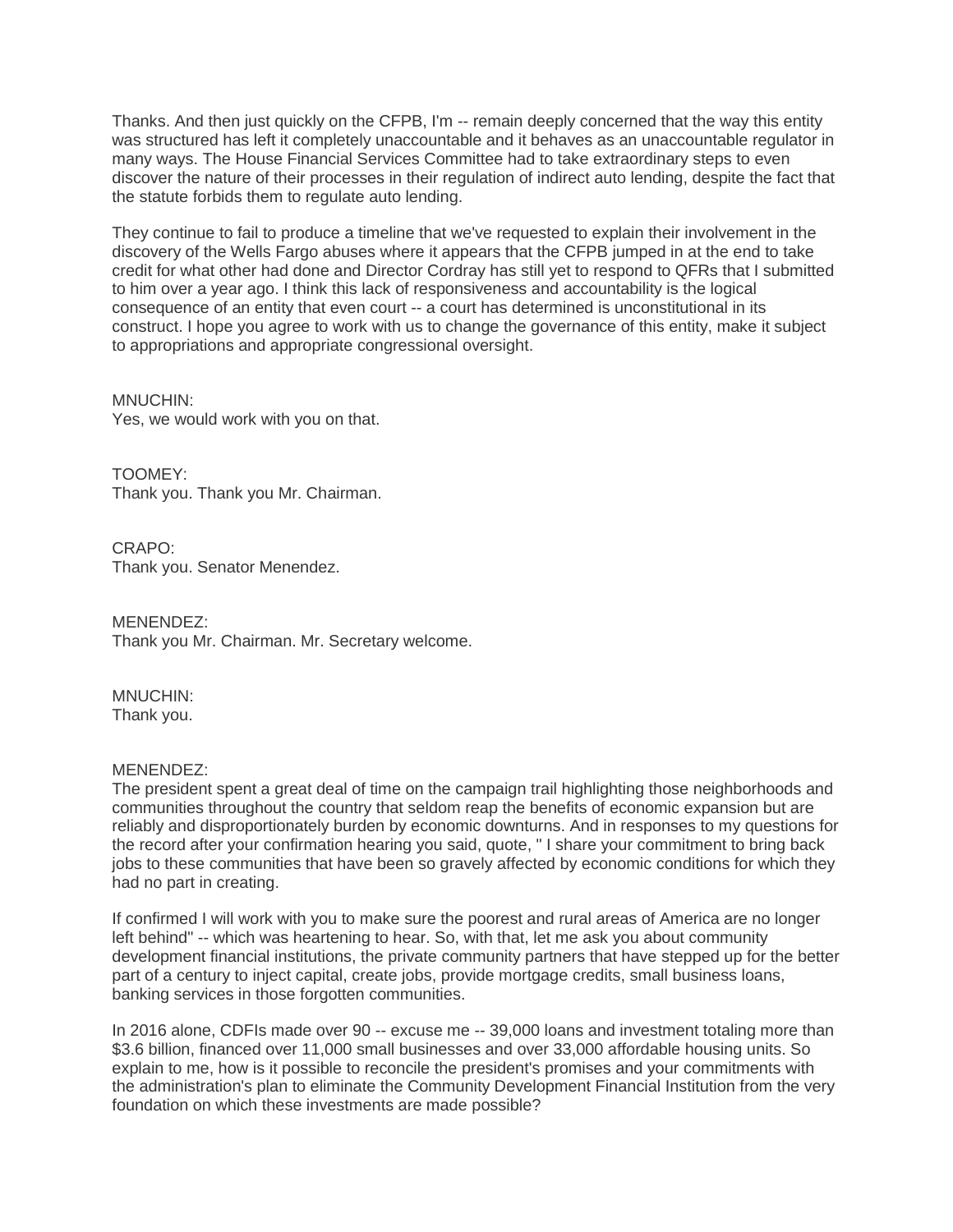## MNUCHIN:

Sure, well, let me first again say, I am committed to work with you on helping on helping these communities and traveling with the president during the campaign, I had the opportunity see a lot of this and I also had the opportunity at OneWest to see this where previous loans have been made improperly by IndyMac.

In regards to your question on CDFIs (ph) as you know, the president's budget has as a priority to make sure that we re-institute proper spending for the military. The president is very concerned that we have not made those proper investments over the last number of years and that that required a huge investment on part of the government, so we had to make difficult decisions in where we would try to save money on other areas while I share some of your concerns with the CDFIs (ph), we had to look at this across a lot of different priorities. It is an area where this market is mature and there is private capital that will come in and I managed I do share your concerns on this.

## MENENDEZ:

Let me respond to that because I believe in a strong defense. We spend more than the next seven countries combined and we can do better, but not at the cost of everything that makes America worthy of fighting for and dying for and not at that the cost of millions of Americans who languish in an economic situation of for which none of us a generally would want to live in. And when I look at the budget justification that was put out by the administration.

The justification proposed in the budget outline as to why it should be zero doubt is not even an accurate description of the program statutory purpose. It said that this was to quote "Jump start an industry". That wasn't the case, it was created to promote access to capital and promote economic growth in economically distressed areas. So, we obviously disagree on the value of the program because in my mind when there are more than 50 million Americans living in community with high percentages of adults who aren't working and many who have no high school degree.

Every block has a few vacant homes and incomes are stagnant. These communities desperately need investments that will allow them to start small businesses create jobs, purchase homes. This is why thought I was going to find common ground with the administration, but zeroing out. For example CDFIs (ph) even in your desire to do national defense, doesn't make any sense on behalf of the very people who supposedly we want to defend -- we want to defend, we also want to create economic opportunities.

So even the banking industry, The ABA and the ICBA said it best in their letter to Congress requesting full funding. They said, "CDFI work in the exact communities that were the focus of this conversation. They are uniquely positioned to understand local crediting". So as we go into the 2018 fiscal cycle, I hope that you can be an advocate within the administration for something that would meet the president's goal and you're own stated goal, and you know I -- I hope to be able to work with you to make that happen.

Lastly, I wrote a letter in March to you concerning about the real possibility that administration would be for to deal with an offer from Russia's state owned oil company to acquire critical energy infrastructure in the United States. Last year, Venezuela's large estate on oil company better, best pledged to nearly 50 percent of CITGO shares to Ashnift (ph) a is a collateral for its loan. I receive your response on Friday evening, and frankly doesn't say anything. It just recites relevant statutes and standards cifus procedure.

MENENDEZ: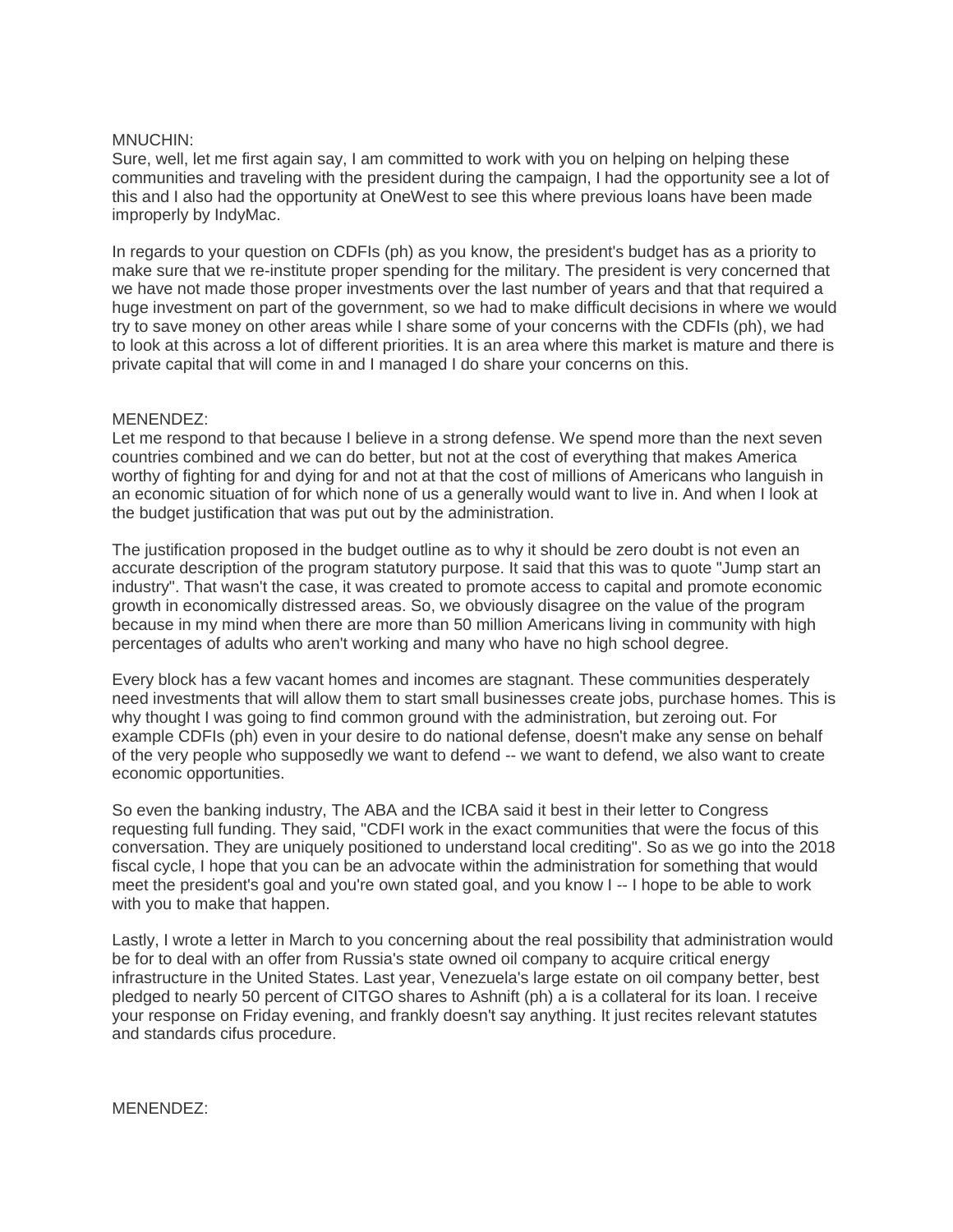So my question is, would it concern you Mr. Secretary, if Venezuela state owned oil company defaults on the debt and as a result Russia's state owned oil company exercise a near majority ownership stake if they haven't purchased additional shares in the open market?

They may have the possibility of being the majority owner with 48 U.S. petroleum product terminals, three refineries in three different states, nine pipelines throughout the country, wouldn't that be something that would concern you?

## MNUCHIN:

Well, let me just be very clear in stating this. This is an issue that I am aware of not just from your letter but from other people who have raised the concern. I can assure you that this, like any other national security issue, will be reviewed at CFIUS and in appropriate where national security issues also discussed in other confidential settings and at the appropriate time, I'd be more than have as issues progress on a classified basis, we'd be more than happy to have a confidential discussion with you.

MENENDEZ: Well, I look forward to that. Thank you, Mr. Chairman.

CRAPO: Thank you. Senator Scott.

SCOTT: Thank you, Mr. Chairman.

I think it's good to see Mr. Tillis here with us today, everyone's giving him thumbs up so it's good to see you healthy here.

## (APPLAUSE)

That's why I don't run at 8:00 a.m. in the morning however.

## (LAUGHTER)

Excuse me. We'll talk to you later. Mr. Secretary, it's good to see you here as well. Like you, I had a past professional life. I spent about 20 years in the insurance industry and that may not be as cool as making the Lego Batman movie but it is germane to my question.

I was pleased to see the president call for you to review the FSOCS non-bank SIFI designation authority. I think examining the transparency, the due process, and likelihood of distress associated with these designations is good public policy. At the end of the day, insurance companies are not banks and they should not be treated as such.

Under existing law, FSOC includes an independent member with insurance expertise. Most FSOC members can have their vacancies on the council filled by whoever takes their place. The law specifically allows that. Unfortunately, such a provision does not exist for the independent member with insurance expertise. When the current insurance expert's six year term ends, there will be no one there to take his place and no voting member with any insurance expertise.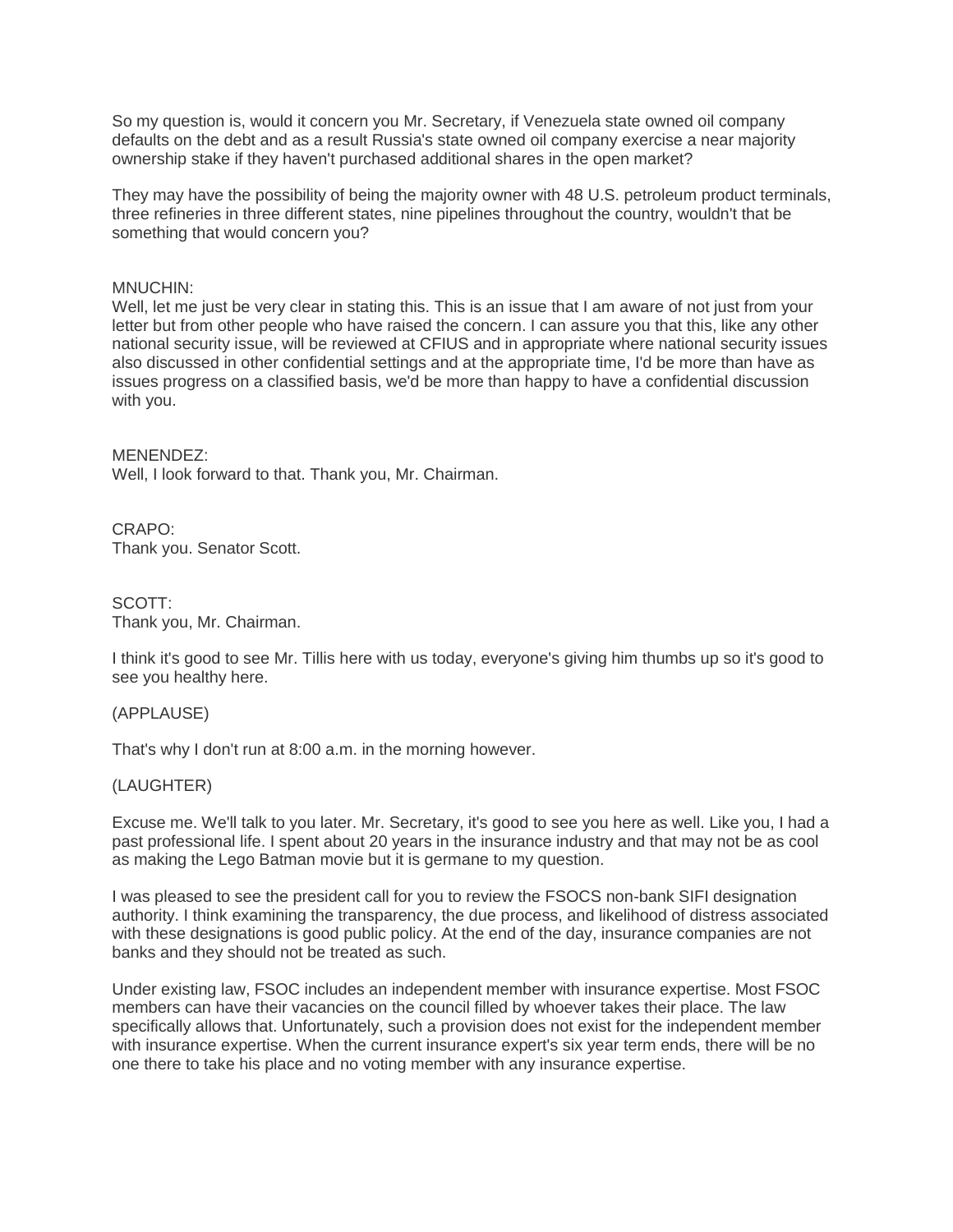Do you believe that Congress should address this discrepancy between the vacancies of the FSOC members? And if so, how would you suggest that we do so?

## MNUCHIN:

I would -- first of all let me just say I've had the opportunity to meet with him several times. I do think it's very important that we have someone on FSOC that represents and has experience in the industry, knowledge. I'd be happy to work with you on that issue. We're aware of his term is coming up and if you or anybody else have suggestions for us for someone to replace him, we'd be happy to listen to that but I share your concern and we want to make sure that we keep that spot on FSOC.

## SCOTT:

I assume that when you make your presentation to the president on your review that you would perhaps bring that issue up to the president as well.

MNUCHIN: Yes.

## SCOTT:

I want to thank Chairman Crapo and Ranking Member Brown who have both committed to solving this issue as well. So I think if we work as a committee we can solve this, I think, discrepancy that is unusual and certainly not practical. Thank you.

CRAPO: Thank you. Senator Tester.

## TESTER:

Thank you, Mr. Chairman and Ranking Member Brown and thank you for being here, Secretary Mnuchin. Appreciate your presence at this hearing.

Senator Moran and I have a -- have a community bank reg relief bill called the CLEAR Act. Have you had a chance to take a look at that at all?

## MNUCHIN:

I've only looked at it briefly, but I would be happy to get together with you and go through it.

## TESTER:

The reason I bring that up is that it's a bipartisan bill. There are a number of Democrats that are willing to work with you, and Republicans, that are willing to work with you to try and get some common sense reg relief for community banks and if you can take a peek at that and get back to us I -- I would like that a lot.

## MNUCHIN:

I would be more than happy to do that and I can assure that one of the things that will be in the report to the president is relief for community banks.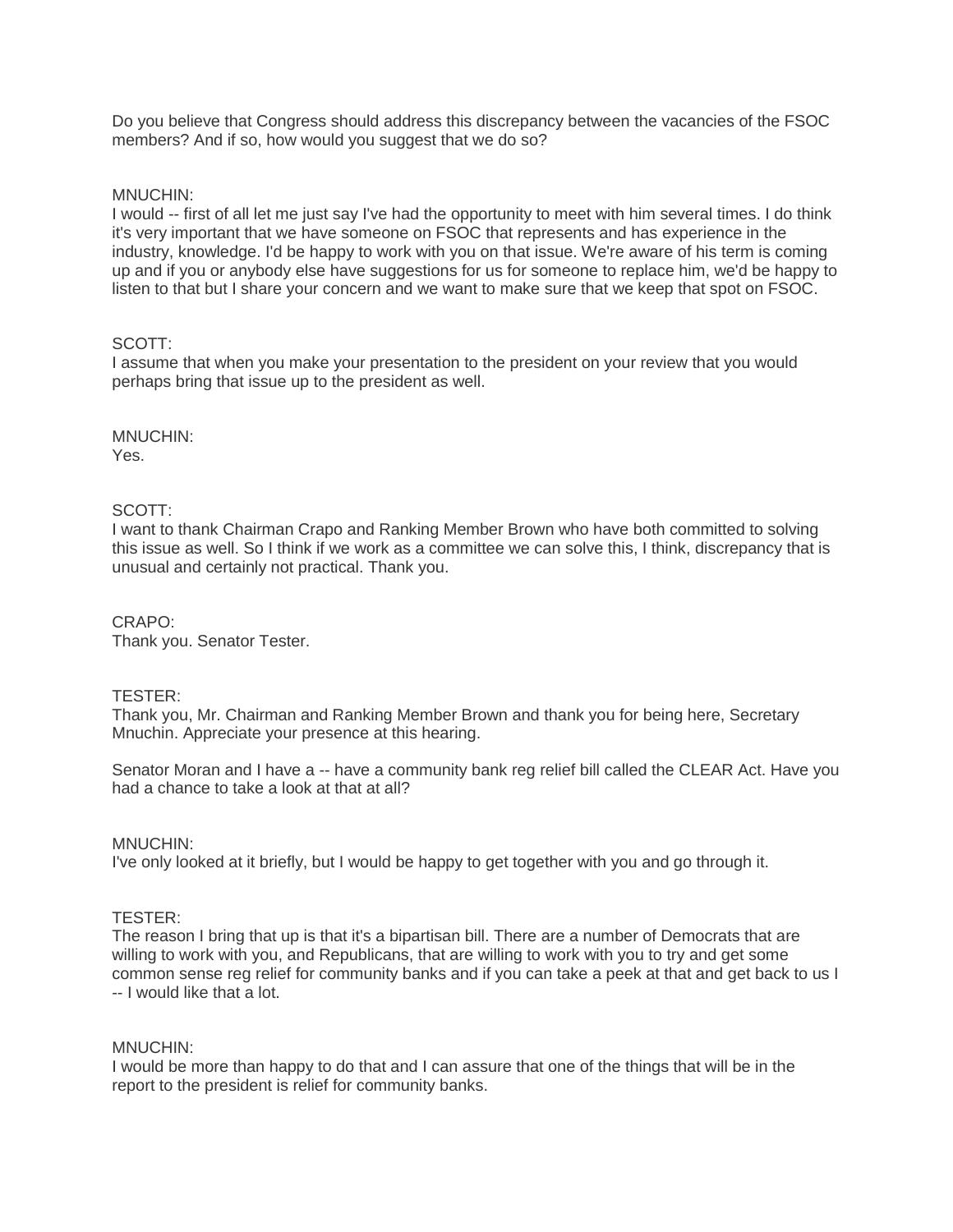## TESTER:

Thank you. There's a bill out there called the Marketplace Fairness Act, it deals with requiring small businesses to collect sales tax on behalf of other states and local governments when selling -- when selling goods over the internet, are you familiar with that bill?

## MNUCHIN:

I am familiar with the bill.

## TESTER:

If -- do you or the president have a position on that bill?

## MNUCHIN:

I -- I haven't discussed it with the president so I don't know his view. I think this is something that we seriously need to look at and I share certain concerns of your on it.

## TESTER:

OK. How about a national sales tax in general, is that something that the administration supports?

## MNUCHIN:

We've had no discussion on a national sales tax, it's not something that we're -- we're inclined to do.

## TESTER:

OK. Recently, you along with NEC Director Cohn announced a one page tax plan at a briefing the document is -- is not specific but that's okay. Nonpartisan experts have said that this plan could cost \$5.5 trillion dollars. I don't think any of us here think that that's a good idea, saddling the kids with additional debt, I think even Senator McConnell has recently the plan cannot add to the debt. Could you commit to -- this plan, this tax relief plan would not add to the debt?

## MNUCHIN:

First of all, let me assure that this plan -- that we would never propose a plan that we thought would cost \$5 trillion, okay. There were only specific parts of the plan were released so I don't know how it could be responsibly scored. And what I have said repeatedly is that any plan we put forward we believe should be paid for with economic growth. Now, I am concerned as to whether some of the models will attribute enough growth in dynamic scoring but when we present the details we will present how we think it should be paid for.

## TESTER:

I would -- I would just -- a couple things. First of all, the budget that the president put out and quite frankly Senator Menendez talked to part of it, but it doesn't not bode well for rural (ph) America. So if we're talking about economic growth in rural America to pay for a tax plan based on the budget that the president laid out we -- we've got some huge problems, I'm just telling you, it -- it ain't going to happen with that budget I'll just be quite honest with you.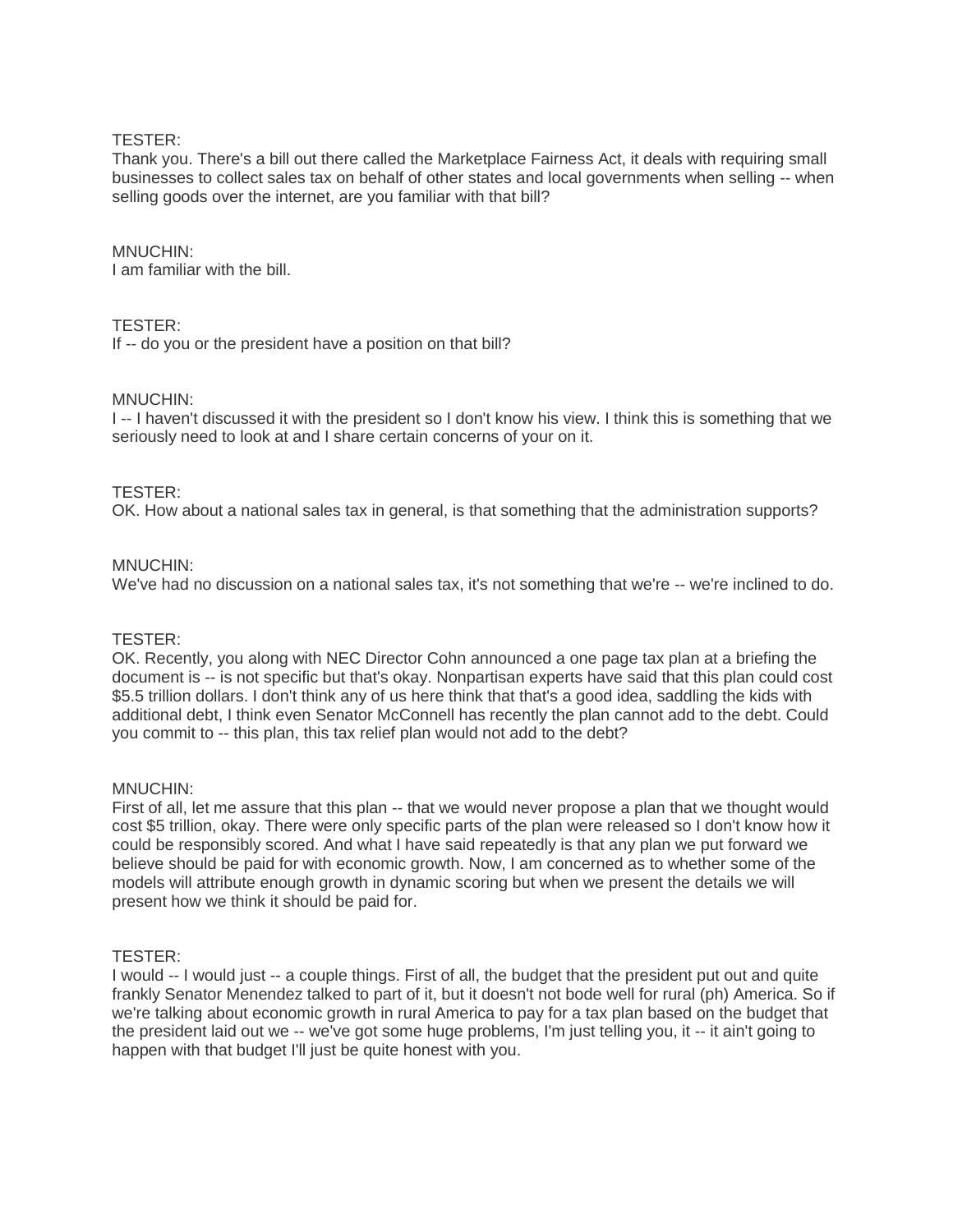The other thing I would say is that, I'm very suspicious of dynamic scoring because it's been done before, it isn't the first time we've been here. And often times, through dynamic scoring the -- the end product looks really good but then when reality hits it -- it's not that way at all.

So I mean, if you're concerned about the debt, and I do believe you are by the way, I--I would just ask, this needs to be done very prudently.

## MNUCHIN:

I -- I can assure you that I am very concerned about the debt and I'll give you my 10 second commercial on the debt limit, which we do need to raise and look forward to working with all of you on that.

## TESTER:

And we look forward to working with you on that too. GSE reform has been brought up several times, do you support a 30 year fixed rate note?

MNUCHIN: I do indeed.

## TESTER:

OK and is -- you talked several times about protecting taxpayers and I think that's solid, would you - would your support for that go away if, in fact, there was some taxpayer risk with a -- with a GSE rebuild?

MNUCHIN: Well, again, I think that the 30 year mortgage has been a fundamental part of our...

(CROSSTALK)

TESTER: Yes, no doubt.

## MNUCHIN:

Mortgage finance for as long as most people can possibly remember.

#### TESTER: It's a big deal.

## MNUCHIN:

Again, if we end up with a scenario where we need some type of explicit guarantee, I would expect that it would be paid for and I would expect that it would hopefully never be no -- no different than theirs, and FDIC insurance fund or an FHA insurance fund.

TESTER: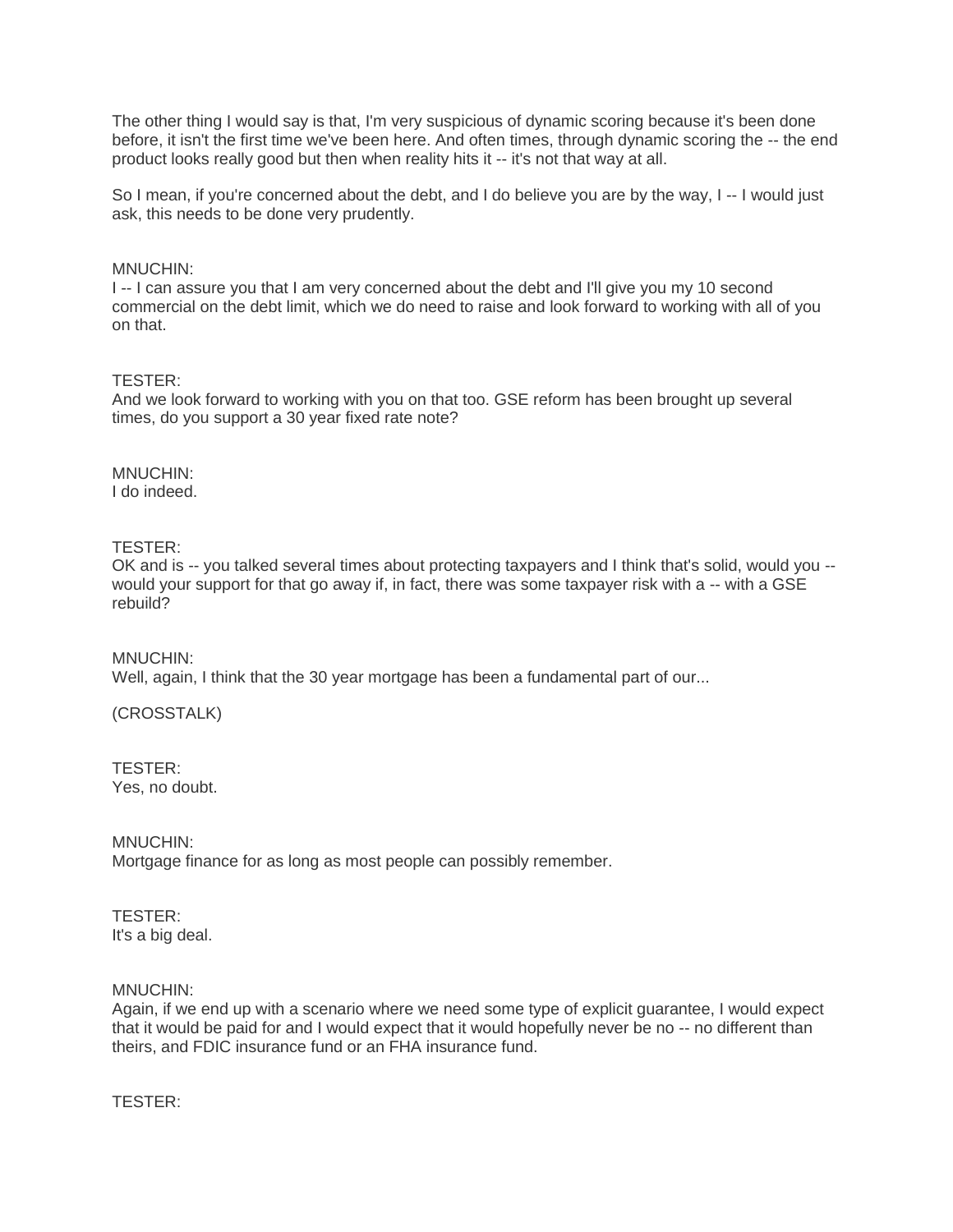OK. OK. The FSOC underwent a number of changes, related to transparency and designation process. You've talked about some of them, notifying companies when they move between stages, making public the calculation for Stage One Evolution, providing more information to companies as they go through their annual review. Would you support codifying the changes in the law?

## MNUCHIN:

Again we are -- we are looking at recommendations, but I think that's one of the things we will look at and potentially recommend.

## TESTER:

OK. Thank you very much. Thank you, Mr. Chairman.

CRAPO: Thank you. Senator Shelby.

## SHELBY:

Mr. Secretary, thank you for your willingness to serve. You bring unique experience from the private sector to this Office of Treasury. You know well that we need meaningful bank reform. You've been in the banking business. A lot of us have pushed for overall, comprehensive bank reform but it seems to me that a lot of the smaller banks and regional banks, that to my knowledge have been here 31 years on this committee and Chairman three times that they don't pose a systemic risk to this country. You know the small banks and regional banks.

So do you support in concept and would you work with -- with us to try to bring some meaningful, fundamental bank reform to our system?

## MNUCHIN:

Absolutely. And I think that Regional Banks and Community Banks are critically important to lending. These are the banks that know the communities, know what's needed and they know how to make loans and we should make sure that they can do it without undue regulatory burden, without putting taxpayers at risk.

## SHELBY:

And -- and Sir, aren't they mainly the banker for the small and medium-size business in this country, which are the job creation machines?

#### MNUCHIN: They are indeed.

## SHELBY:

On the tax reform -- which we're interested in -- we talked about -- we talk about the corporate rate, 35 percent is too high because nobody pays 35 percent is we know, but I have brought this up with the administration several times while I was -- most of the small and medium-size businesses that we're talking about in this country, are taxed under the Subchapter S of the IRS code. And that's a pass route. Is that correct?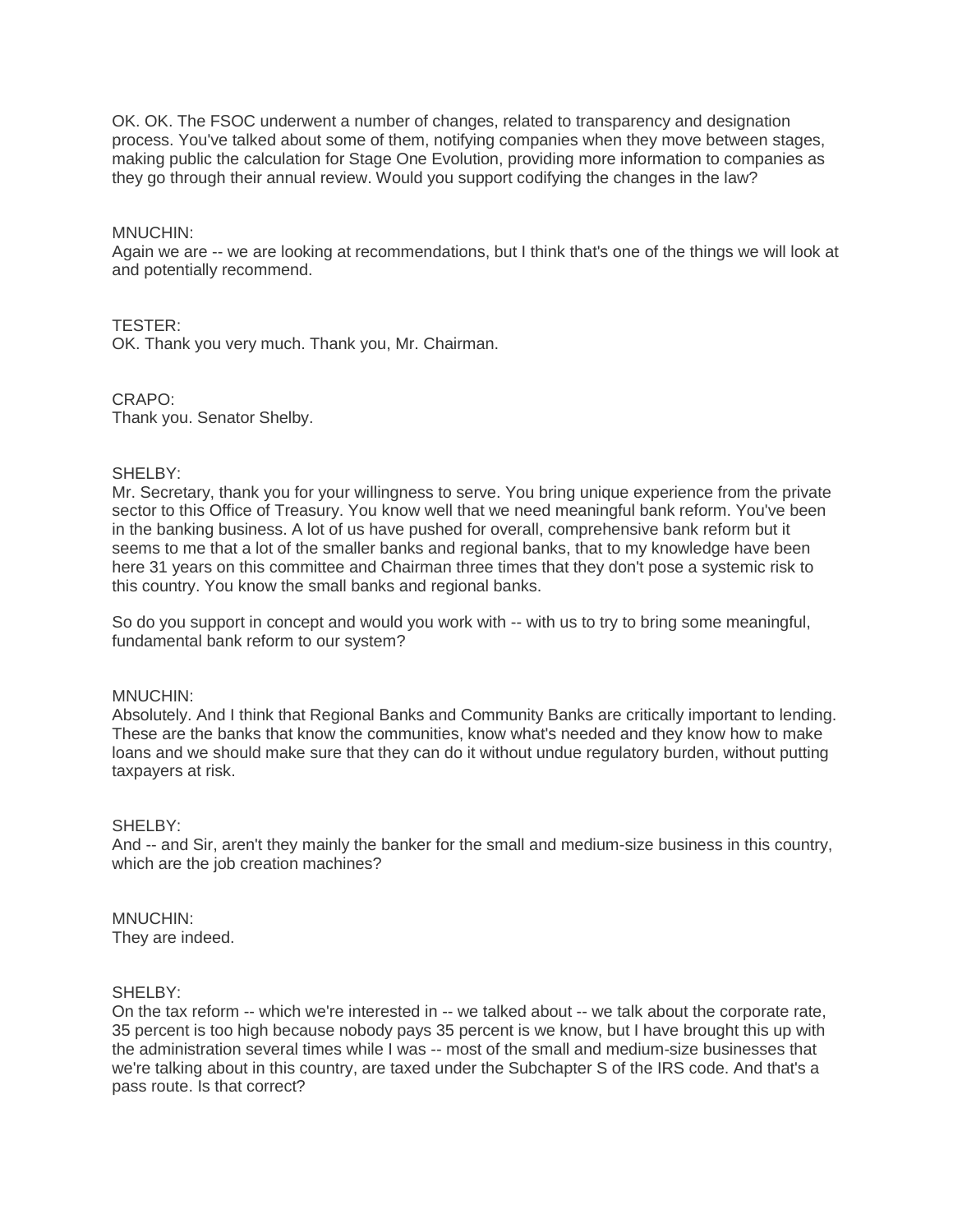## MNUCHIN: That is.

## SHELBY:

So if we're talking about tax relief for the biggest of the biggest, what are some of your proposals or what are you working on? You got a lot of smart people working on this for the small businesses and so forth because I for one would not want to support a big reduction just for the biggest of the biggest and do nothing for our basic base and job creation, small, medium-sized businesses. Are you working in that area?

## MNUCHIN:

Yes, thank you Senator. We share your concerns and I've referred to this in the plan as a business rate as opposed to a corporate rate. We need to figure out and we have a large team working on how we would deal with pass throughs, but I also just want to emphasize that we are committed to make sure that rich people do not use pass-throughs as a loophole to pay lower rates.

So we do want small and medium sized businesses to have the benefit of lower rates but we will make sure that, you know, not every single accountant, lawyer, and doctor who should be paying higher personal rates sets up an LLC or a pass-through to get around the system.

## SHELBY:

But again, this is the backbone of our economy, is it not?

## MNUCHIN:

It is and we're working hard on how we create growth in that part of the economy.

## SHELBY:

I don't want to put you on a calendar right now but as you flesh this out and you get into the weeds on this, I hope you'll be briefing us. I know the Finance Committee has jurisdiction of this but we have more than passing interest in all of it.

MNUCHIN: Absolutely and we'll be more than happy to come back and brief you and your staff on this.

## SHELBY: Thank you very much.

CRAPO: Thank you, Senator Shelby. Senator Heitkamp.

HEITKAMP: Thank you, Mr. Chairman and welcome, Mr. Secretary.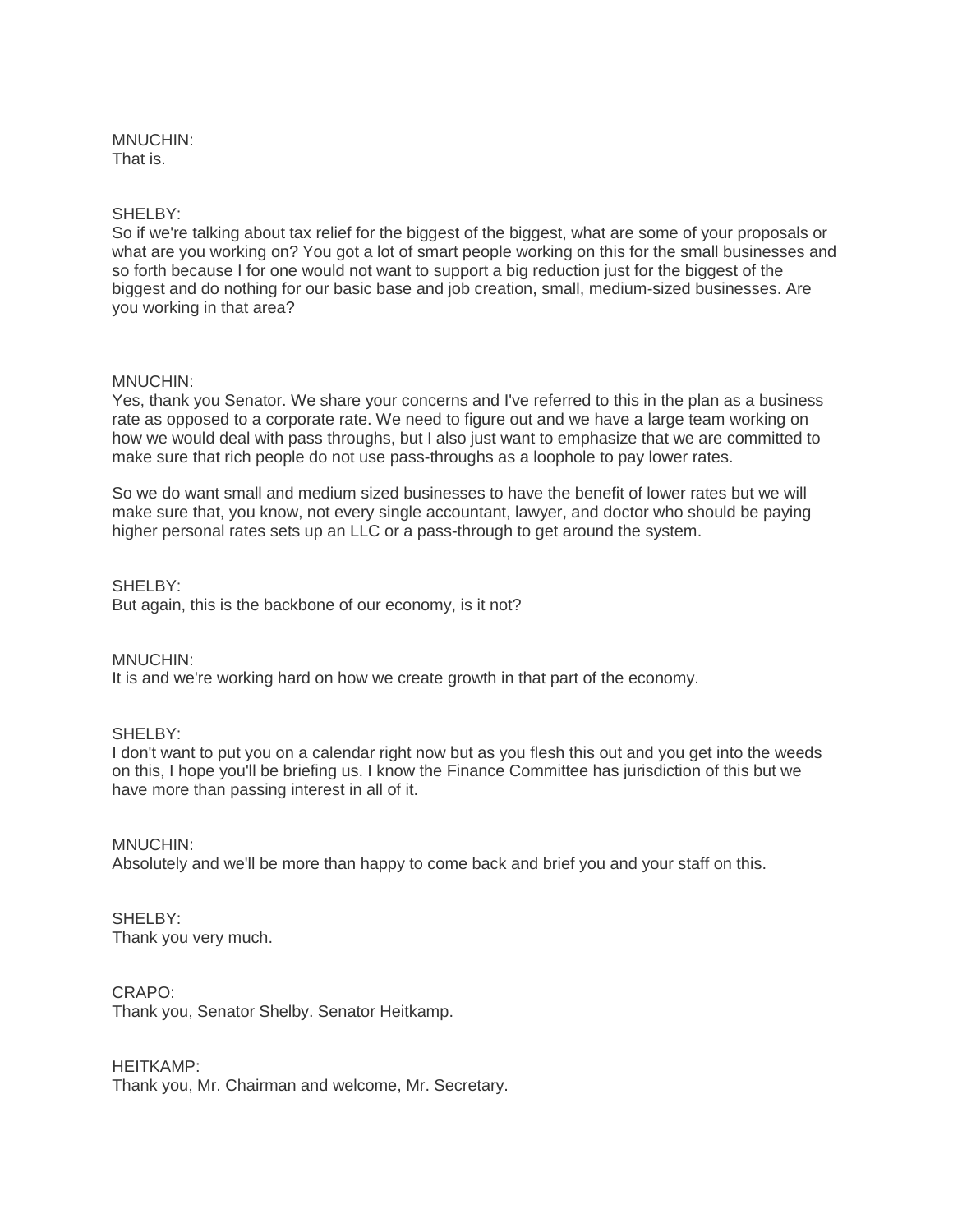Your first appearance in front of this committee and I couldn't agree with you more; one of the demands of the American public and the responsibility of Washington D.C. is to encourage economic growth. That can solve a lot of our problems as we go forward and so I want to talk a little bit about the EXIM Bank. Not a big surprise to a lot of people on this committee that I'll be raising it.

In 2014, EXIM's last fully functioning year, the bank supported 164,000 jobs across the country. That's compared to about 52,000 jobs in 2016. That's because we didn't have a quorum. In 2015 alone, three Chinese export credit agencies financed a total of \$500 billion. The potential there is that those could have been markets that we're accessing but we're not getting access to today. Do you believe that the EXIM Bank is a critical tool for enabling American manufacturing competitiveness?

## MNUCHIN:

I do. I've actually spent a lot of time looking at this and I am concerned that without more members on it they can only make loans up to \$10 million. I think that the board should obviously look at credit risk and everything else but the EXIM Bank is important tool and the president has proposed adding new members.

## HEITKAMP:

One of -- one of the great fears that we have is that the suggestion of the leadership of the EXIM bank going to Former Representative Scott Garrett who really is not just a critic of the bank and a reformer, I think he is someone that we are very concerned would -- would not advance the interest of the bank and does not believe in the mission of the bank, not just reforming the bank.

Do I have your commitment to work on a bipartisan basis to forward leadership in the bank that would in fact make sure that the bank is fully functioning and that these credits actually come before the board for up or down approval?

## MNUCHIN:

I'm sorry, I just want to make sure I understood your question. Is it on?

## HEITKAMP:

My -- my question is, if in fact Scott Garrett's name is advanced to lead the bank as chairman, we are deeply concerned that many of these credits that are, you know, \$30 billion worth of manufacturing today will not even see the light of day because the head of the bank has the ability to set the agenda for the board.

And so it's very important that, you know -- I don't -- quite honestly don't care if Mr. Garrett is on the board but I do care if he's setting the agenda for the EXIM Bank. And so my commitment to you -- or my question to you is, are you willing to work on a bipartisan basis so that we can move these nominees as expeditiously as possible without getting into the weeds on someone that many of us suspect might be a saboteur of the bank?

## MNUCHIN:

Yeah, I -- I mean, I can't comment on his specific situation. He was proposed by the president, I would say I can assure you that the president is interested in making sure that the EXIM Bank can lend. We've had lots of business people come in and talk about this and it is something that Director Cohn and I are -- are deeply involved in.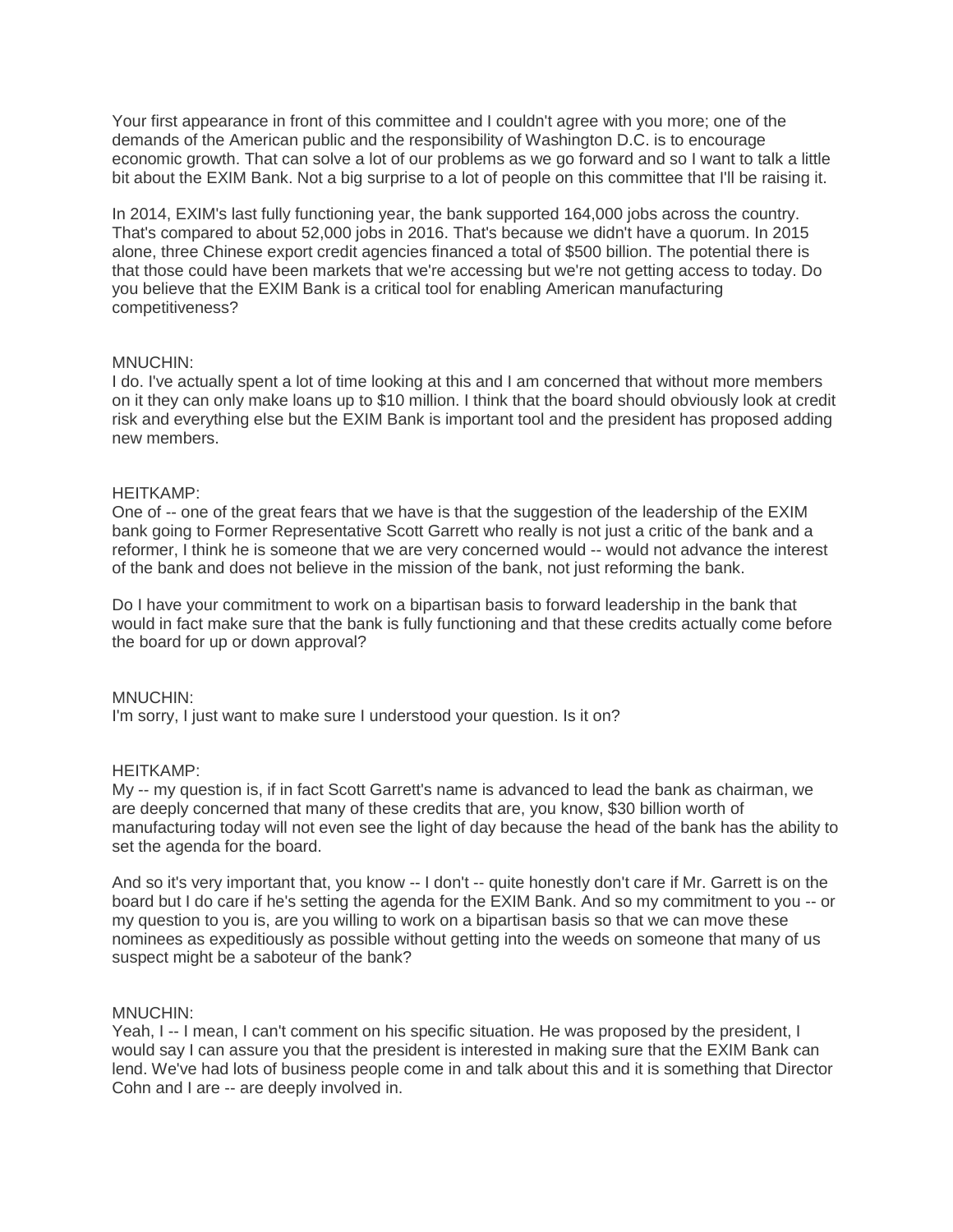## HEITKAMP:

OK. I would tell you that I raised this issue as early as December with the president and was grateful to hear that he was supporting the bank but as we move forward, we're already in May looking to June. We don't have nominees yet and the nominees that have been proposed I think cause great hesitation on our part. And so we'll -- we'll leave it there. I wrote you a letter May 11, should have received it by now about the Central States Pension system.

These are good Americans, the kind of Americans that the president talks about every day who worked very hard, negotiated and bargained for pension and healthcare and yet they're being told in many cases in my state that their pensions will be reduced 70 percent. Now, we were able to I think reject -- as Treasury reject a plan that was submitted. Where are you at with reviewing Central States and how do you see this moving forward?

## MNUCHIN:

So again, let me just comment on -- I do recall this is something that you mentioned at my meeting and confirmation. I'm a lot more familiar today on this -- this issue than I was beforehand. At Treasury, we perform an important function when people make applications on these. But it's not a subjective function, it's a function of we go through and run tests. I share your concerns and we look forward to working with you and others. It's a -- it's a complicated issue.

## HEITKAMP:

It certainly is and I look forward to your response to the March 11 letter. Thank you, Mr. Secretary.

CRAPO: (OFF MIKE)

## ROUNDS: Thank you, Mr. Chairman.

Mr. Secretary, we appreciate the opportunity to visit with you today. I'd like to talk about just a couple of items. I would like to go back to an insurance related issue if I could and that has to do with the U.S. E.U. covered (ph) agreement. We may be getting into the weeds a little bit on it, but I -- and if you'd like to take it for the record, that would be fine. I'm curious, there are different types of insurance carriers that do business in the United States, some do business in Europe as well.

They all want to be able to -- or at least a number of them want to be able to do business both in - within the European market but also within the United States markets. Some only do business here, a lot of our property casualty carriers do but they have reinsurance connections with the European market.

Their concern in many cases, there's a little bit of a discrepancy between some of the reinsurers who want to -- basically have full access and capability to do business in all of the E.U. markets. And because of that there was a covered agreement that was created, one in which we have a temporary seat basically in this -- this decision-making body.

But property casualty carriers on our side of the ocean have some real concerns about what the impacts are being included in this covered agreement which leaves a number of different areas unanswered with regard to -- some of my friends on the other side of the aisle suggested in our last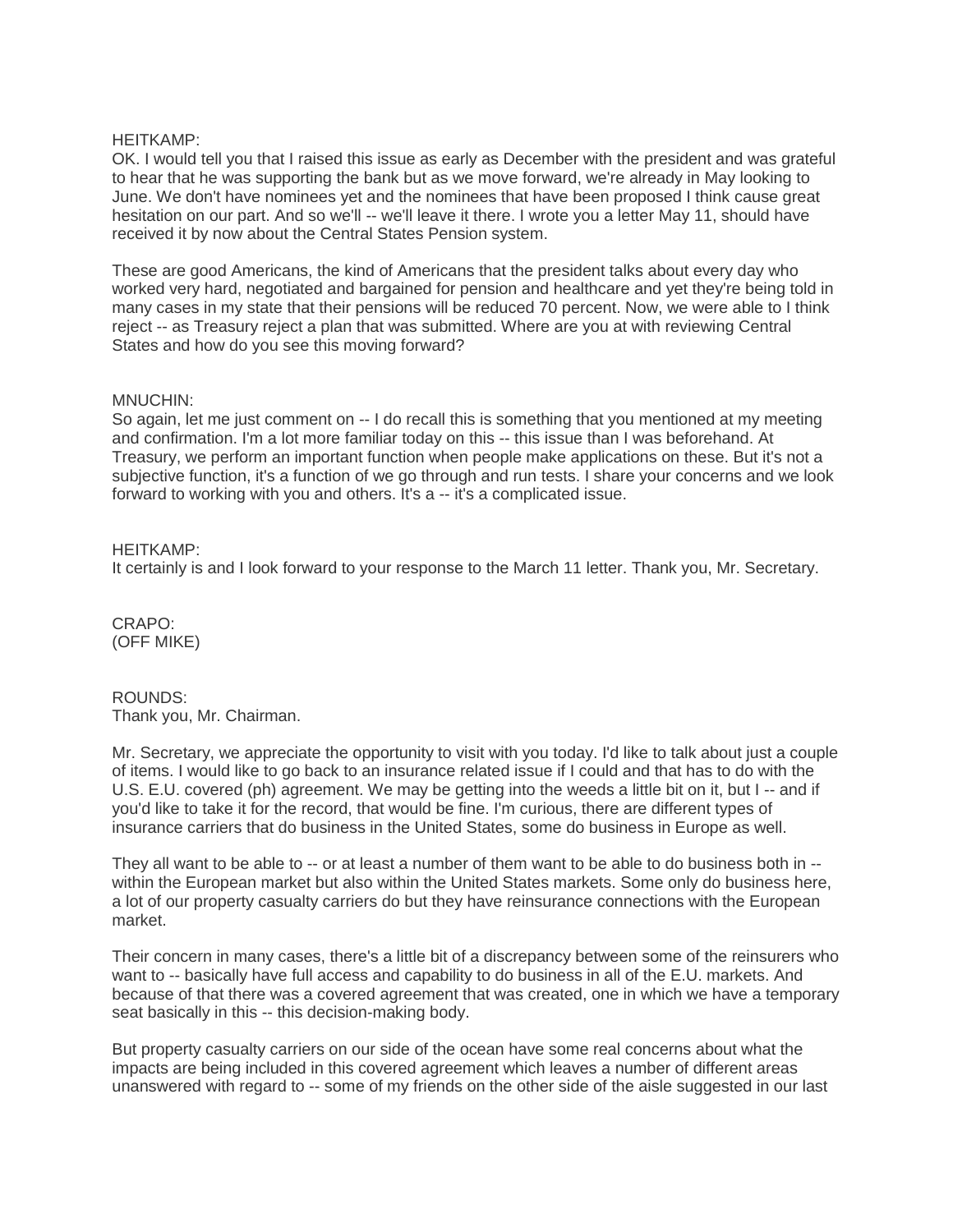meeting with Treasury officials that when I indicated it was kind of like passing a law to find out what's in it, that I was going back to Obamacare and that I didn't need to do that at this time.

But this covered agreement, which is there, leaves some real unanswered questions for a number of our property casualty carriers that are doing business within the United States but who may be subject to some of the requirements found under the covered agreement in the future.

Would you just simply, number one, I'd -- I will submit a question specifically to you for the record on it but would you commit to work with us and get back with us on taking a second look at what's in that covered agreement, whether or not it really is in the -- in the best interests of most of the carriers that do business within the United States market today?

## MNUCHIN:

I will. And I would just comment this is another area that I'm actually a lot more familiar with than when I first came during my hearings. We've had several internal meetings where I've been briefed on this, we've actually heard -- we've reached out to industry and we are aware of there's people who support it and people who don't support it.

The agreement specifically, this is something we do in conjunction with the U.S. Trade Representative and now that the Trade Representative has been confirmed, we'll be close to making a decision but we would be more than happy to -- to reach out to you and hear your views before we make that final decision.

#### ROUNDS:

Thank you. I just think some of their -- with the questions which they've asked really do deserve to be able -- we should be able to get an answer to them one way or another before we actually get into it.

## MNUCHIN:

I can assure you we will and this is something I am familiar with.

## ROUNDS:

All right, thank you, Mr. Secretary. I'll also just to -- and following up a little bit on Senator Shelby's discussion in terms of the tax rates and so forth and the fact that a lot of our job creators are not C Corps, they are S Corps and so forth. But they'll come back down to a private tax rate or an individual tax rate.

Just curious, you know we have a lot of discussion here about tax reform. Within a 74,000 page tax bill, some of those pages giveth and some taketh away. When every time we talk about simplification, we can have people that get hurt and people that have an advantage or that receive an advantage. When we start talking about doing that and particularly if we're doing this, there are going to be individuals who will lobby hard against not allowing some of the deductions to be removed even if there's a lower tax rate, once they've done the calculation in their own situation.

While we want to see a simplification, and I think a lot of people out there would love to see that happen, there's also a concern that, as the president would suggest, that it is truly time to prime the pump similar to the way that it occurred during the Kennedy Administration and during what was a very successful Reagan administration where we refueled the economy. Part of that's got to be regulatory reform. But the second part of that is actually allowing a few more dollars to remain with individuals so that they can reinvest back into businesses as well.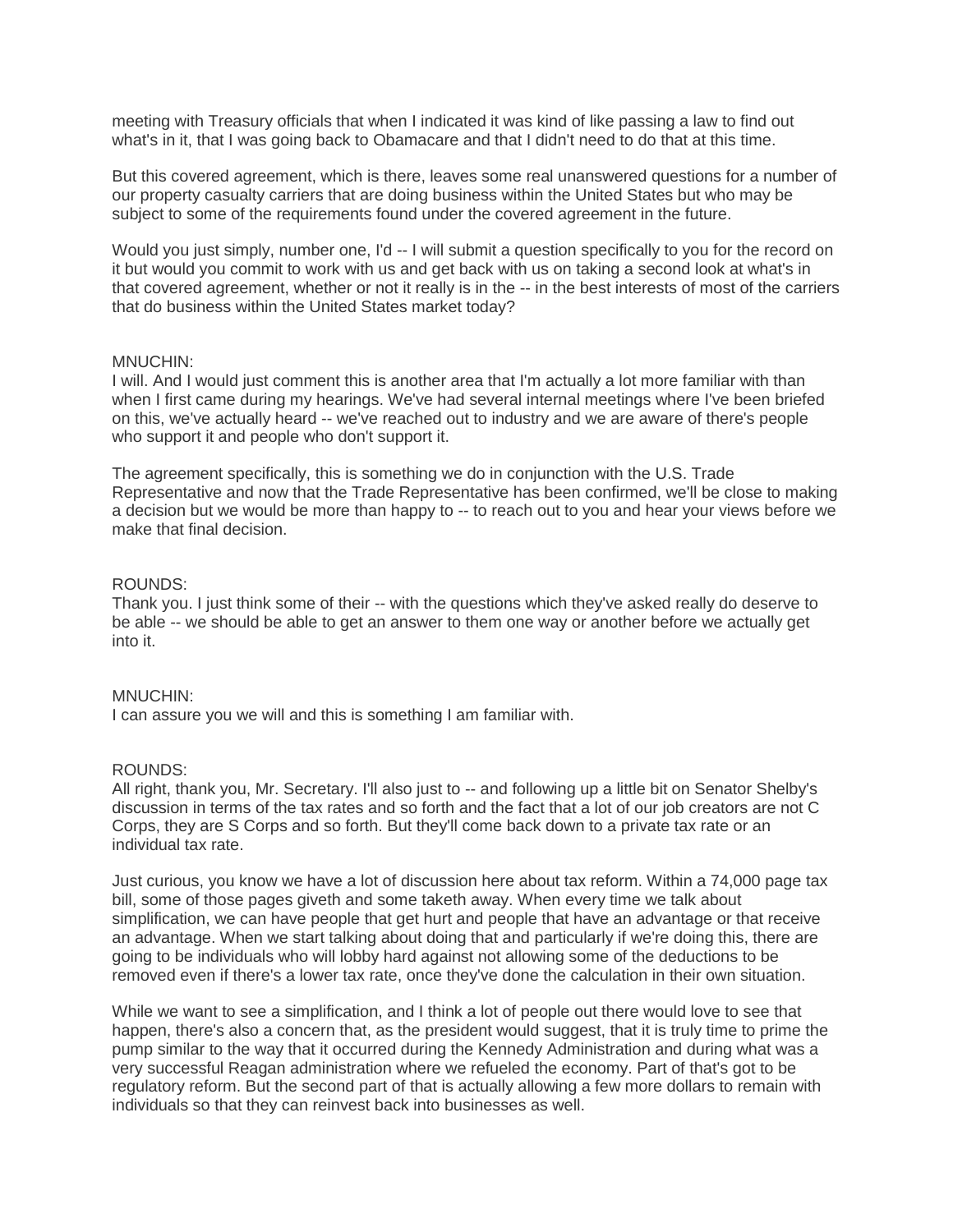When we get right down to it, are we stuck with only a program which is revenue neutral -- meaning that we are basically are going to take away as much as we give backing -- or could we actually consider some sort of down payment, perhaps, on a tax plan in which we allow for a reduction in actual taxes collected so that can be reinvested back in the economy -- in a very small nature.

Perhaps, in a bill that I'm suggesting and one that I'll be introducing and -- which we take our basic tax rate for the -- for those individuals at ten down to eight, from 15 to 13, from 25 to 23, from 30 to 28, from 35 to 33, from 39 to 37. It's not a huge expense and yet it may very well impact those at the very bottom a little bit more than those at the top. And it would be a down payment to the American public clearly indicating that there is additional resources that they can invest in -- back into business and into -- into basically back into the economy.

## MNUCHIN:

well the president and I fundamentally believe that tax reform is critical to growing the economy and getting back to sustained economic growth. We look forward to working with you. I think different people will have different views as to -- under what scenarios it should be revenue neutral.

As we've heard today some people believe in dynamic, some people believe in static. The president does believe that we need to create economic growth and that we are willing to have lower tax revenues in the short term if that will create economic growth. I think as I -- I've said, the difference between two percent and three percent GDP is roughly \$2 trillion over a 10 year period of time. It's a lot of money and economic growth will help us deal with a lot of other complicated economic issues we have.

ROUNDS: Thank you Mr. -- Mr. Secretary. Thank you Mr. Chairman.

CRAPO: Thank you Senator. Senator Van Hollen.

VAN HOLLEN: Thank you Mr. Chairman.

Thank you Mr. Secretary for your service. Recently I sent you a letter together with many of my colleagues on this committee objecting to your decision to put Keith Noreika in charge at the OCC by using a maneuver that evaded Senate confirmation. As you well know, the OCC serves as the chief banking regulator overseeing over 2,000 banks and Mr. Noreika has spent most of his career working very closely to protect the interests of those banks.

I appreciate the letter I got back yesterday. It raised some additional questions and I'm going to be sending you another letter to ask you to respond to the following questions, why were you willing to install him as head of the OCC before his ethics pre-vetting has actually been certified, so that the American public can know whether or not conflicts exist now that he's in charge, at least for now, of regulating 2,000 banks?

And second, your letter indicated that Mr. Noreika's special temporary 130 day status allows him to avoid President Trump's ethic pledge and I'm going to want to know whether that would allow him to immediately go leave the OCC and lobby or work on behalf of big banks? And I'm also interested in whether all this means that you'll be presenting a nominee in the next 130 days?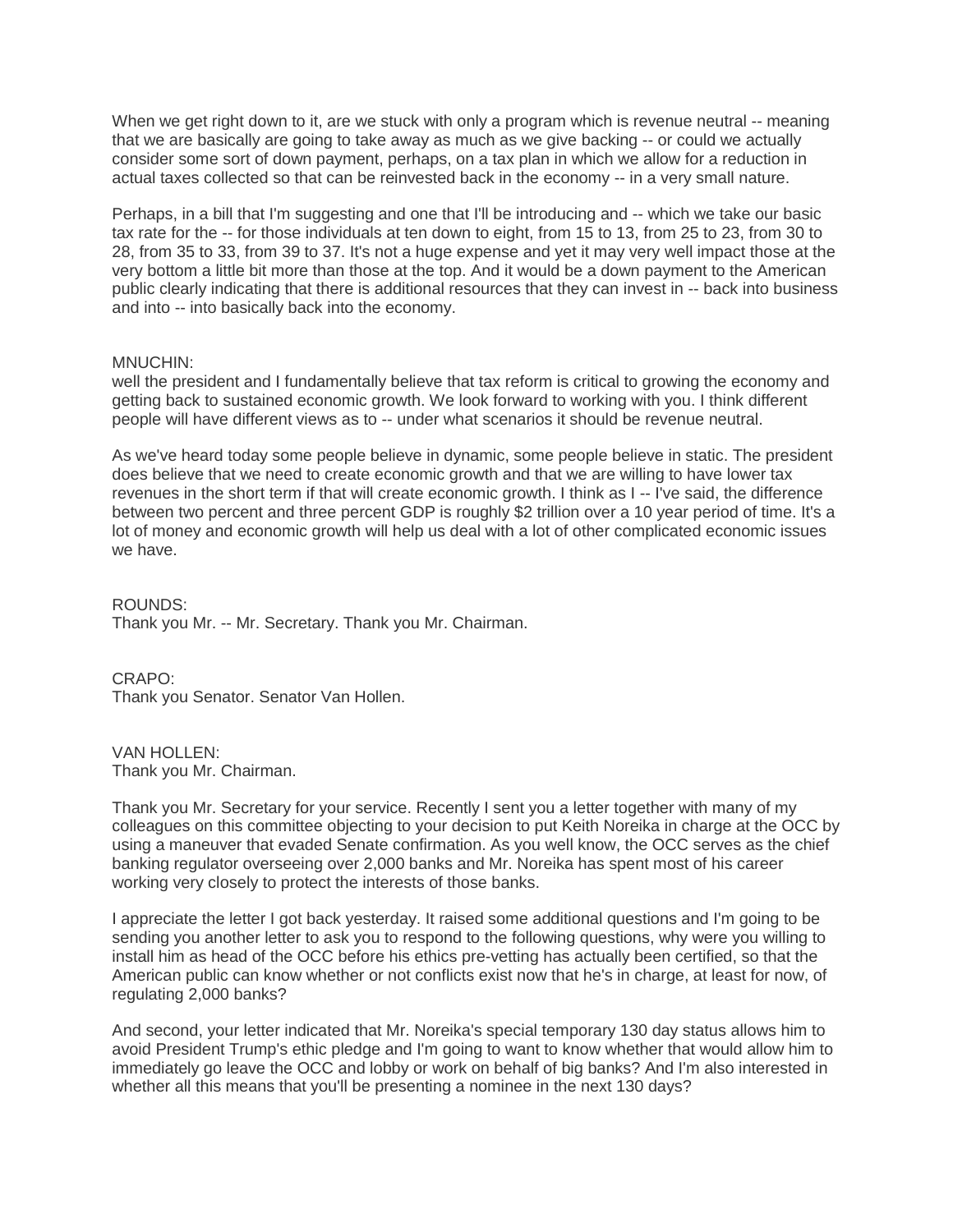So I'm going to send you a letter to ask for your follow up on that. I want to ask you a question about tax policy and I agree with my colleagues who have said that if we're going to do tax reform and I think tax reform can work, can be an important step, that we should focus on middle income tax relief and not another round of tax breaks for the very wealthy and special interest. In fact, last November you agreed with that statement and I quote what you said in November, "Any reduction we have in upper income taxes will be offset by less deductions so there will be no absolute tax cut for the upper class." That's what you said.

Now, Senators Reed and Tester have asked you questions about the tax reform plan that you're thinking of submitting or will be submitting. I have a question related to a tax cut plan that's already in progress that you and President Trump have strongly endorsed. And that's the House healthcare plan which, according to the Congressional Budget Office, has \$900 billion in tax cuts, including \$270 billion in tax cuts that go to higher income families.

And the analysis of that tax cut is that millionaires will get, on average, \$50,000 a year in tax cuts. And that's because what we did in the Affordable Care Act was we applied the capital gains and net income taxes, Medicare taxes, on very high income individuals on their investment income so they could help shoulder their share of the Medicare trust fund. That totally violates -- totally violates the standard you set forward in November, doesn't it?

MNUCHIN: Allow me just for...

VAN HOLLEN: It's a really yes or no question, Mr. Secretary...

MNUCHIN: Well, no I want...

## (LAUGHTER)

... the first -- the first question you asked I wanted to respond to, which was on the controller of the currency at the OCC. So yes, it is our intention, we actually have someone who the president has approved that's going through the FBI vetting process. I think as you know, unfortunately, with all the candidates this is a time consuming process but we do hope that there will be somebody who is cleared and somebody who will go through a Senate confirmation process.

So this was, in no way, an attempt to put someone in who wouldn't be going through, this is someone who's in on an acting basis. On your -- your second comment, I have only been partially involved in the healthcare, that's not really in my primary area of responsibility. My comments are really more focused on tax reform and yes that -- the president's intent is that there is a middle income tax cut and that is our -- our major focus...

## VAN HOLLEN:

Mr. Secretary, my question was you -- it is a fact that the healthcare bill, so called healthcare bill, that passed the House has \$900 billion in tax cuts combined with almost \$900 billion in cuts to Medicaid and some to Medicare.

So a huge pillar of this is tax cuts and isn't it the case that the provision that gets rid of the Medicare tax on investment income flatly -- flatly contradicts your test that any reduction we have in upper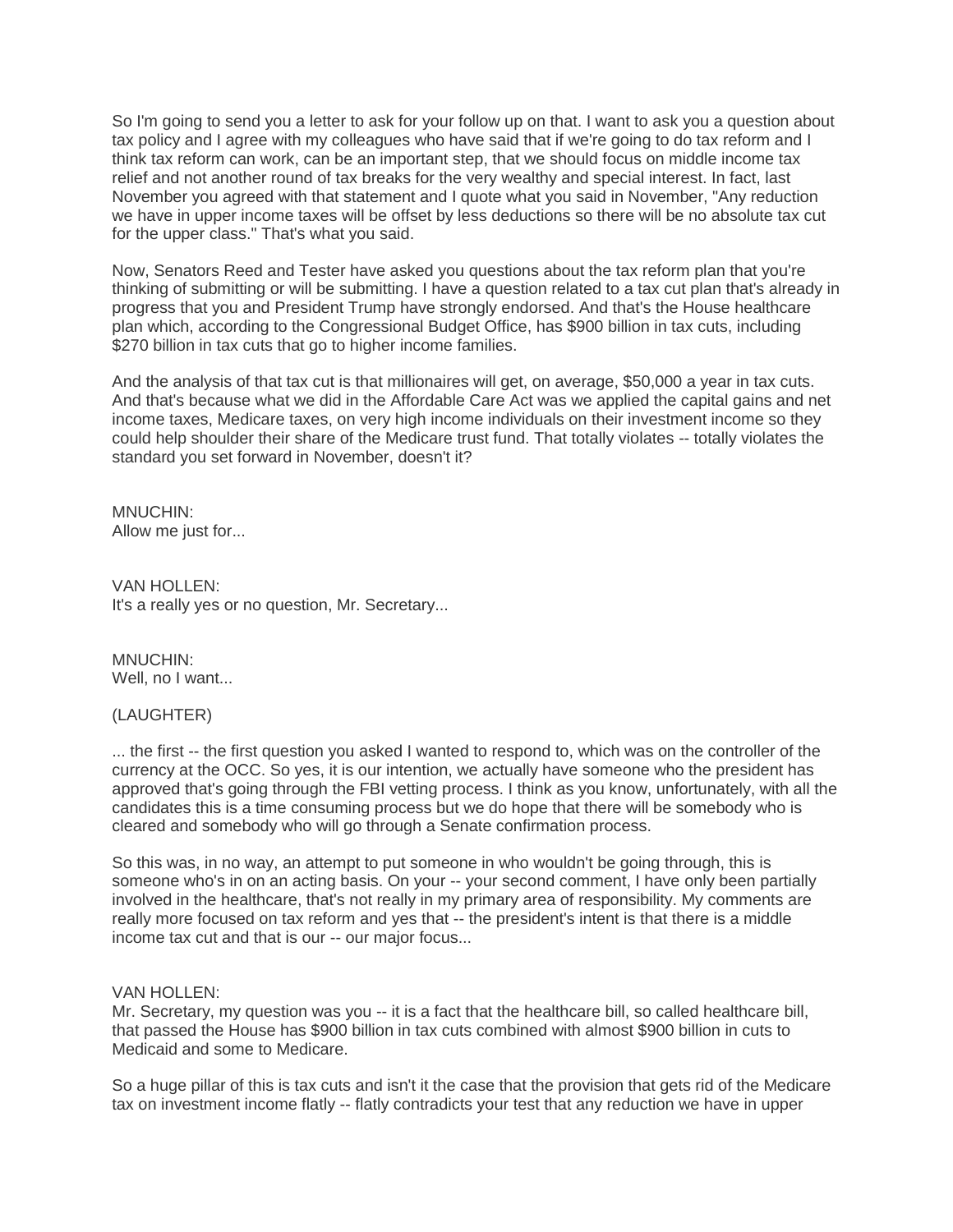income taxes will be offset by less deductions? So there will be no absolute tax cut for the upper class -- isn't it an absolute tax cut for millionaires? Yes or no?

MNUCHIN:

Again, my comments were focused on tax reform...

(CROSSTALK)

## VAN HOLLEN:

Mr. -- Mr. Secretary this is tax policy. It is a tax provision. Mr. Chairman I think -- it -- what's been interesting about this healthcare debate is that you've got this major tax change masquerading under the cover of healthcare. Why is there a big tax cut in a healthcare bill? You're the secretary of the Treasury, you deal with tax policy.

## MNUCHIN:

Again, I think the idea was that -- that tax was hurting investment and jobs in this country and that, again, that was part of the healthcare repeal. So, yes, factually, that tax will help people who are investing money back into the economy and will create jobs.

(LAUGHTER)

## VAN HOLLEN:

And -- all right, Mr. Chairman. It flatly contradicts your statement of now absolute tax cuts for the upper class, it's a flat contradiction. Thank you Mr. Chairman.

CRAPO: Senator Perdue.

PERDUE: Thank you Chair.

Mr. Secretary thank you for being here.

MNUCHIN: Thank you.

## PERDUE:

Appreciate you being willing to step up and do this and it's nice to have a private sector guy in here trying to figure this out. I want to go to the debt in -- in the portfolio. We've got about \$20 trillion of debt all in, that's about a third of all sovereign debt in the world. There's about 200 total debt -- \$200 trillion of total debt in the world but one out of every three government debt dollars that are out there are ours.

We also got the largest Fed balance sheet in history. And the question is -- is during this period of low interest rates about -- a little over 50 percent, I think, are three years or less in maturity while the U.K. has about 48 percent of their bond portfolio is 20 years or longer. So my questions is -- is this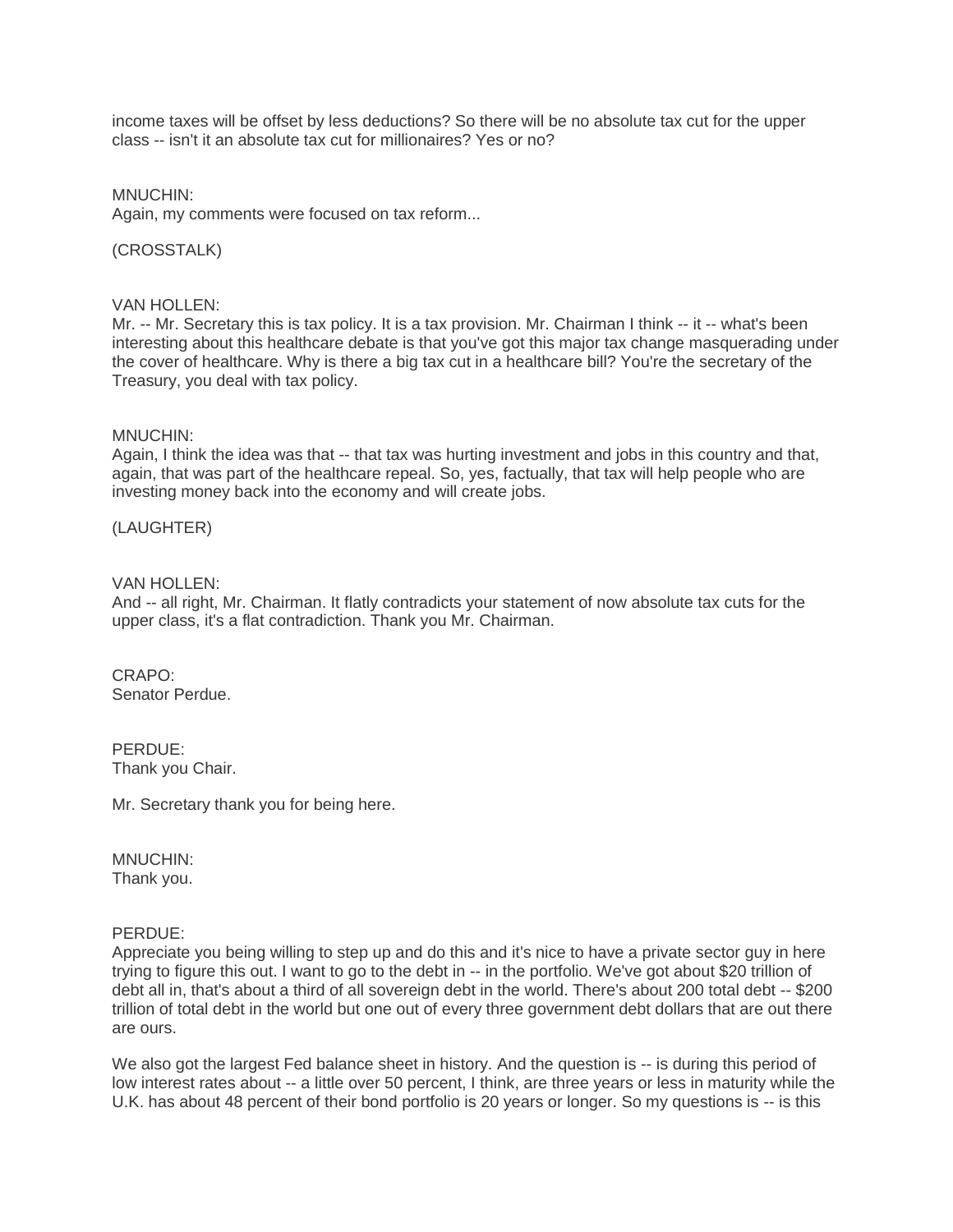something you guys are taking a look at and do you plan to go a little longer while interest rates are still in somewhat of a low environment?

## MNUCHIN:

It -- it is. It's something that I've talked about, we are studying ultra long bonds which would be 50 year bonds or even longer. We've been working with the Treasury Borrowing Committee which is outsiders to advise us on what the market for that is and it's something that we'll -- we'll consider as we look at debt management. No decision has been made and we're seeking guidance as to the demand.

## PERDUE:

All right, thank you. Let's move to Basel III. Can we talk about that for a second?

MNUCHIN: We can, thank you.

(LAUGHTER)

## PERDUE:

It's part of your job, as I understand it. You know, it looks to me like we are unilaterally way ahead of our other signatory partners in Basel III in terms of our capital reserve requirements. It looks to me like, as a business guy, that for small banks and community banks, regional banks, that they're inordinately hampered by the cost of compliance and also by this reserve requirement.

Is there any attempt in your future priorities to look at what we're doing regarding our future commitments to Basel III and what we can do to get the other partners in Basel III to line up and at least catch up with us in terms of the commitment of safety for banks?

## MNUCHIN:

There is and I've had conversations most recently when I was at the G7 in Bari with other board governors and other finance ministers about Basel III and it's something that we'll be looking at as part of the president's executive order.

## PERDUE:

But no decisions taken yet regarding?

## MNUCHIN:

No decisions have been taken and I think as you know, Chairwoman Yellen is the -- the Fed is the one who technically participates in Basel but it is something that we're looking at.

## PERDUE:

Thank you. I met with her this week and talked about that. We talked about the fact that we've got somewhere around \$6 trillion of liquidity that's -- U.S. liquidity that's really not at work in the economy today between the Russell 1000 balance sheets that have a very strong liquidity position, probably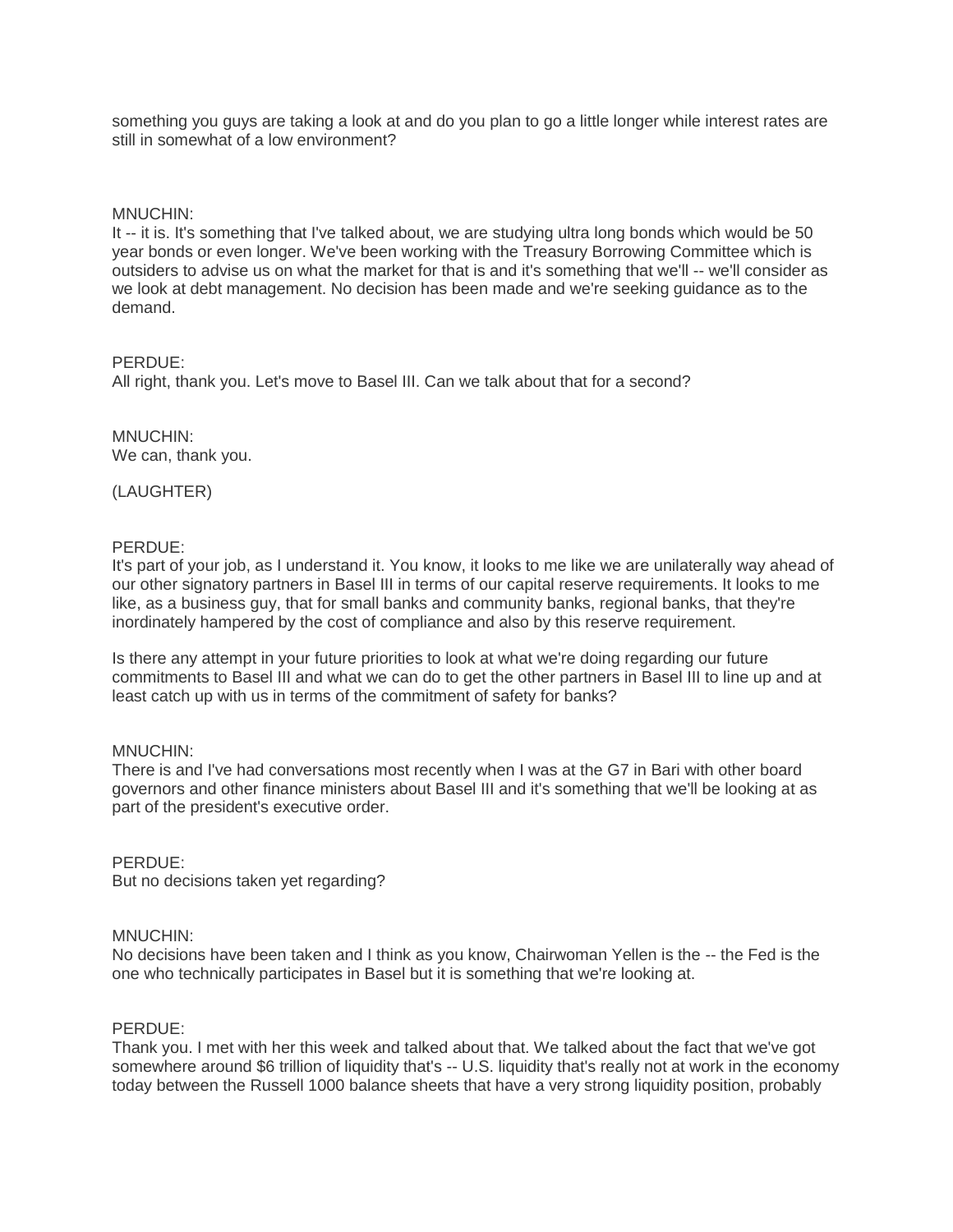the strongest ever, a few trillion dollars in the bank balance sheets because of this capital reserve requirement. And then also this un-repatriated U.S. profits.

Let me move to growth just for a second because the capital investment is one that I think is a part of our future in terms of getting the economy moving again. It looks to me like the GAO has said that -- or CBO has said that 1 percent of GDP growth is about \$3 trillion over a decade in terms of federal impact on the federal budget. But yet we tend to talk in this -- in the Senate about spending cuts or tax increases as a bilateral conversation.

And yet, growth really is very rarely talked about because it's an esoteric term here in the Senate. But I know that's job one for you guys. Can you talk about how to balance those and relative to the 800 pound gorilla in the room relative to our deficit spending and that is mandatory expenses and how the president, how the administration sees fiscal policy now marrying up with the monetary policy of our future?

## MNUCHIN:

Well, let me just comment, you did talk about repatriation and that is something that we are looking at as part of tax reform because there are literally trillions of dollars sitting offshore. It's not a surprise with the highest corporate tax rate, worldwide taxation and this concept of deferral, why would U.S. companies bring money back?

So as part of tax reform, we do hope that there are literally trillions of dollars that come back and as it relates to the other economic issues, we look forward to continuing to talk to you about them.

## PERDUE:

But the corporate tax rate also puts U.S. companies at risk for foreign companies who have a lot of liquidity who can come in and make an acquisition of a U.S. company and basically use the tax arbitrage to basically pay for that acquisition. Is that not correct?

## MNUCHIN:

They can indeed and I hear that almost every day as I meet with business leaders reminding me of that, particularly U.S. companies who feel like they're at risk of getting taken over and at risk of having the jobs moved outside of the United States. We have an uncompetitive system that we need to fix. And I would also just comment, there are several economic reports that over 70 percent of the corporate tax burden actually born by the workers. And for far too long workers in this country have not had wage increases.

That's something that we clearly saw when we met with hundreds of business leaders across the country and something we're focused on.

## PERDUE:

Thank you for that. Thank you, Mr. Chairman.

CRAPO: Thank you. Senator Warner.

WARNER: Thank you, Mr. Chairman. Secretary Mnuchin...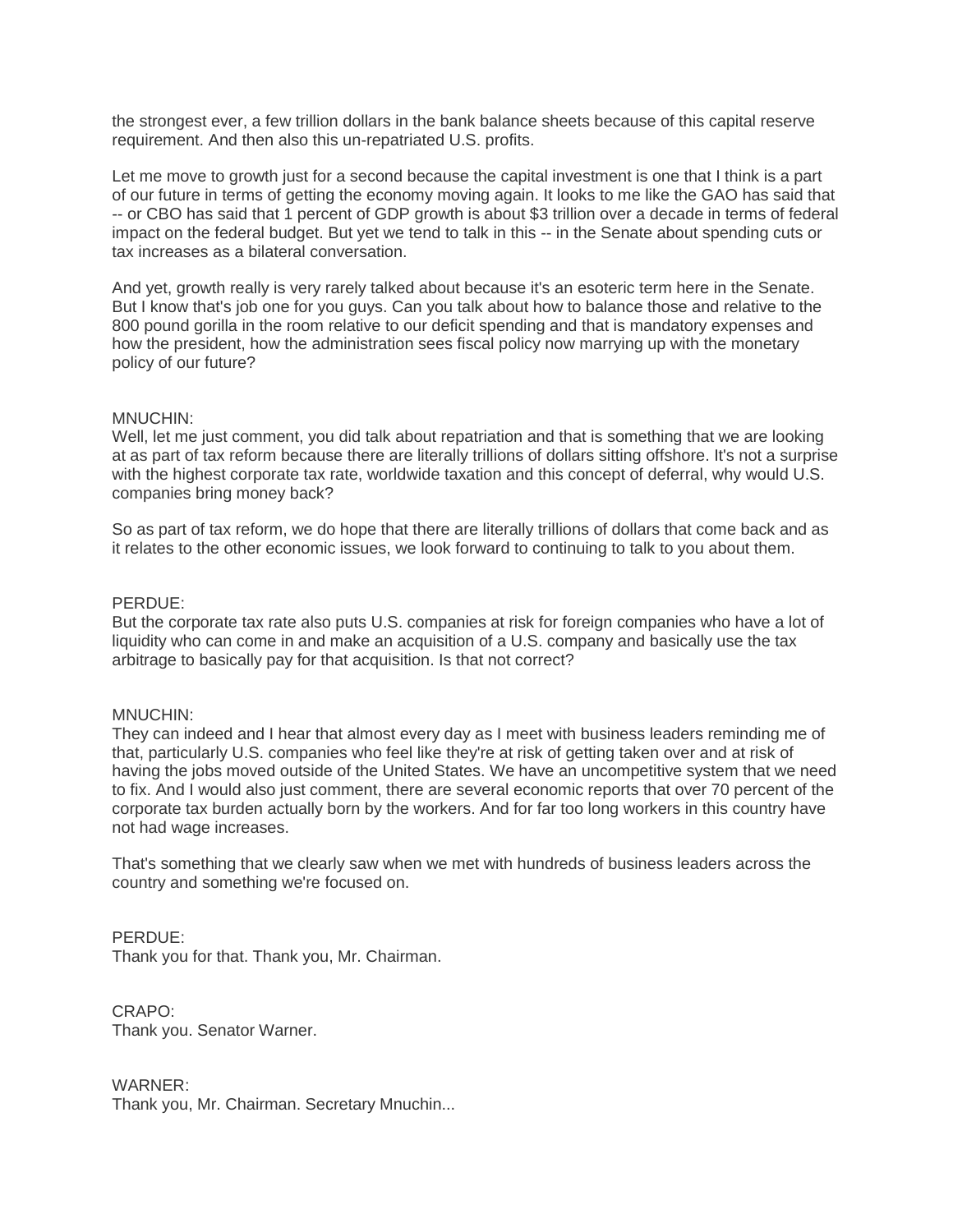MNUCHIN: Nice to see you.

## WARNER:

Good to see you again. I don't want to belabor the point that Senator Van Hollen was making but I would just add beyond the fact that healthcare legislation which I strongly oppose offered a massive tax cut for folks like you and me, it also -- and I say this as a former governor, is really just a transfer of obligation from the federal government which used to share in the Medicaid responsibility to the states. It's an \$830 billion transfer of responsibility back to the states.

Now the states can cut their Medicaid or they can end up resulting in dramatic tax increases to continue to pay for that Medicaid which will slow the kind of growth that Senator Perdue and I would like to see. So I -- I really hope -- I know today's tax reform but the healthcare debate really is going to influence how many of us approach the tax reform debate because when it comes to repatriation, when it comes to these other issues, I want to work with you. But we've got to do it in a way that is -is at least deficit-neutral and doesn't follow upon something that frankly doesn't do the best for healthcare, doesn't -- disproportionately benefits folks like you and me and candidly is simply a transfer of responsibility to the states.

I want to move to two other topics in my time. One is, as you are aware, I'm up to my eyeballs in the issue around the Russia investigation. And it is, I've said repeatedly, maybe the most important thing I ever do in public life. Senator Burr and I have asked the Treasury Department for cooperation, particularly from the FinCEN division on getting appropriate documents that will be part of our investigation. I'm happy to see that there were -- we received some of those documents yesterday and we're reviewing them.

My understanding of kind of how we query that big data is going to require some collaboration and I just would like to ask you at this hearing that you -- that we'll have your commitment, your personal commitment that you will continue to work with this bipartisan committee and bipartisan investigation in a way so that we can get to the bottom of it, get the facts out to the American public.

## MNUCHIN:

Yes, you have my assurance and I did meet with my general counsel and review and make sure we were being responsive to you on that.

## WARNER:

Well, I appreciate that because it's -- this is an area of enormous interest and this particular area in terms of, in a sense, following the money, is something that's -- that's terribly important so I appreciate that and I'll hold -- try to hold you to it. I want to actually -- I know -- I think somebody else raised this issue but I want to take you through at least a hypothetical in terms of the kind of orderly liquidation authority in Title II of Dodd-Frank.

Title II, which was my good friend Senator Corker and I spent a lot of time on, the one part of Dodd-Frank that actually got 80 votes. So hypothetical is this. If we have a large, trillion dollar plus SIFI institution headquartered in the United States and operating across the world with multiple subsidiaries, if it runs into a credit crunch and the rest of the financial industry stops doing business with this SIFI and it therefore fails, in order to have an orderly failure and wind-down, would you agree that shareholders need to be wiped out in that SIFI institution?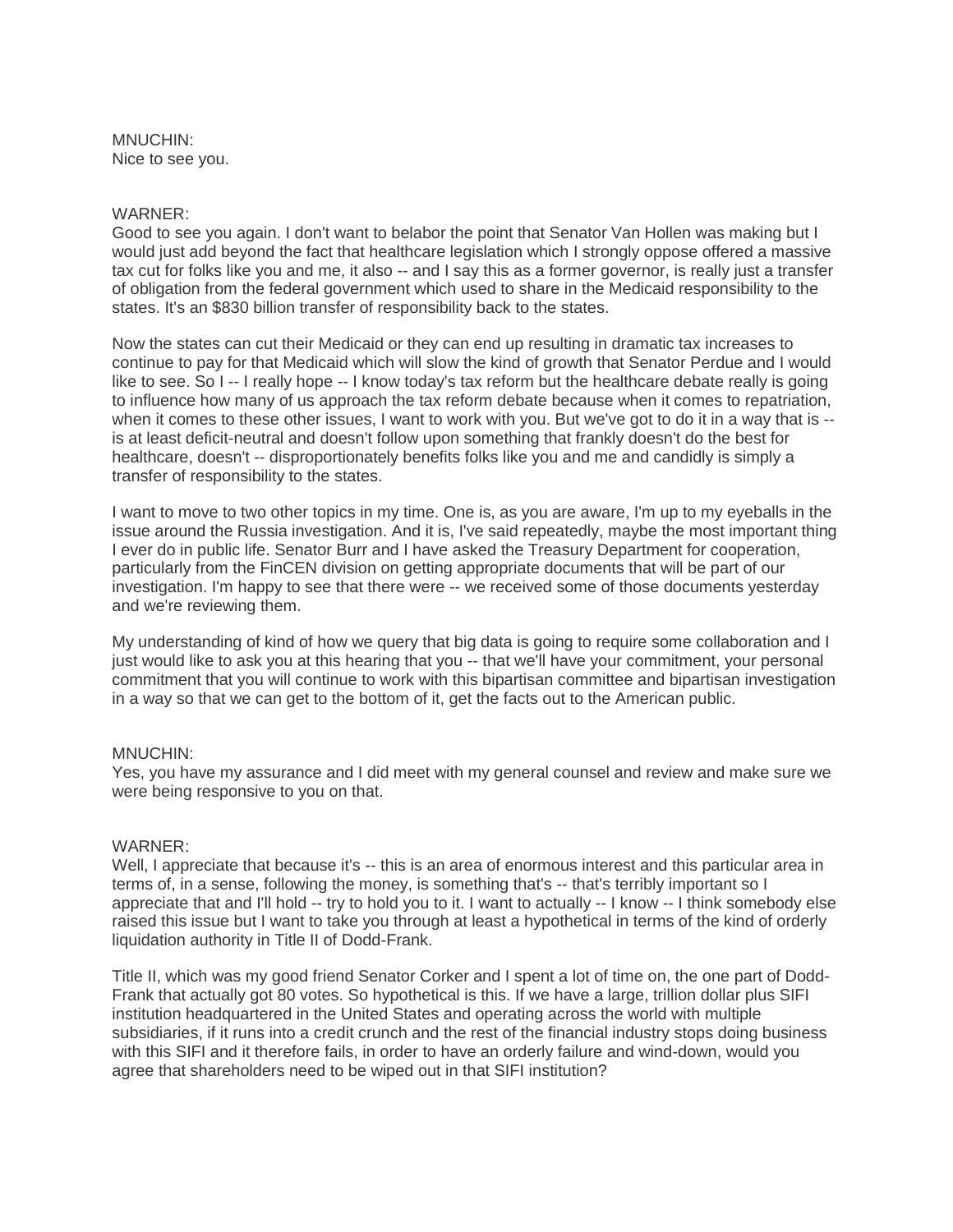## MNUCHIN:

Again, it's hard to respond to a hypothetical situation.

## WARNER:

But the normal course would be if this institution got into trouble and we don't want to have taxpayer bailout, you'd want to have, first of all, the shareholders wiped out, right?

## MNUCHIN:

Again, let me just comment on that it's hard to comment on a hypothetical question but...

## WARNER:

But a large institution's failing, I would think you would want, based upon earlier comments and everybody else's comments, you'd want the credit -- you'd want the shareholders wiped out, you'd want the creditors to take some losses.

## MNUCHIN:

I would -- I would expect -- I would expect...

## WARNER:

You'd want the management fired.

## MNUCHIN:

I would expect that shareholders would be wiped out before the government was risked (ph). I'm only saying that it's a hypothetical situation. There could be situations, OK, where for various regulatory reasons that Title I and Title II may not be appropriate.

## WARNER:

I guess what I believe is that if you wipe out the shareholders, wipe out the management, end up having the creditors take the loss and you still got a liquidity issue, you need some -- you need some backstop there. And I believe that, while not perfect by any means, the ordered liquidation process we set up in Title II makes the most sense. And I just find -- I know my time's running out here but back when we had your confirmation, we talked about this.

I reference the fact that the national bankruptcy conference which is composed of bankruptcy judges and lawyers believes, quote, "orderly liquidation authority under Title II should continue to be available even if the bankruptcy code is amended." I just hope that as you go through this process, I know you're reviewing Title II, if there are ways to improve. But some folks who are characterizing Title II as a bailout I think are -- frankly it's not accurate and there is a recruitment clause (ph) as you know for any of that liquidity that may be needed in the short term.

So thank you, I know we're going to have more conversation on this but I wanted to at least put this out for further consideration.

MNUCHIN: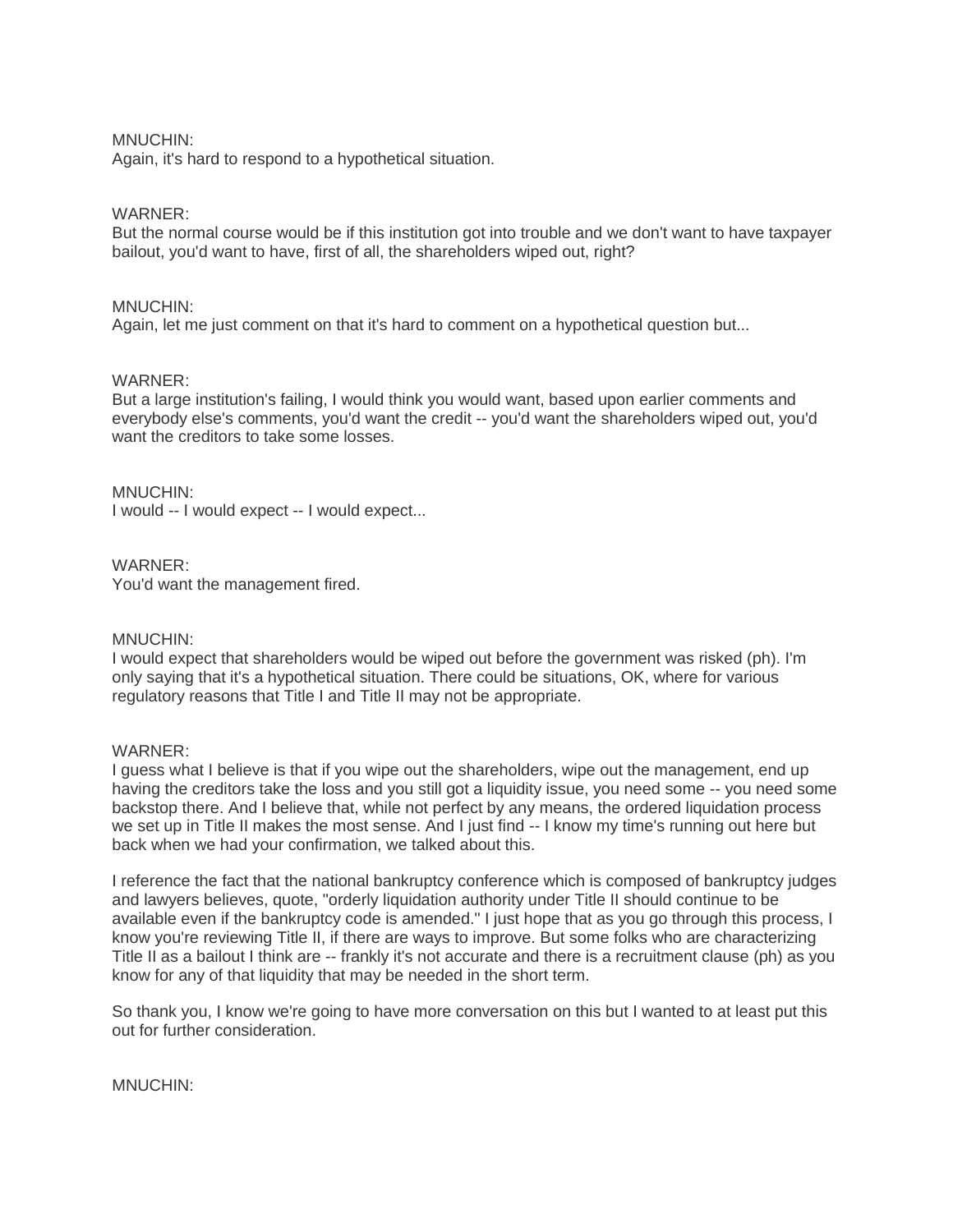Yes, and thank you. And let me just assure you, we have not reached any conclusions on this so this is something we are looking at we haven't reached a conclusion and I do share your concern and - and concern of other senators that have expressed. The currency bankruptcy code does not work for financial institutions and liquidity is a serious concern as to -- even if we went through a bank process. So I look forward to continuing to work with you on this.

WARNER: Thank you.

CRAPO: Senator Kennedy.

KENNEDY: Thank you Mr. Chairman.

Good -- good morning Mr. Secretary. For your benefit and mine, I'm going to ask you to encapsulate your answers within 30 seconds, if you could. We could cover more ground. A few months ago, the chairwoman of the Federal Reserve was -- was with us and she was asked what, if anything, the community banks and credit unions -- defined as less than \$10 billion in assets -- did wrong in 2008? And she said nothing. Do you agree with that?

MNUCHIN: I do.

KENNEDY:

Would you support a bill that would eliminate community banks and credit unions defined as less than \$10 billion in assets from supervision under Dodd-Frank?

MNUCHIN:

That is likely going to be one of the recommendations that we make when we come out with the report.

KENNEDY:

Because if you do that it's not as if the community institutions aren't going to still be regulated, is that not accurate?

## MNUCHIN:

That -- that is correct, they would be regulated by their primary regulator which would make sense.

KENNEDY:

OK. Do we still have financial institutions in America that are too big to fail?

MNUCHIN:

I -- I do not believe that anything is too big to fail. Some of them may be too big to succeed.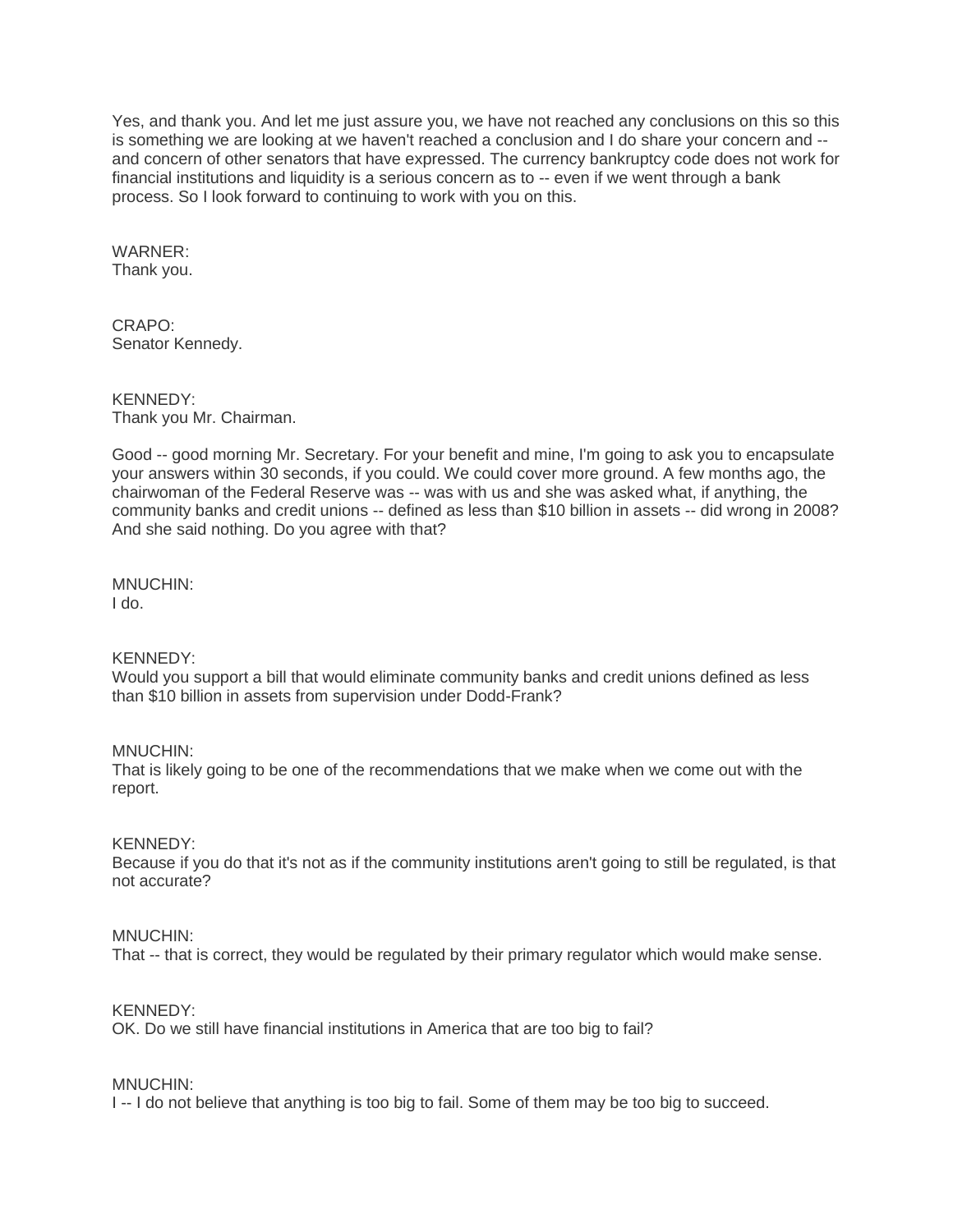KENNEDY:

Do we still have financial institutions in America that are so big that, if they did fail, it would have a substantial reprehensible, if you will, impact on the American economy?

## MNUCHIN: It could.

KENNEDY: OK. Do you think Dodd-Frank has -- has eliminated that risk?

## MNUCHIN:

Again, I would just make the comment that it's -- it's very fact specific as opposed to being hypothetical.

KENNEDY:

OK. If those financial institutions that I just referenced had more capital, would that help them?

## MNUCHIN:

I believe right now that the large financial institutions actually have plenty of capital.

## KENNEDY:

But if they had more it would make them safer, wouldn't it?

## MNUCHIN:

Well, more -- more is obviously always better than less. But the question is if -- if more is stopping them from lending that's concerning.

## KENNEDY:

OK. My question is not meant to suggest my thinking about this, I honestly want your opinion, what do you think about Glass-Steagall?

## MNUCHIN:

Glass-Steagall -- we do not support a separation of banks from investment banks, we think that would have a very significant problem on the financial markets, on the economy, on liquidity and we think that there is proper -- proper things that potentially we could look at around regulation but we do not support a separation of banks and investment banks.

## KENNEDY:

OK. Why is our productivity growth so low in your opinion, in our economy?

## MNUCHIN:

I -- I think that's a complicated question that was going to take a lot more than 30 seconds...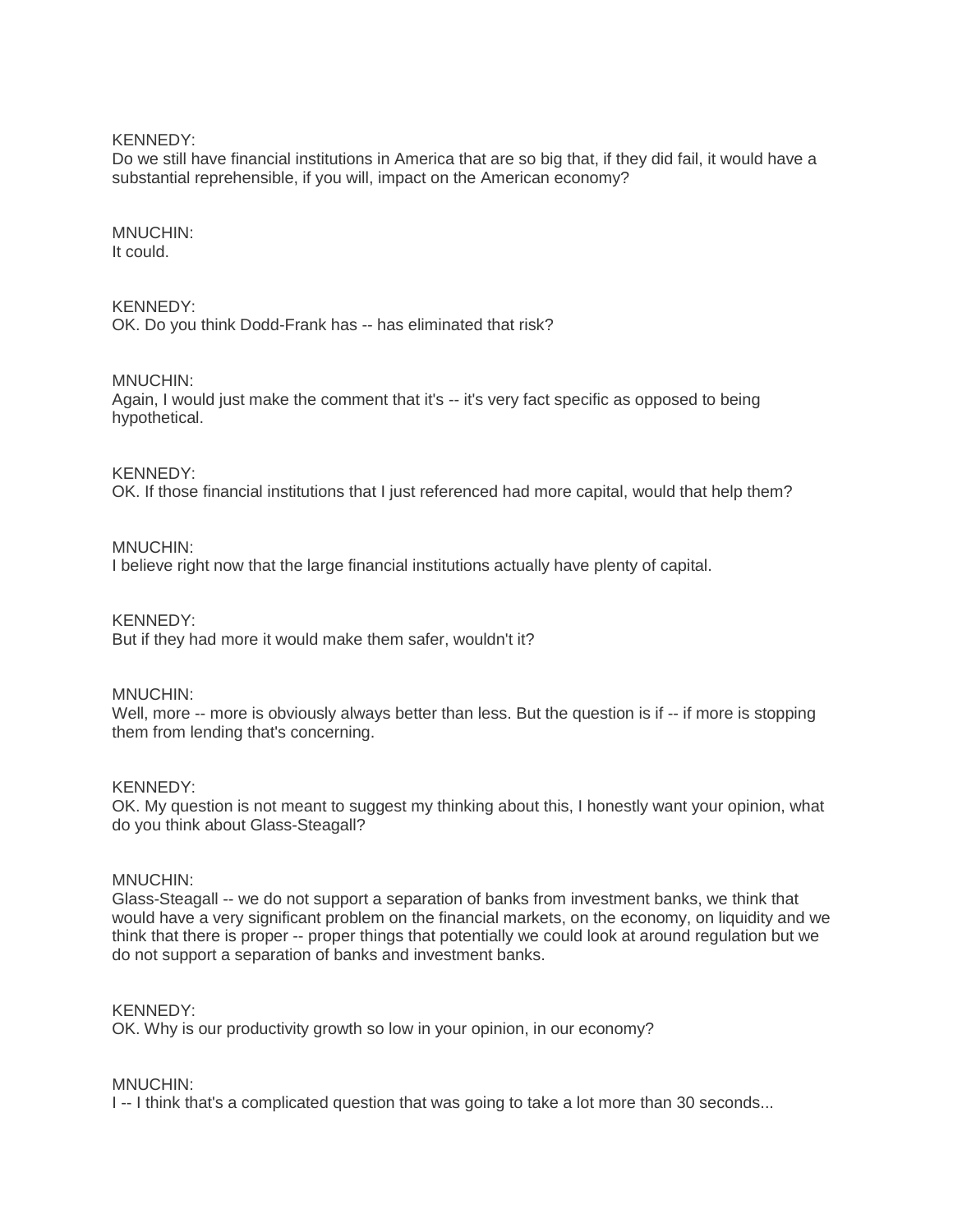## (CROSSTALK)

## KENNEDY:

You've got a full 30 seconds.

## MNUCHIN:

 $\ldots$  but I  $\ldots$  I'll  $\ldots$  I'll be happy  $\ldots$  I'll be happy to come back talk to you about it. I think it's a...

## KENNEDY:

Can you just give me the short -- the cliff notes version?

## MNUCHIN:

I think it's a multifactor issue. It's -- it's a combination of regulatory issues. It's a combination of job training issues. It's a combination of tax issues. I think it's -- I think it's a -- it's a lot of issues that's leading to lower productivity.

## KENNEDY:

Now if we could increase productivity growth from one percent to what I think is normal, two percent, wages out to go up right?

## MNUCHIN:

That -- that's true and we would create huge growth in GDP.

## KENNEDY:

OK. This, once again, this is a question not a suggestion. Do you think it's possible to do legislation to incent businesses to do more profit sharing so that it's a win-win? The idea being that it would -- it would increase profits for the entity as well as incent workers to work harder and therefore make more productive and make their -- their wages go up?

## MNUCHIN:

I think there's been very successful scenarios of companies with profit sharing but I support leaving that to private industry to decide what's best. I don't support legislation for that.

## KENNEDY:

OK. I've got 30 seconds, could you tell me why GDP growth is so anemic?

## MNUCHIN:

You know, I listen to a lot of economists tell me why we're in a secular situation and give me all the reasons. I've repeatedly said, that may be the case but we're going to do everything. I think fundamentally we need to grow GDP and our focus is a combination of tax reform, regulatory relief and renegotiating trade agreements that will create economic -- sustained economic growth.

## KENNEDY: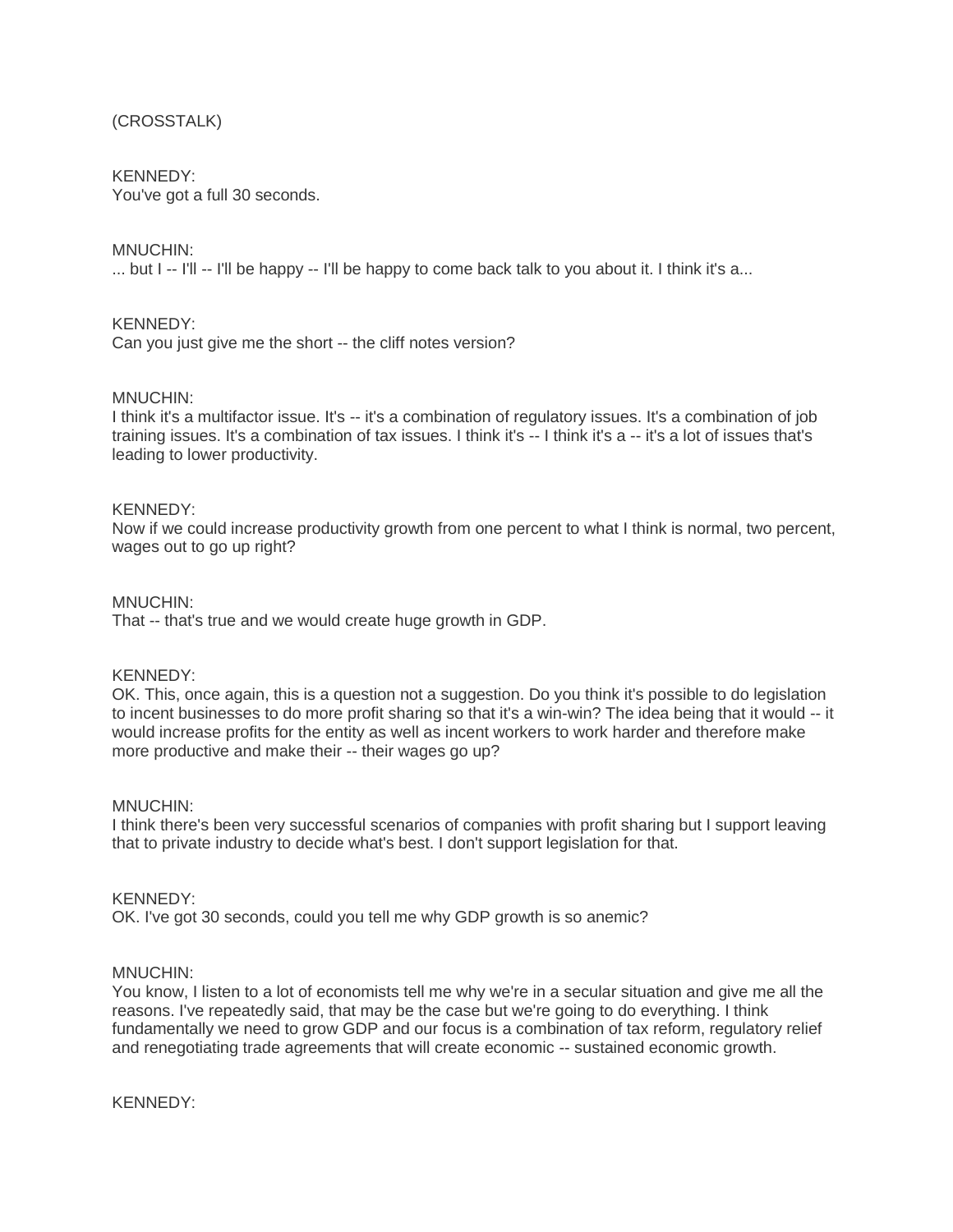Thank you Mr. Chairman. Thank you Mr. Secretary.

CRAPO: Thank you. Senator Warren.

WARREN:

Thank you. So I want to go back to your remarks about Glass-Steagall. As you know, the original Glass-Steagall was peut in place to divide commercial banks and investment banks, the law was repealed in 1999 which created the too big to fail banks like Citigroup and J.P. Morgan Chase that - that got so large. And since then there have been many proposals, including my own bipartisan bill with Senators McCain, Cantwell and King for a 21st century Glass- Steagall that would break up the banks and modernize the wall between commercial banking and investment banking.

Now, I want to look at the history of this, the president and this administration have said repeatedly that they support a 21st century Glass-Steagall. It was in the Republican Party platform, Donald Trump said it specifically before the election. You said, quote, "we need a 21st century Glass-Steagall at your confirmation hearing. And now you've just said exactly the opposite.

You know, in the past few months you and the president have had a number of meetings with big bank CEOs and lobbyists, is that the reason for the reversal on Glass-Steagall?

MNUCHIN: No, not -- not at all and there actually wasn't a reversal. So...

(CROSSTALK)

WARREN: That wasn't a reversal?

MNUCHIN: No, let me just explain. So the Republican...

(CROSSTALK)

WARREN: I -- I'm ready.

MNUCHIN:

... platform did have Glass-Steagall. We, during the campaign and I had the opportunity to work with the president on this, specifically came out and said we do support a 21st century Glass- Steagall.

WARREN: Yes.

MNUCHIN: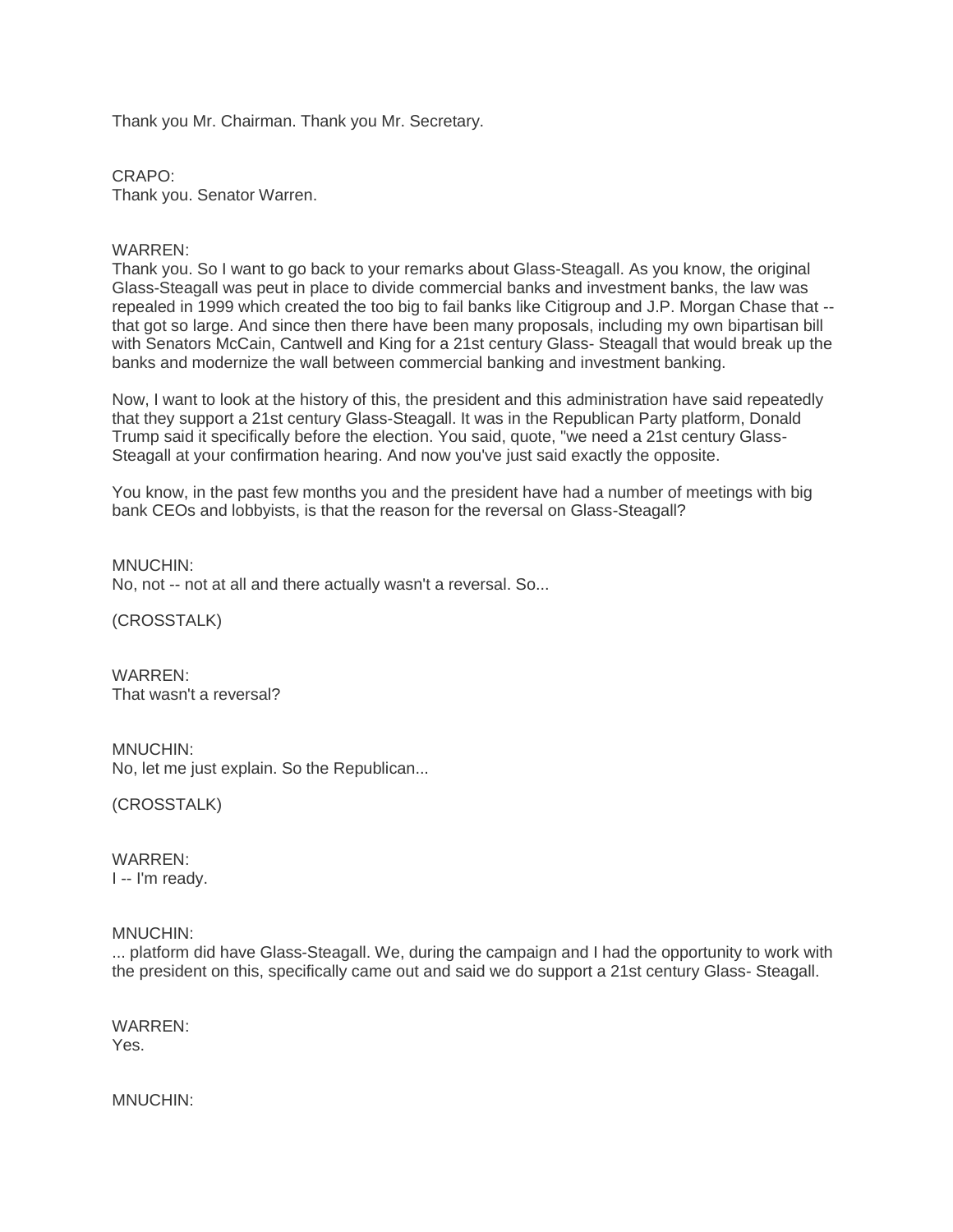Which is -- that means that there are aspects of it, OK, that we think may make sense. But we never said before that we supported a full separation of banks and investment banks...

(CROSSTALK)

WARREN: I'm -- I'm sorry...

MNUCHIN:

... if -- if we had said that we would have...

(CROSSTALK)

WARREN:

... aspects -- let me just stop you right there Mr. Secretary.

(CROSSTALK)

MNUCHIN: ... we would have -- we would have. You're not letting me finish.

## WARREN:

No I'm not. Because I really have to understand what you've just said, there are aspects of Glass-Steagall that you support but not breaking up the banks and separating commercial banking from investment banking? What do you think Glass-Steagall was if that's not right at the heart of it?

MNUCHIN:

Again, I'm well aware of what Glass-Steagall was and as you may know, the original concern about Glass-Steagall was actually about conflicts not about credit risk. And if we had supported a full Glass-Steagall we would have said at the time that we believed in Glass-Steagall, not a 21st century Glass-Steagall, we were very clear in differentiating it. Now, I -- I now realize what I had not realized...

(CROSSTALK)

## WARREN:

Secretary Mnuchin could I ask you to answer...

## MNUCHIN:

... that your bill was named the 21st century Glass- Steagall. So...

WARREN:

... yes and has been for three years now.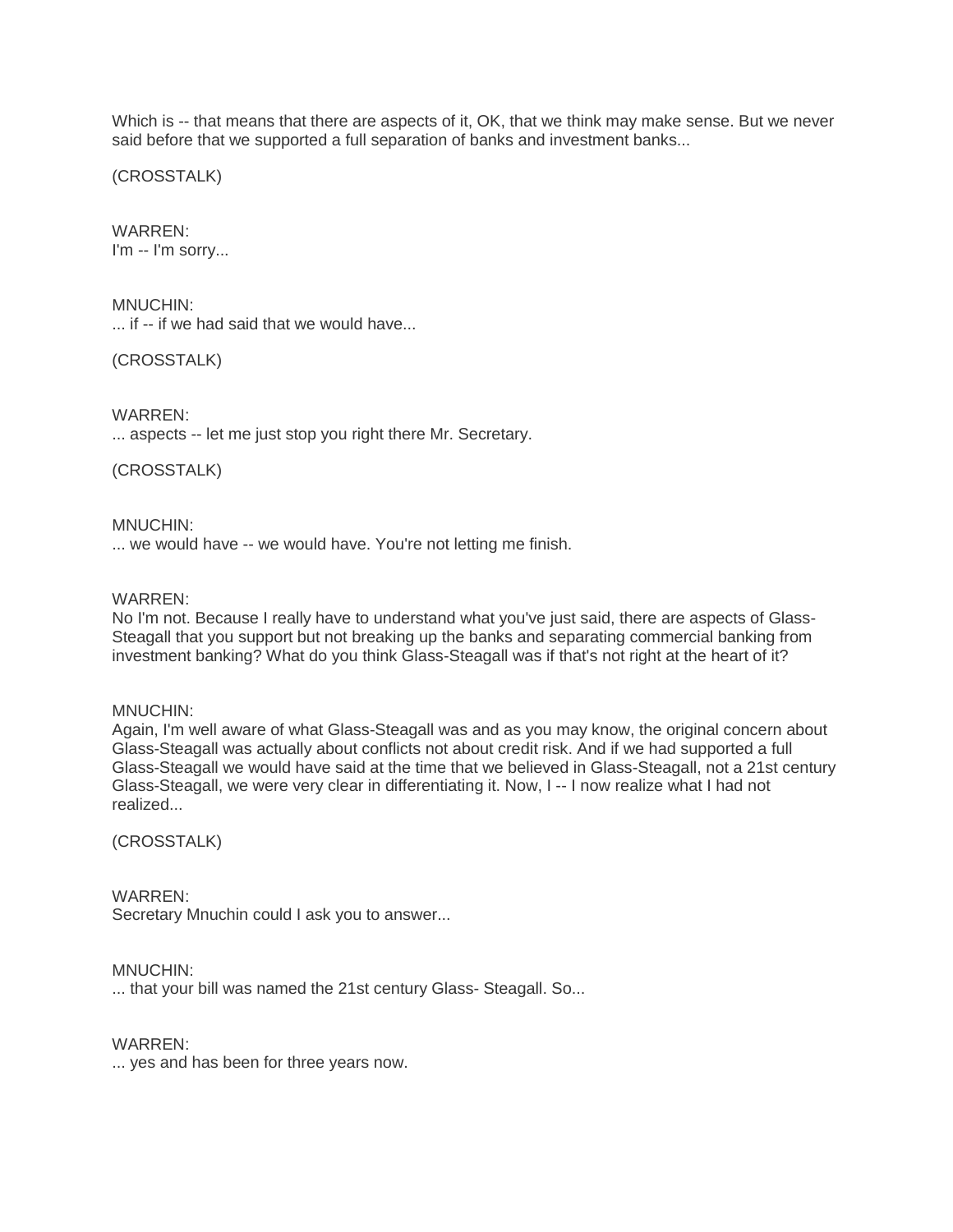## MNUCHIN:

... I -- I apologize that I was not aware of that so. We were...

## (CROSSTALK)

## WARREN:

But -- but I still haven't heard the answer to my question, what do you think Glass-Steagall was if it wasn't separating commercial banking from investment bank -- from -- from ordinary banking?

## MNUCHIN:

Again, the fundamental part of Glass-Steagall was, as you've just outlined, the separation of investment banking from commercial banking because people were concerned about conflicts...

## (CROSSTALK)

WARREN: And how do you -- how do you separate...

(CROSSTALK)

#### MNUCHIN: ... issuing securities.

## WARREN:

... without breaking up the big banks that have integrated these two things?

MNUCHIN:

Again, the -- the integration of commercial banking and investment banks has gone on for a long period of time. That is not what caused the problems during the financial crisis and if we did go back to a full separation you would have an enormous impact on the liquidity...

#### WARREN:  $So...$

MNUCHIN: ... and lending to small...

WARREN: So let me get...

MNUCHIN: ... and medium size businesses.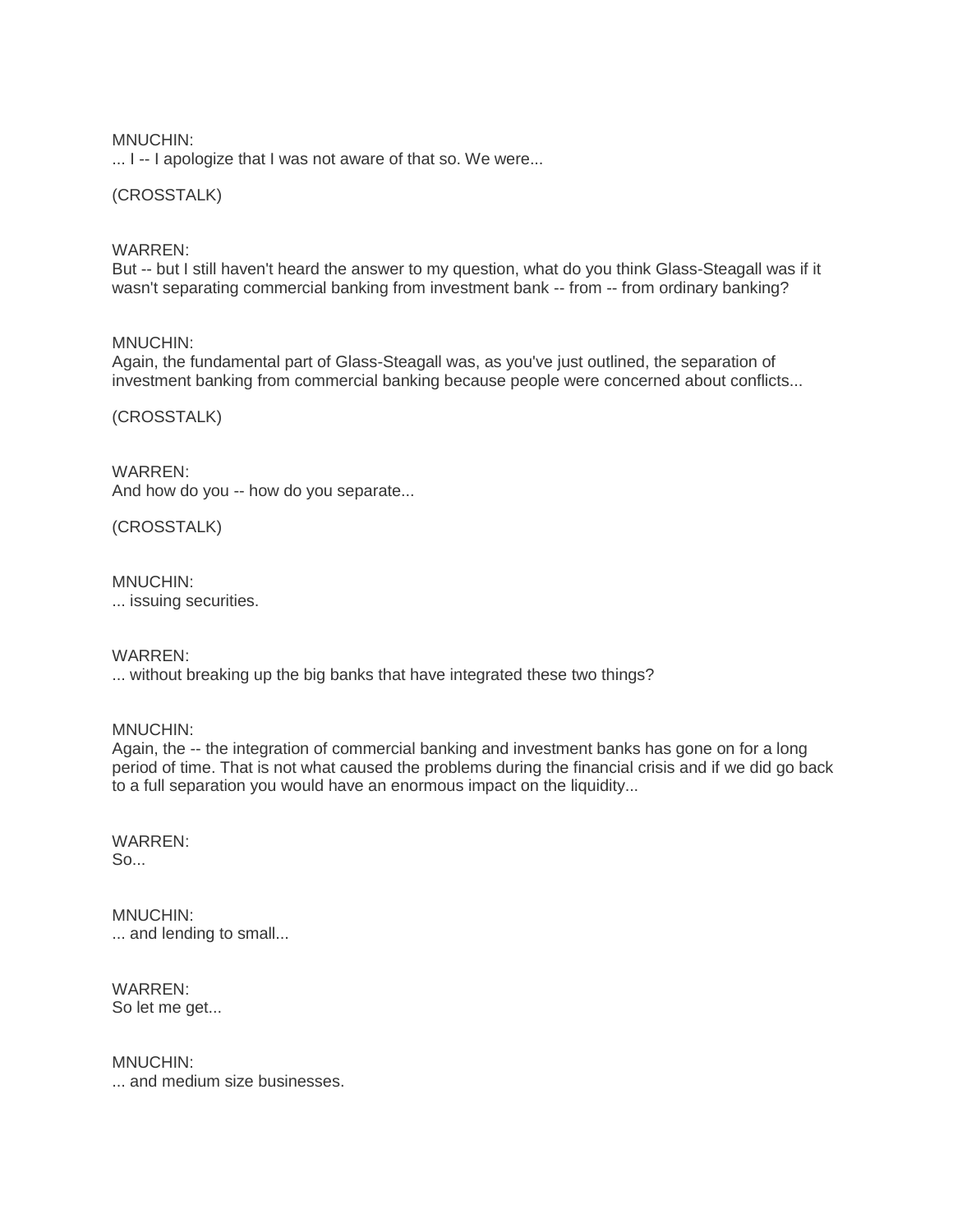## (CROSSTALK)

WARREN:

... let me get this straight -- let me get this straight, you're saying that you are in favor of Glass-Steagall, which breaks apart the two arms of banking...

(CROSSTALK)

MNUCHIN: No, I said...

WARREN:

... regular banking and commercial banking except you don't want to break apart the two parts of banking. This is like something straight out of George Orwell. You're saying simultaneously you're in favor of breaking up the banks, that's what Glass-Steagall is.

MNUCHIN:

I -- I've never said we're in favor of breaking up the banks and separating. If we had it would have been very simple.

(CROSSTALK)

WARREN:

OK, let me try it one more time. We're going to run out of time...

MNUCHIN: We wouldn't have called it.

WARREN:

... here, but I have to try this one more time. What does it mean to be in favor of 21st century Glass-Steagall if it does not mean breaking apart these two functions in banking?

MNUCHIN:

You know what I'd be more than happy to come see you and follow up and talk about this.

WARREN:

Just tell me what it means.

MNUCHIN:

Had -- had we -- we never came out and said (ph) we should separate...

WARREN: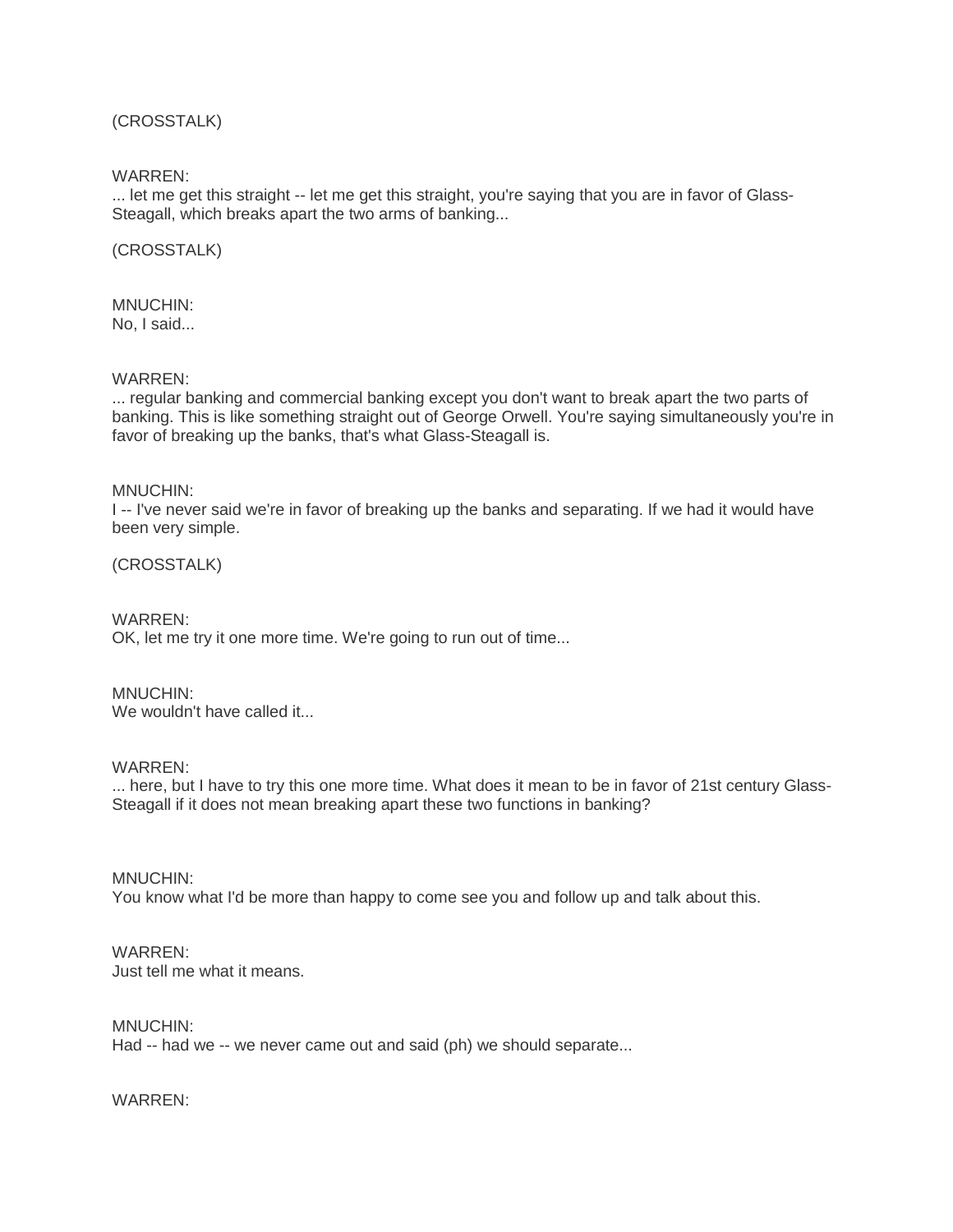Tell me what it means -- tell me what 21st century Glass-Steagall means if it doesn't mean breaking apart those two functions. It's an easy question.

MNUCHIN: It's actually...

WARREN: Or an impossible question.

MNUCHIN: It's actually a complicated question.

WARREN: I'll bet.

## MNUCHIN:

Because there's many aspects of it, OK? The simple answer which we don't support is breaking up banks from investment banks. We think that would be a huge mistake. But again, I'm more than happy to listen to your ideas on it. You obviously have strong views and I'd be happy to follow up and listen to you.

## WARREN:

This is just bizarre, the idea that you can say "we're in favor of Glass-Steagall but not breaking up the big banks."

## MNUCHIN:

We never said we were in favor of Glass-Steagall. We said we were in favor of a 21st century Glass-Steagall, it couldn't be clearer.

## WARREN:

We are in -- we are in favor of a bill that is called breaking up the banks, only don't break up the banks. Thank you, Mr. Chairman. This is -- this is crazy.

#### CRAPO: Senator Tillis.

TILLIS:

Well, the good news is you're going to be able to finish your answers because I'm going to drill down on this. I have some other questions that, if time allows, that I'll get to. But isn't it kind of fair to say that the 2008 financial crisis demonstrates that non-diversified companies like Lehman, AIG, Washington Mutual had the most significant economic failings?

MNUCHIN: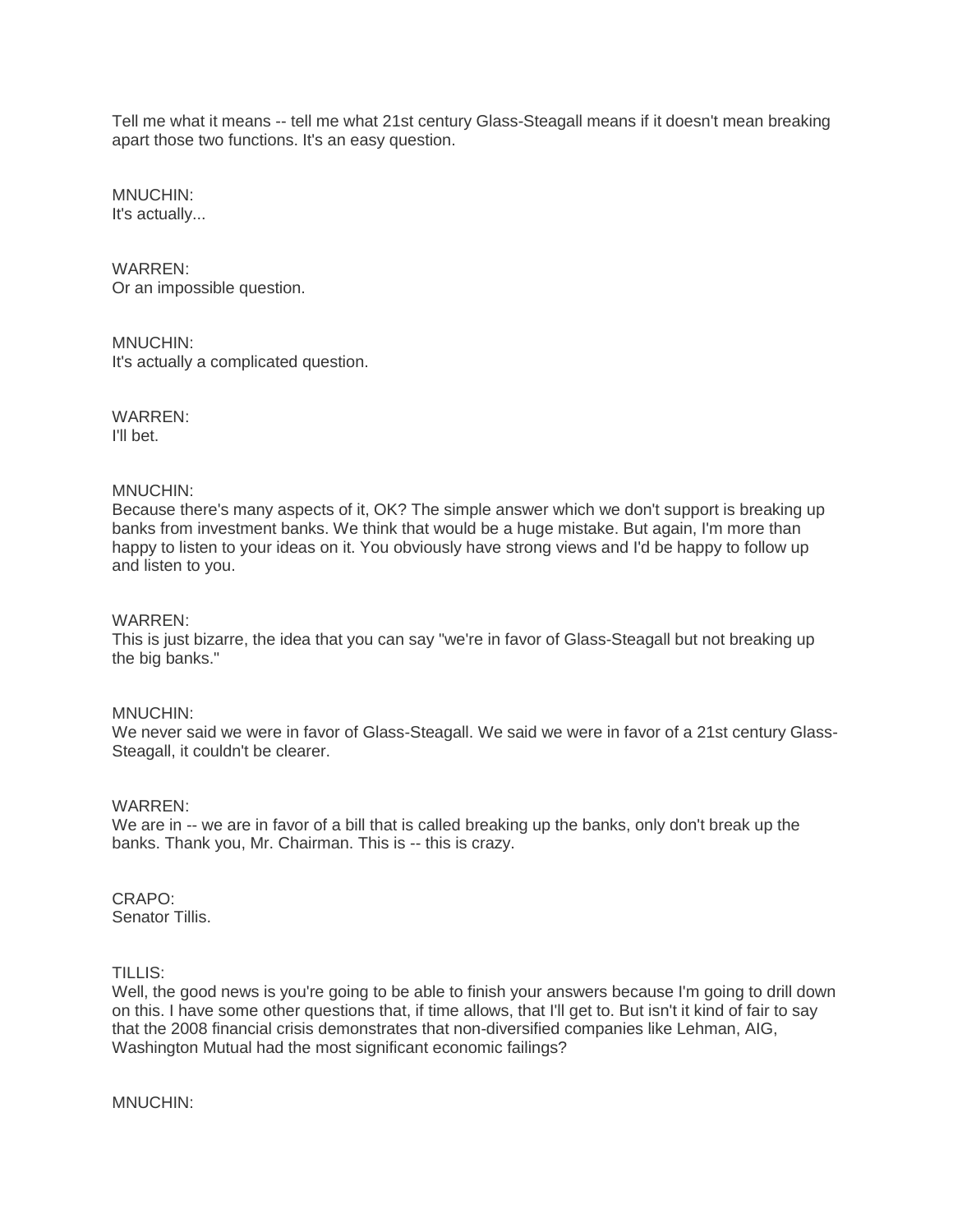I'm sorry, what was your question?

## TILLIS:

In other words, the non-diversified institutions seem to be most susceptible in the 2008 crisis.

## MNUCHIN:

Yeah -- well, in the case of AIG, they were diversified, they just took a massive amount of risk that they never should have taken and same with Lehman and others. I think I agree with you.

## TILLIS:

Would you go -- just go back and you were saying that breaking up of the banks would have an enormous impact. Can you give me an idea of what that -- what that would look like?

## MNUCHIN:

Again, when we're talking about breaking up the banks, I think there's -- one, there are people who just think banks are too big and that they should be broken up into smaller banks. I would say our view is that what we should be doing is supporting and making sure that community banks and regional banks can grow so that we don't just end up with big banks.

I think if you're talking about separating investment banking from commercial banking, that's completely different than the concept of breaking up big banks.

## TILLIS:

I agree. And that is -- that is what I'm referring to. You touched on community banks and I know in your -- your opening statement that you referred to community banks. I did hear you refer to regional banks earlier and I know in the CLEAR Act that I believe is cosponsored by Senators Tester and Moran that a concern that I have there is whether or not we're hitting the right target for where we're talking about, regulatory relief based on institution size.

Do you have any thoughts on when you're providing regulatory relief what that looks -- what that would look like, what -- how you would actually structure it so you could provide that targeted relief to, I think banks that are financial institutions that may be a little bit larger than is targeted in the CLEAR Act?

## MNUCHIN:

I agree with that completely. And when we come out with the report we will -- that will be one of the recommendations.

## TILLIS:

Do you have any sense in rough order of magnitude what that would look like?

## MNUCHIN:

I think that generally there's -- there are people who believe that we should raise the \$50 billion limit considerably and there's -- as you've said, there's people who believe that we should raise the \$10 billion limit.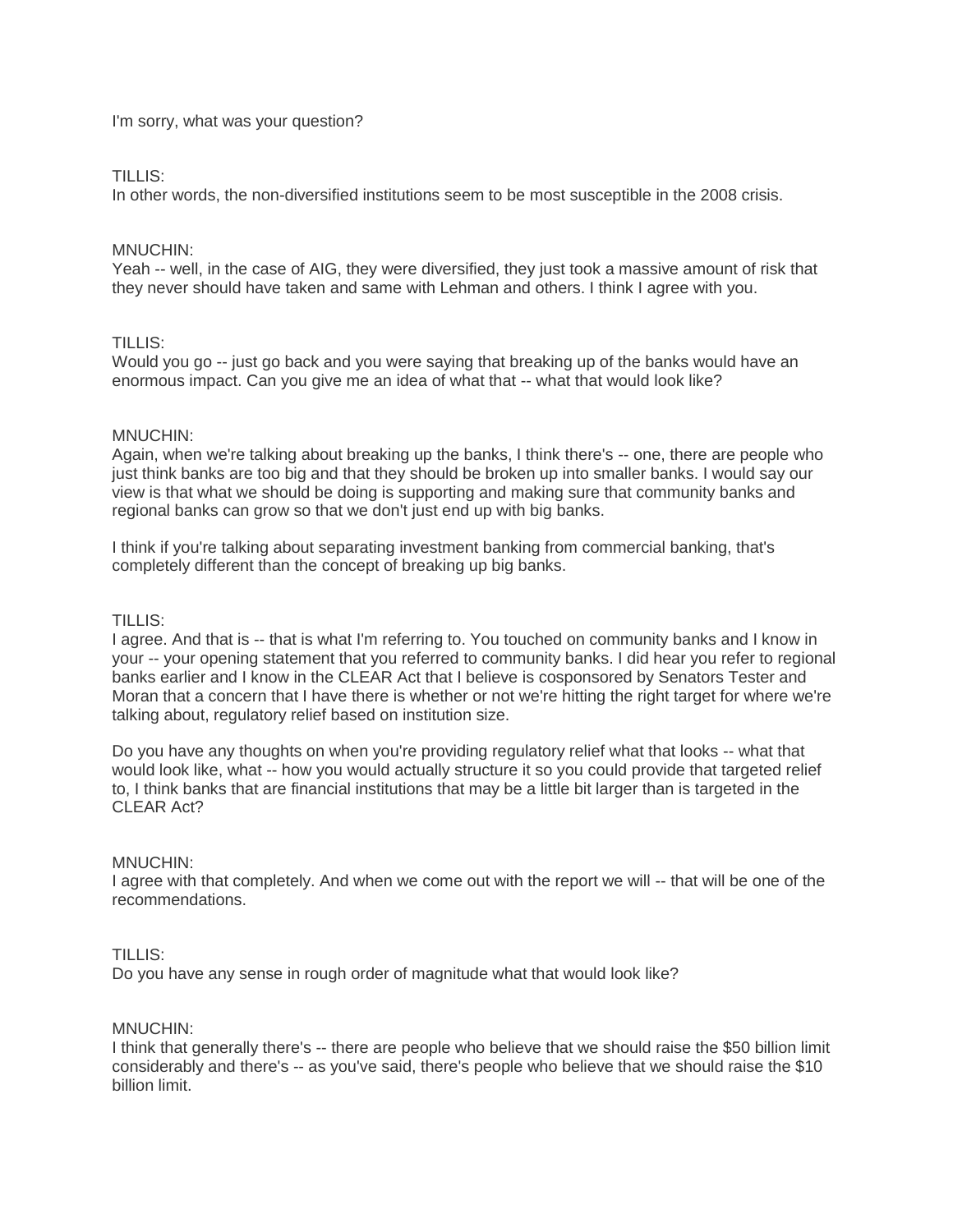So we're looking at both of those but we believe that there should be a greater differentiation, banks that have \$50 billion don't pay -- play the same risk as a bank that has \$750 billion or \$2 trillion.

## TILLIS:

What other regulations or provisions of Dodd-Frank do you feel should be revisited for beyond what we've just talked about for midsize and regional banks? And specifically, I think it was Senator Menendez that was talking about trying to get to the folks that need access to loans to be able to invest, the midsize and smaller businesses, I guess primarily.

But what other areas should we be looking at or what other areas are you going to give us as feedback for where we should be prioritizing any other provisions of Dodd-Frank?

## MNUCHIN:

Well, I look forward in the next couple of weeks, we will be delivering the extensive report and we will sit -- more than happy to come and sit down with the committee and go through the recommendations. It will be quite detailed.

## TILLIS:

Good. We're looking for that because I think we need leadership from the administration to focus our efforts so that we can get to bipartisan reforms. I don't think that -- I mean, there are a lot of singles and doubles that we can hit if we get a very clear indication from the administration what will be wellreceived and what we can get bipartisan support for regulatory relief.

But I think that we have to have explicit recommendations, I'm looking forward to getting those detailed recommendations as quickly as possible so that the chair can continue his good work trying to get bipartisan support. We'll -- I only have about 35 seconds remaining and 35 seconds can -- I guess you can go over a little bit. Can you tell me what -- what direction we should take or what the administration thinks we should take on GSE reform?

# MNUCHIN:

Yeah, I mean I think...

## TILLIS:

And not waiting for us to come up with something, but giving us -- giving us an outline?

## MNUCHIN:

Yeah, so I -- this is something that we will come back in the second half of the year and make recommendations to you.

## TILLIS:

Will they be as extensive as the report we're expecting on the?

## MNUCHIN:

I think we'd like to kind of give a clear outline as to what our recommendation would be and obviously we need to work with Congress. And I do view this as something that needs to be done on a bipartisan basis but yes, we -- just like we're doing on the core principles, we will be reaching out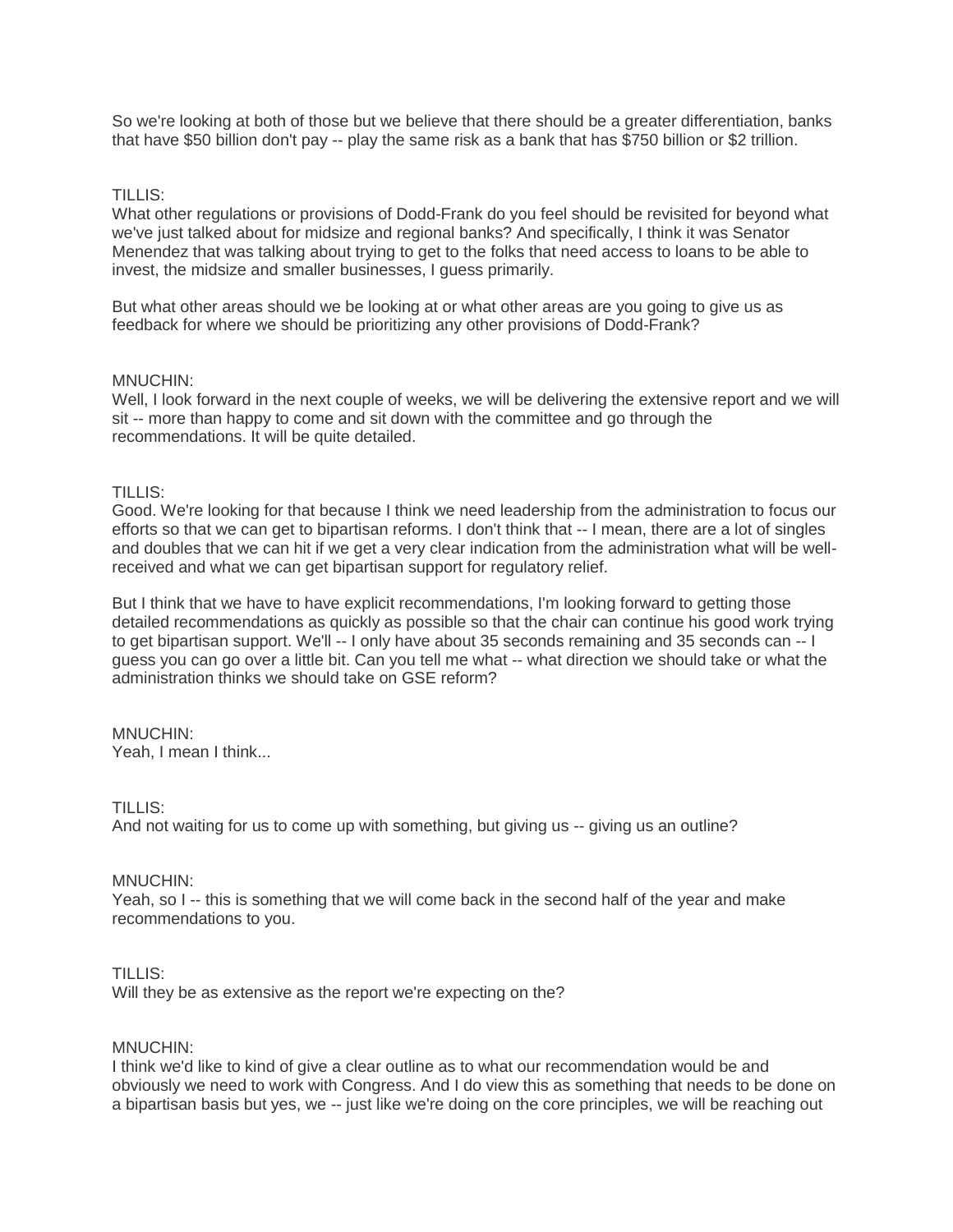to many different groups, specifically consumers, specifically realtors, people who need their access to capital, mortgage bankers and we will come back with a specific suggestion.

TILLIS: Thank you, Mr. Secretary.

MNUCHIN: Thank you.

CRAPO: Senator Cortez Masto.

CORTEZ MASTO: Thank you, Mr. Chair.

Secretary Mnuchin, I represent Nevada and for eight years there was the attorney general. And I have to say, I've been sitting here listening to your comments and have some concerns. And let me just start off by saying I give everybody the benefit of the doubt, even as attorney general it was about working for the betterment of people in our community, making sure everybody was coming together to work together.

And I'm concerned about how I -- what I've seen, some of the responses and the dancing around that you've done here to some of the questions. And the only other time I had that opportunity to hear that was from some bankers and Wall Street executives who were in my conference room as attorney general during the worst foreclosure crisis we've ever seen. And the one thing they said to me was "well, we're all doing it. And if you're going to come after me, you're going to have to come after all of us." And you know what I did? I went after them. And this is my concern.

I'm still hearing the same kind of dance looking for the betterment of people instead of businesses and big corporations, instead of looking out for homeowners and consumers and seniors and service members. So let me start off with this question because this is why I'm concerned.

You recently spoke at a conference of executives where the cheapest ticket to attend cost \$12,000 and you joked, and I quote, you said "you should all thank me for your bank stocks doing better." I'm sure you don't feel that way today. But this remark came during a discussion of your efforts to roll back Wall Street reform including under an executive order signed by President Trump before a room full of powerful Wall Street executives.

Well, let me just tell you this, while you're working to undo those financial protections, I am still hearing from constituents in my state who are suffering. And let me just quote you some of what I'm hearing from them based on your actions and what we're seeing from this administration. Ruby (ph) from Reno said "this bill needs to stay in effect. The regulations are needed now more than ever as you cannot depend on the big banks to just be honest."

We have Susan (ph) from Elko, "please don't weaken the financial regulations that were meant to prevent a repeat of the financial collapse that led to the great recession. It will only hurt the middle class." Katherine (ph) from Sparks said "appalling that the regulations monitoring banks would be lowered. Stand against the executive order and rolling back Wall Street reform."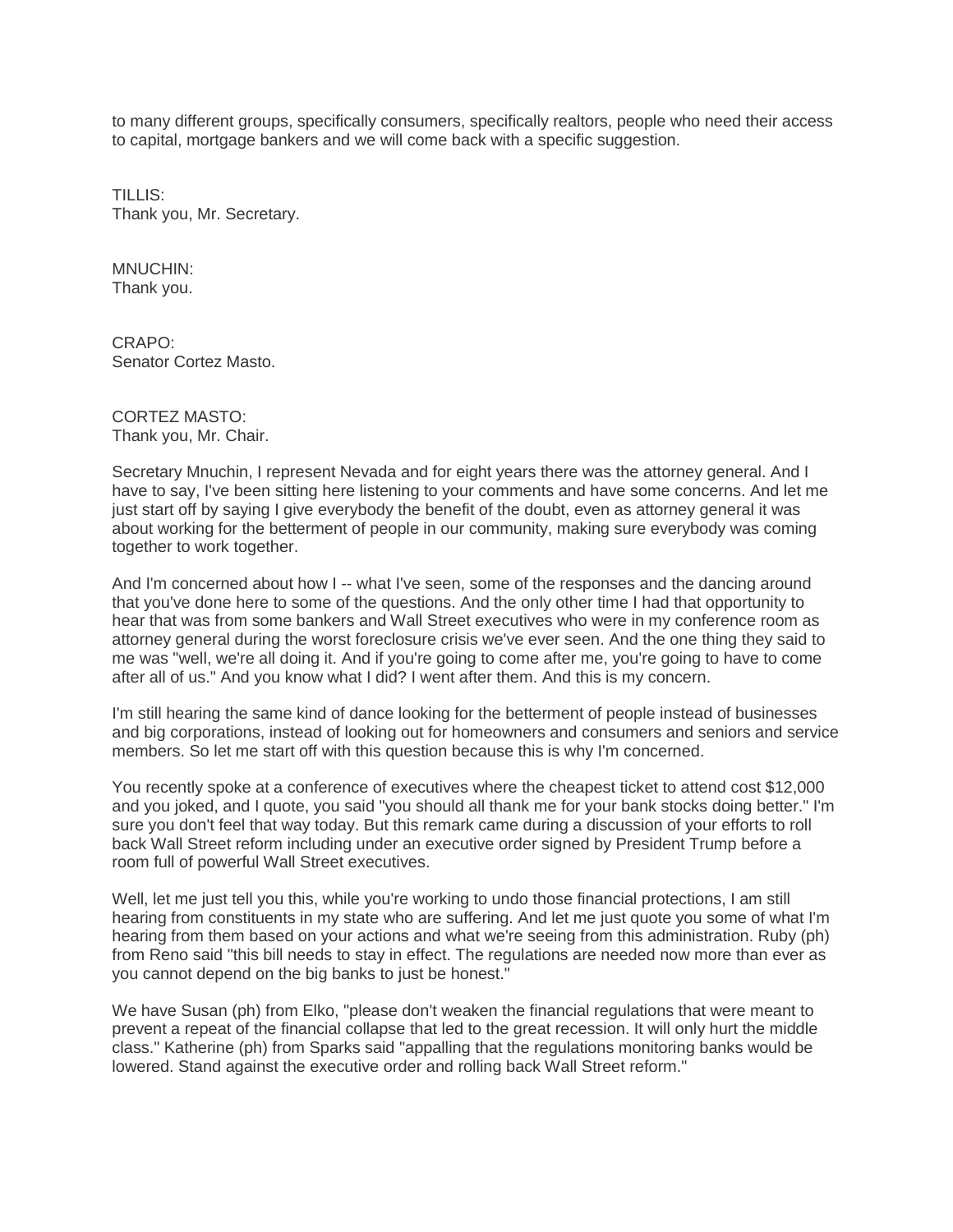Why doesn't President Trump's executive order that rolls back the Wall Street reform mention consumer or investor protection even once? Why doesn't it direct you to consider the financial needs of borrowers, students, service members, seniors, homeowners? What are you doing to ensure that you're looking out for those best interests?

And who are you surrounding yourself with so that you just don't hear from executives, but you also get the perspective of homeowners and victims of that 2008 collapse? Because I have not heard today anything that you have said that is looking out for the interests of the people that I just talked about.

## MNUCHIN:

Well, I can assure you we are interested in looking out for all those people and this is not about rolling back...

## CORTEZ MASTO:

And what are you doing specifically?

## MNUCHIN:

Reform. On -- on homeowners, on the mortgage side, we will -- we are absolutely looking at people who don't have proper access to mortgage credit. We are looking at all different aspects and -- and this is not about rolling back regulation for big banks.

This is about making sure that small, medium sized businesses, homeowners have access to proper credit. That is what we are focused on to grow this economy.

## CORTEZ MASTO:

Well, let me tell you my concerns. First of all, I am troubled by the people you are bringing into the treasury. Press reports suggest that you're advocating for the appointment of another OneWest executive to head the Office of the Comptroller of the Currency, our regulator entrusted with overseeing more than 2,000 national banks. And your senior counsel, whom you hired to run housing finance policy, was instrumental in managing the line of credit for Morgan Stanley to New Century, a toxic subprime lender that went bankrupt in 2007.

As attorney general, I sued for this very conduct and this conduct was the subject of a \$2.6 billion Justice Department settlement in 2016. Do you have anyone on your leadership team that has advocated for borrowers or worked on behalf of homeowners?

## MNUCHIN:

Absolutely. First of all, we absolutely are very interested in protecting borrowers and homeowners. It is -- it is very critical to everything that we're doing and this is something that is going to be a big focus of the treasurer when she starts, who has lots of experience having worked at the Small Business Administration and also having come up the ranks through UPS and -- and managed a big part of their business and a big part of her focus will be on community outreach and making sure. And -- and sorry you feel that way about our appointments at the treasury, I think we have an enormously incredible staff. We have an incredible career staff.

We have lots of people inside the treasury who have been with us that have tremendous experience and I think, as you may know, I started loan modification at IndyMac and that's something that we were very proud of.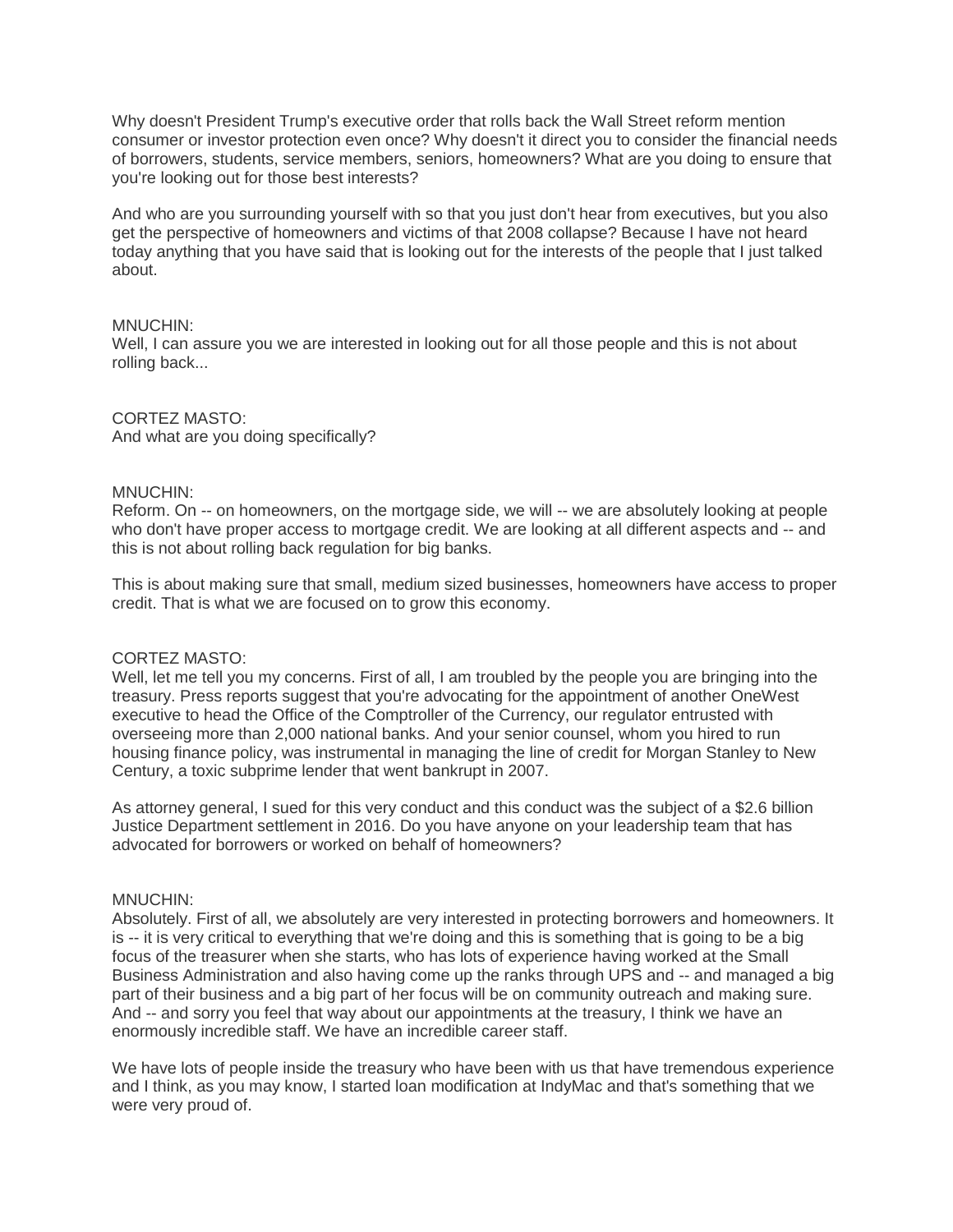## CORTEZ MASTO:

Yeah, I -- I don't have enough time and I don't want to go through that because I -- I think we're going to disagree on what you did to help the homeowners in Nevada with OneWest. But let me just say this, I -- I hope I'm wrong. I hope that you prove me wrong and you're out there advocating and the people around you are going to be advocating for the very constituency that I just talked about.

Because I will tell you what, right now I have not heard any specific with middle tax -- tax breaks, I have not heard any specifics on how you're going to address the very people that I just talked about. Talking in absolutes and without bringing specifics into the conversation concerns me. And so I'm looking for very specific information. So I -- I hope that you have that and we'll have the ability to work together.

## MNUCHIN:

Well I -- I will contact your office and I look forward to getting together with you and your staff. And we'll come over and talk about -- we appreciate the issues in Nevada and the housing issues and I will follow up in the next couple of weeks to come and see you.

CORTEZ MASTO: Thank you.

CRAPO: Senator Schatz.

SCHATZ: Thank you Mr. Chairman.

Mr. Secretary, thank you for being here. I have some questions about your tax proposals and the first is a process question. There are basically two paths for the administration and for the congress in terms of tax policy, whether or not you're going to move through reconciliation which requires 51 votes or whether you're going to move through the regular order for legislation which would require 60 votes and of course would result in a bipartisan product.

So the first question is, do you intend to work through reconciliation or through the regular order?

## MNUCHIN:

Well, I mean that's a decision for the Senate. What I would say is that I hope that we can get bipartisan support for tax reform. As we've outlined, middle income tax cuts, making business competitive, creating jobs...

(CROSSTALK)

SCHATZ: So -- so -- I have a...

MNUCHIN: I hope the Democrats support that.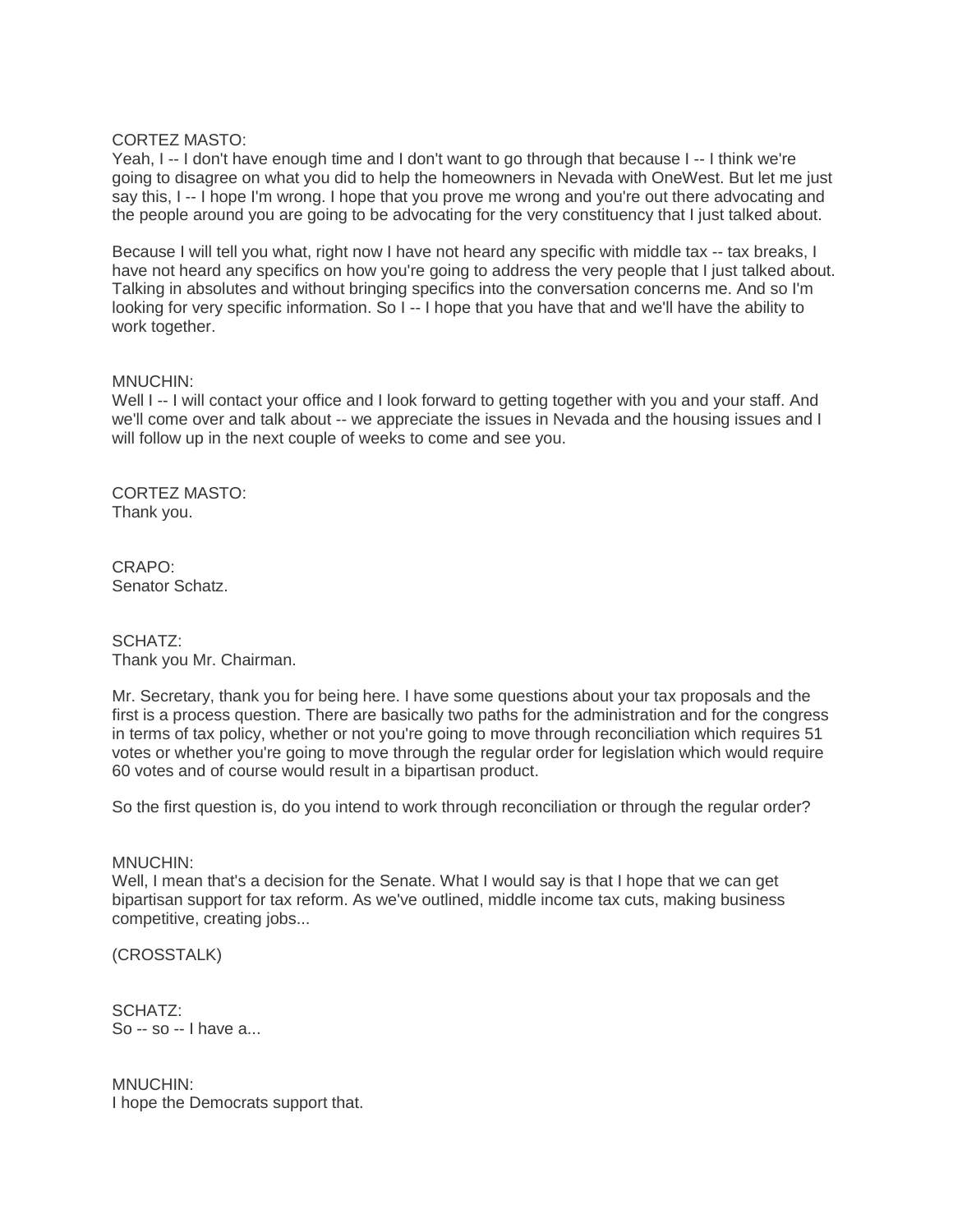## SCHATZ:

... Mr. Secretary I have a lot of questions so I just...

## MNUCHIN:

OK.

## SCHATZ:

... and they're mostly about process so yes or no or quick sentence would be great. Do you have any more details since this piece of paper was released on April 26th?

## MNUCHIN:

We -- we have a large team of people that is -- is working. Yesterday I met with the finance committee. We are having outreach to lots of different people and we expect in -- in the near term to have something with a lot more details.

## SCHATZ:

So is it fair to say -- I mean I'm looking at your proposal and -- and media reporting around it. Yes or no, is accurate to say that the plan cuts the corporate tax rate, cuts the pass through rate, reduced the top marginal tax rate for individuals, eliminates the AMT and eliminates the estate tax?

#### MNUCHIN: That is correct.

# SCHATZ:

OK. So I think it was two days ago or maybe three, Leader McConnell made a statement that tax reform must be paid for, is that the view of the administration?

## MNUCHIN:

Again, it'll paid for through growth. So, yes.

## SCHATZ:

Is that -- so I just -- sorry my colleague got a chuckle out of that, I'm trying not to. But I guess the - the question I have, and let's just be really blunt here, I understand your position which is essentially tax cuts pay for themselves. But -- but I think what I'm hearing is you're not concerned with the sort of formal processes that determine whether or not, at least in the context of the legislative branch, something is paid for.

You're -- you're basically asserting, not just through dynamic scoring which is a new technique of measuring the impact of legislation that -- that the congress adopted over the last four or five years. But you're saying, you know what we're just going to ignore CBO and -- and just hope, allege, assert that tax cuts always generate more revenue and pay for themselves...

MNUCHIN: No -- no -- no that's not...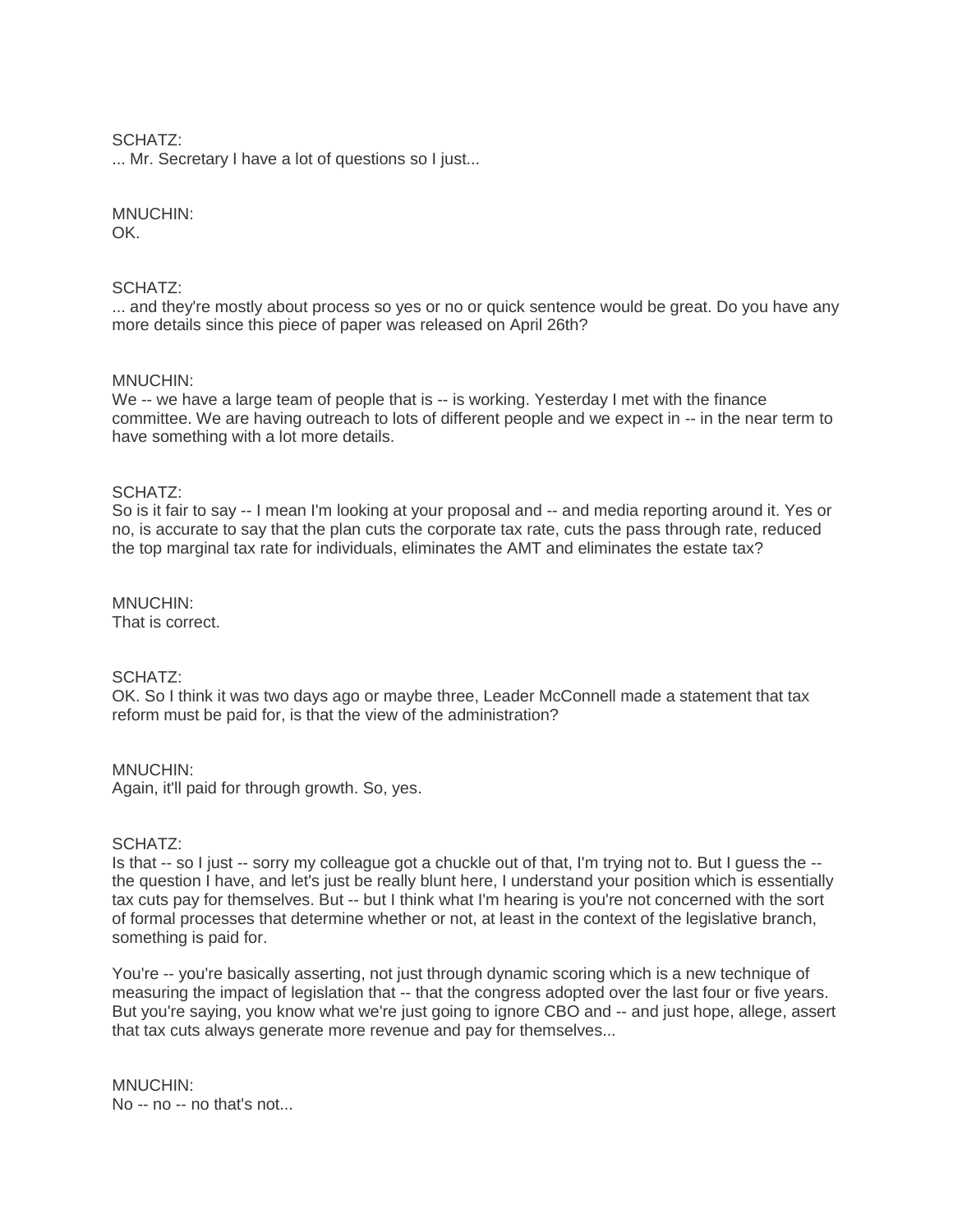## SCHATZ:

... and that is a --that's a -- but that's a change in the way that tax policy is being made.

## MNUCHIN:

Again, let me just comment that this is math. So, you know, you can create models -- as we've seen during the financial crisis sometimes models work and sometimes models don't work.

## SCHATZ:

But are you going to rely on the math of CBO or are you going to -- or are you going to generate your own arithmetic?

## MNUCHIN:

Again, what -- what I've said, okay -- and let me just be clear, the tax reform is something that, obviously, the administration is driving forward but needs the support of the House and Senate. I believe that we will have three -- three scores. A static score, a dynamic score per the process with ioin tax...

## SCHATZ: And then your score?

## MNUCHIN:

... and we will -- we will likely have, developed out of treasury, we have over 100 people a view -- a different view of -- of growth and show those numbers and when it's voted on...

## SCHATZ:

So you're going to have a -- you're going to have a -- you said a static score, a dynamic score and then a treasury score?

## MNUCHIN:

Again, what I'd say is there -- there'll be a joint tax score and there will be a score that shows what we believe the impact is, that's correct.

## SCHATZ:

So Senator McConnell also said that a border adjustment tax would not pass the Senate. My view is that the same is true for a value added tax. And I guess, as I'm looking at the so-called loopholes that you're looking at closing, without a VAT or a BAT you're just not going to be able to generate the revenue to do tax reform.

So my concern is that either you're going to try to jam a VAT or a BAT through or you're basically not doing tax reform, you're doing tax cuts unpaid for with a sort of little -- little bit of spin on the ball. So could you just allay my concerns that you actually -- I understand we may have a different view of the -- of the revenue impacts of tax cuts, that's a -- that's an interesting and legitimate conversation to have. But you can't possibly believe that we don't need to generate some revenue to make up for the holes that we're creating in the tax code.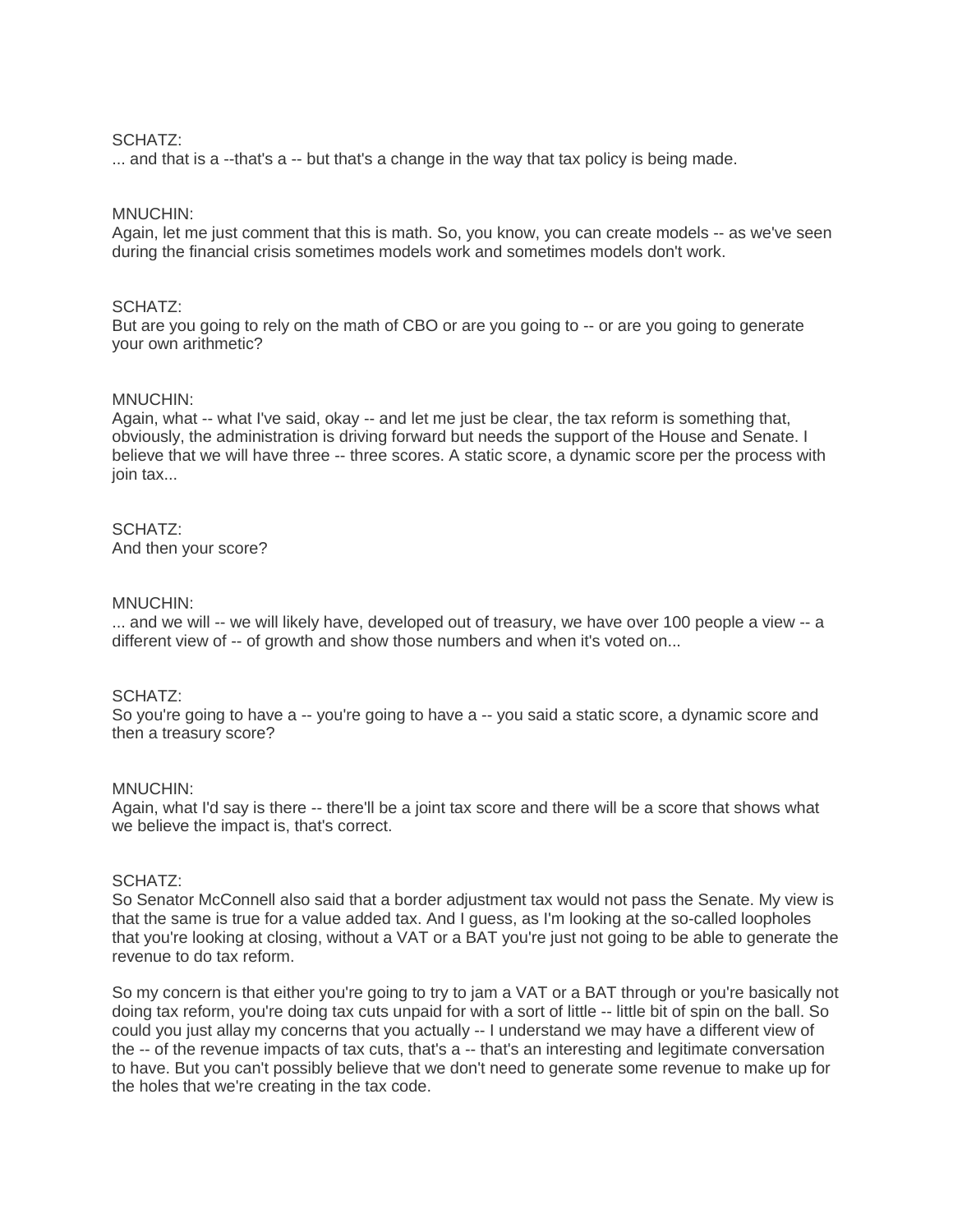MNUCHIN:

First of all, we absolutely believe that we have to generate revenue and that's why -- again, we're trying to create...

(CROSSTALK)

SCHATZ: So if not a VAT and a BAT then where?

MNUCHIN: Can I just answer?

SCHATZ: Sure.

## MNUCHIN:

So we absolutely believe we need to generate revenue. We are very concerned about the debt, okay. And we will go through the math and show you. This is, clearly in the case of business taxes there are many, many companies that pay much less than the 35 percent rate and there's many companies that leave foreign profits off shore.

This is all about broadening the base and in regards to the BAT we have said to Chairman Brady, in its current format it doesn't work although we'll look at something else if they want to pursue...

SCHATZ: I'm over time. I'd just like to make one final comment with the permission of the -- of the Chairman.

CRAPO: Briefly.

(LAUGHTER)

## SCHATZ:

And I -- and I apologize. What concerns me is that -- it seems to me that you're very sure about where you want to cut taxes and you're very vague about how you want to generate the revenue to make up for those tax cuts and that is a dangerous position to be in because they're -- all the things you're sure you want to do mostly benefit the wealthiest among us and all the things that are very vague and may be done in secret and in private are things that may be -- may be harming most of our constituents. And that's my deep and abiding concern about this process. Thank you.

MNUCHIN:

Well there -- there's nothing that will be done in deep and secret when the tax bill is generated it will have all the specifics and it will have the distribution and there will be complete transparency in the process.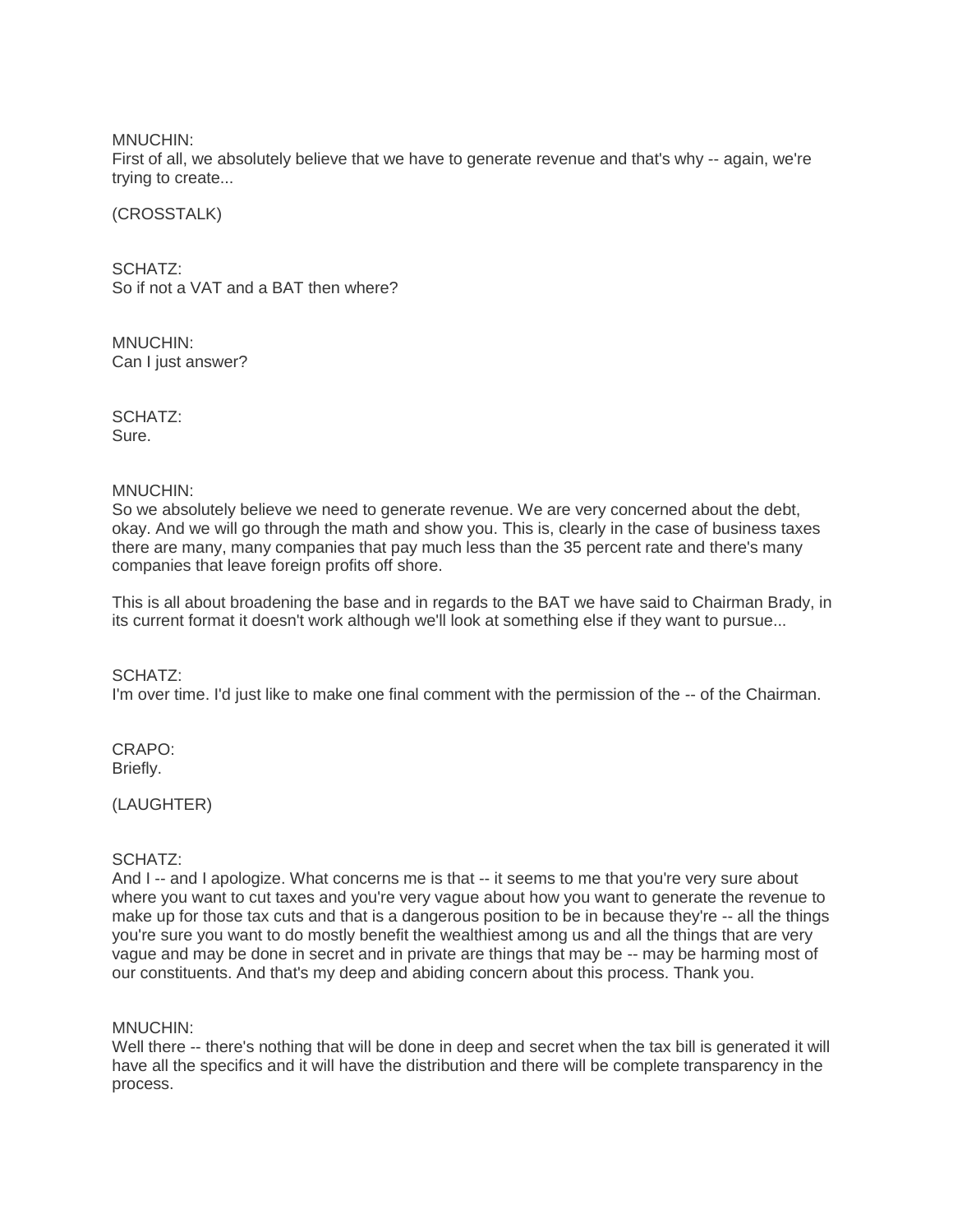CRAPO: Senator Donnelly.

## DONNELLY: Thank you Mr. Chairman.

I just want to follow up and support the comments of my colleague Mr. Schatz that what's actually happening is the appearance is that will be making those working class families, ones who are struggling the most are going to be the ones who funds go away from to help the richest among us. And we find ourselves with \$20 trillion now, \$20 trillion in debt and we were going to dynamically score our way out of \$20 trillion in debt for the last 30 years and we just find that the pile gets bigger and bigger and bigger.

And I laughed one time when somebody said to me about the dynamic scoring, I said "well then theoretically, if we go to zero we should have more money than we every dreamed of in history because as the tax rates go lower and lower and lower, we theoretically have more income coming in."

And so one of my greatest fears as I look at the tax reform, as I look at where we're going, as I look at the budget that goes forward, we have budgets that dramatically increase spending in areas and tax reform that has huge cuts. And I think all you're doing is just adding to the deficit which is incredibly irresponsible to the children of this country.

## MNUCHIN:

Well, I can assure you we have no interest doing that and the fact that the -- the deficits and the national debt went from 10 trillion to 20 trillion is something we're very concerned about and again, as I've said before, if we make cuts this is going to be about broadening the base and paying for it.

## DONNELLY:

But we've heard that before and you've seen in various times where the deficit just increased when we...

## MNUCHIN:

Well, actually, the time we had a surplus under Clinton and Secretary Rubin was where the economy grew incredibly which nobody expected. They never thought they were -- they couldn't have predicted that type of revenue. This is all about we need to create economic growth and I hope that's something everybody in this room will work with us on.

## DONNELLY:

And then we had follow-on tax cuts after that that blew up the deficit as well. So you know, there were specific tax cuts that occurred after that that increased the deficit but I also want to talk about outsourcing. And the president has talked about how this is one of his biggest priorities, is stopping outsourcing.

My state Indiana is where Carrier is, it's where Rexnord is, it's where these workers who did an amazing job creating the best products in the world were summarily fired for no reason other than \$3 an hour wages in Mexico. And I was disappointed to see that the recent tax proposal did not have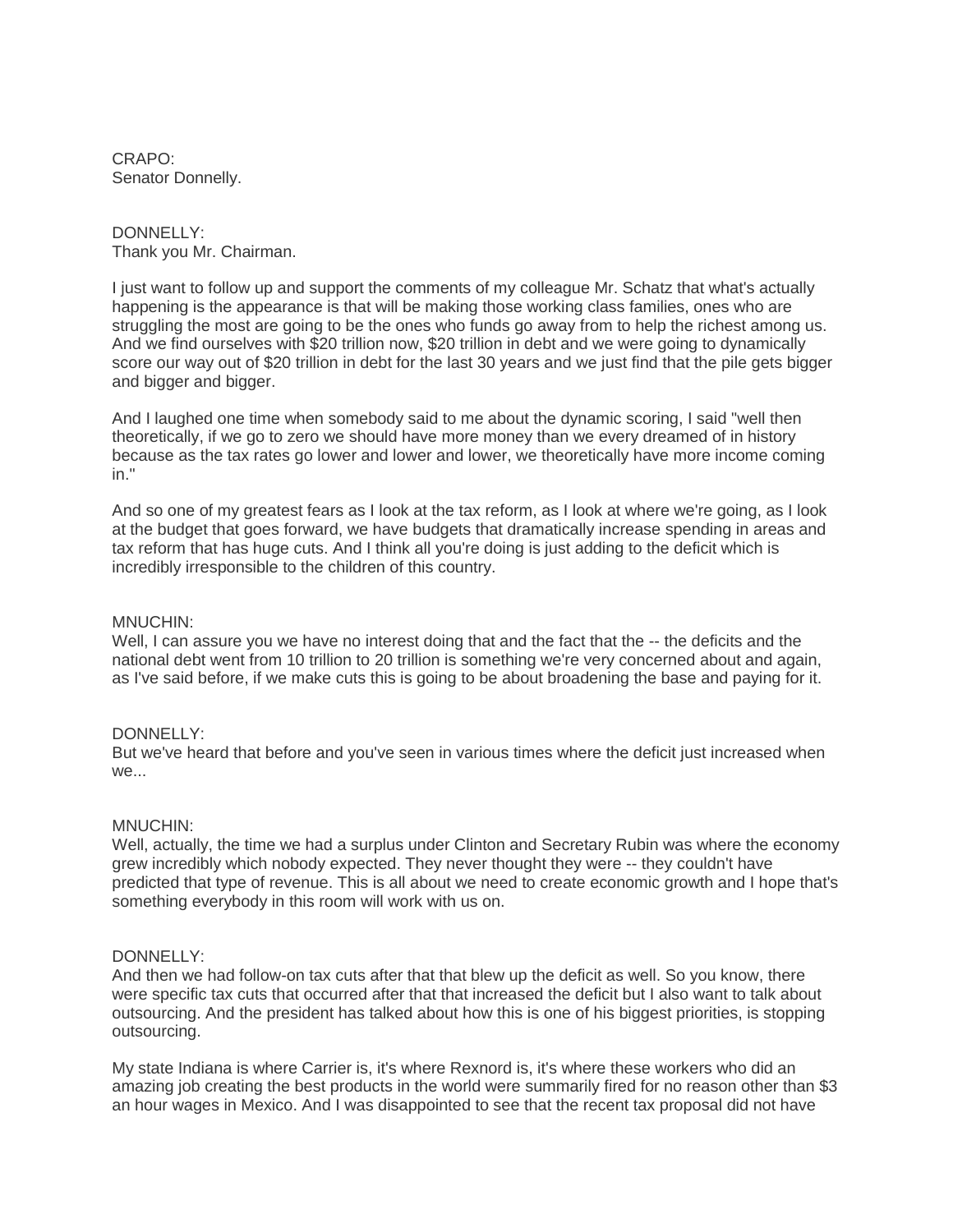any provisions that addressed outsourcing in regards to things such as clawing back tax breaks for companies that move jobs overseas or incentivizing companies to invest in our communities.

And when I met with President Trump, I met with him at the White House and told him about an outsourcing bill I have, he -- he was very, very supportive of this. And so what I would like to get is any specific policies that you're working on now in a tax reform package to address this outsourcing, to incentivize that keeping jobs here, to claw back any tax breaks that go to companies that are moving jobs overseas. I'd love the details of that.

## MNUCHIN:

OK, well first of all let me say I'd be happy to get together with you and go over your ideas or your outsourcing. I can assure you that the president...

## DONNELLY:

And the good part was I laid them out to the president and he told me he was 100 percent behind me.

## MNUCHIN:

I will -- I will get together with you and we will go through them. I can assure you, the president is very concerned about jobs leaving this country. I think that you know one of the main reasons why he wants to renegotiate NAFTA in the case of Carrier and others, you know, he personally picked up the phone and made calls and we are very concerned about that.

## DONNELLY:

And we have supported all of those efforts.

## MNUCHIN:

In -- in all of my trips overseas, I have told my counterparts we expect free and fair trade and better trade deals and that for too long, American workers have been hurt by jobs leaving this country whether it's because we have an uncompetitive tax system or whether we have bad trade deals and the president has talked about the concept of reciprocal deals and reciprocal taxes.

## DONNELLY:

I am about out of time, but I want to ask you about one more subject, currency manipulation. For a long time we've suffered in Indiana. We've seen products dumped on our shores, we've seen steel dumped in our state and around our country and currency manipulation has been a big part of that. The president promised to label China a currency manipulator.

China has been able to rack up a huge trade surplus because of artificially keeping their currency low over the years at the expense of our companies. And in your testimony you state that the Treasury Department found no major trading partner currently meets the criteria to be considered a currency manipulator including China. I guess the question is what happened?

## MNUCHIN:

Again, first of all, thank you because we did a lot of work, I brought...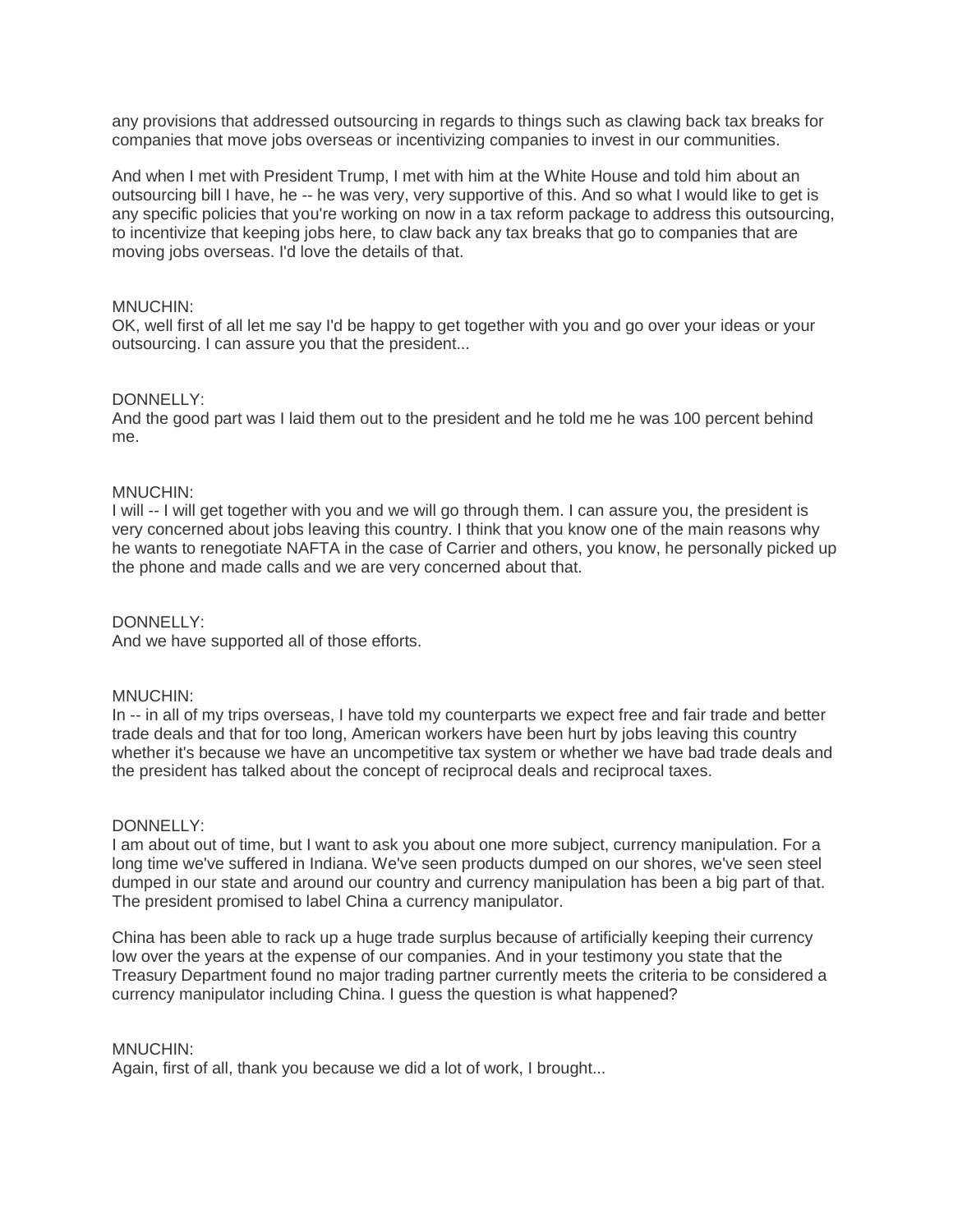DONNELLY:

No, I'm very impressed and it's a very attractive graphic.

## MNUCHIN:

Page 13...

## DONNELLY:

But the president told us that -- he said China was currency manipulator, what happened?

## MNUCHIN:

Page 13, we specifically reference, OK, China's intervention for roughly a decade, OK? And there is no question that they did. This is for a very specific period of time. We went through a very specific test. If anything, during this period of time, China has used their currency reserves to go the other direction which is actually good for American workers and I've had very specific conversations with my counterparts that we will continue to monitor this behavior very carefully. I'm glad you like the graphs.

## DONNELLY:

Very attractive. I'm a lot more concerned about the currency manipulation though. Thank you, Mr. Chairman.

MNUCHIN: So are we, I can assure you.

## CRAPO:

Thank you, Senator. And Secretary Mnuchin, a vote has been called, but questioning is concluded.

Senator Shelby wants to make one brief statement and then actually Senator Brown wants to make, I guess a statement and a couple of real quick questions and then we will be wrapped up. Senator Shelby.

## SHELBY:

Mr. Secretary, we appreciate your appearance and your candor here today, you're a breath of fresh air. We want you to stay that way. I want to pick up on the Export-Import Bank and the question by the senator. I believe that the two nominees by the president, Former Congressman Garrett and Bachus are good appointments.

I do have some fundamental differences with the role of the bank, a lot of us do. We believe that -- I had two days of hearings when I was chairman of the committee of trying to reform the bank because about -- if my number's about right, what I've been told, you would know offhand that about \$2 trillion of our exports each year, a little more than that, and only about 1 percent or 1 percent or something use the Export-Import Bank. And that we all know that the bank is used primarily by -- as far as the numbers, by one or two big companies. A lot of us believe that's corporate welfare, you know, that bothers us.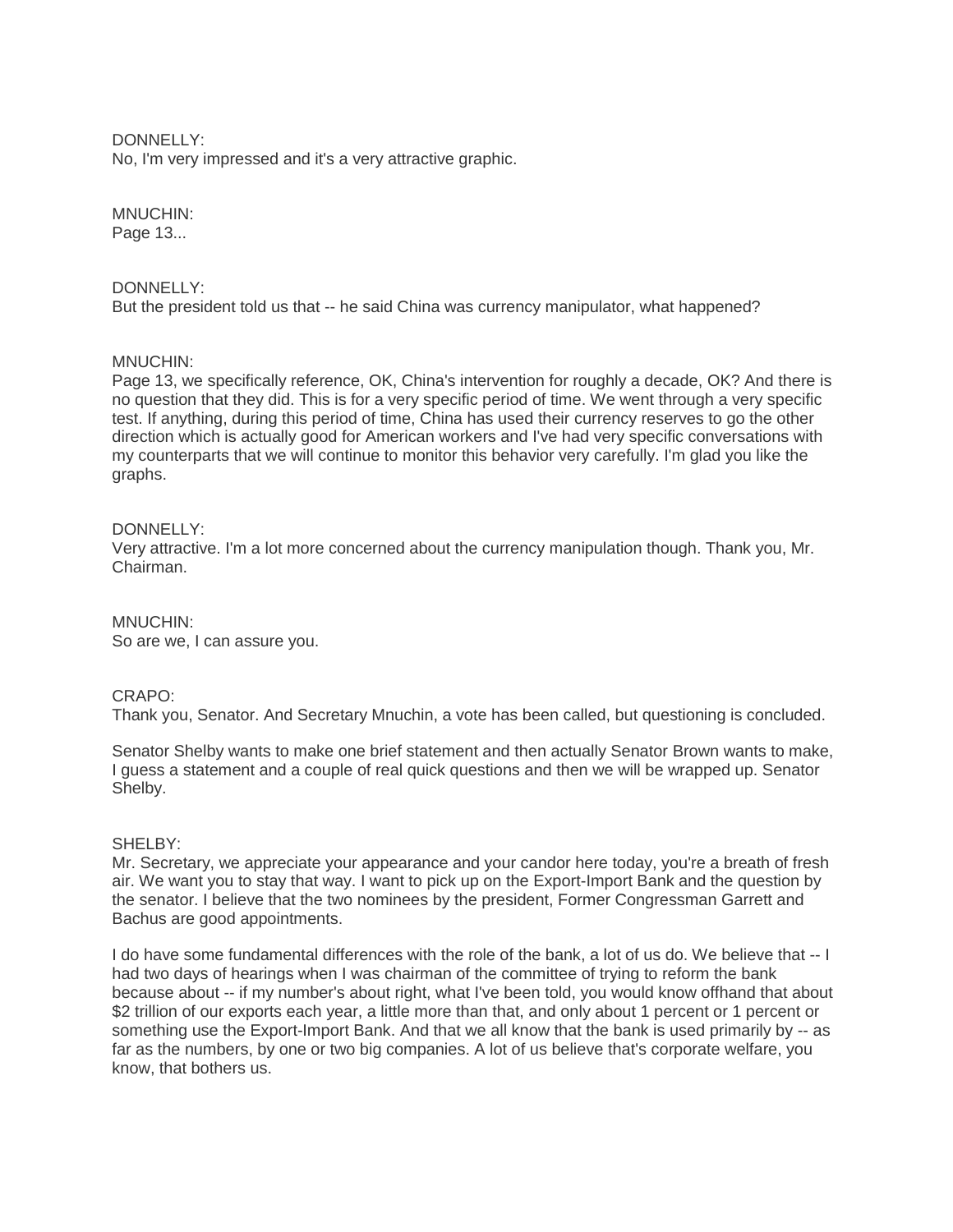I would hope that the administration -- and the president talked about this at one time, would look at ways to reform the bank. I know that's separate legislation than just the nominees themselves and I hope you will not close your eyes to that because you know a lot about the private market.

## MNUCHIN:

Not -- not only would I not close my eyes, I would welcome working with you and the committee. We do support reopening the bank for more than \$10 million loans but we also have a team at Treasury who has worked and will work with you in making sure that it's not just for two large companies.

## SHELBY:

But all of the majority of the Republicans in the Senate a year or so ago voted against reauthorizing the bank because we could not get real meaningful reform. So that's -- that'd be a priority I think for a lot of us. Maybe not all...

MNUCHIN: We will work with you on that.

SHELBY: Thank you.

CRAPO: Senator Brown.

## BROWN:

Thank you and I wanted 30 seconds to address what Senator Shelby just said. The blemish on this committee and this committee some stonewalling last year affected economic growth because we didn't have -- we didn't have a functioning Export-Import Bank as you just said, Mr. Secretary, for over \$10 million. A couple of real quick questions.

I know there's a vote called in the floor. Are you aware, Mr. Secretary, of any White House -- these are really housekeeping measures that the chairman and I sometimes do. Are you aware of any White House guidance formal or informal urging administration officials not to respond to or to delay in responding to Democratic senators?

MNUCHIN: I am not.

## BROWN:

OK. Thank you for that. You committed to Chairman Hatch you'd respond to finance committee members' questions. Will you commit to responding to this -- members of both parties of this committee in a timely manner to all requests for information?

MNUCHIN: Yes, I will.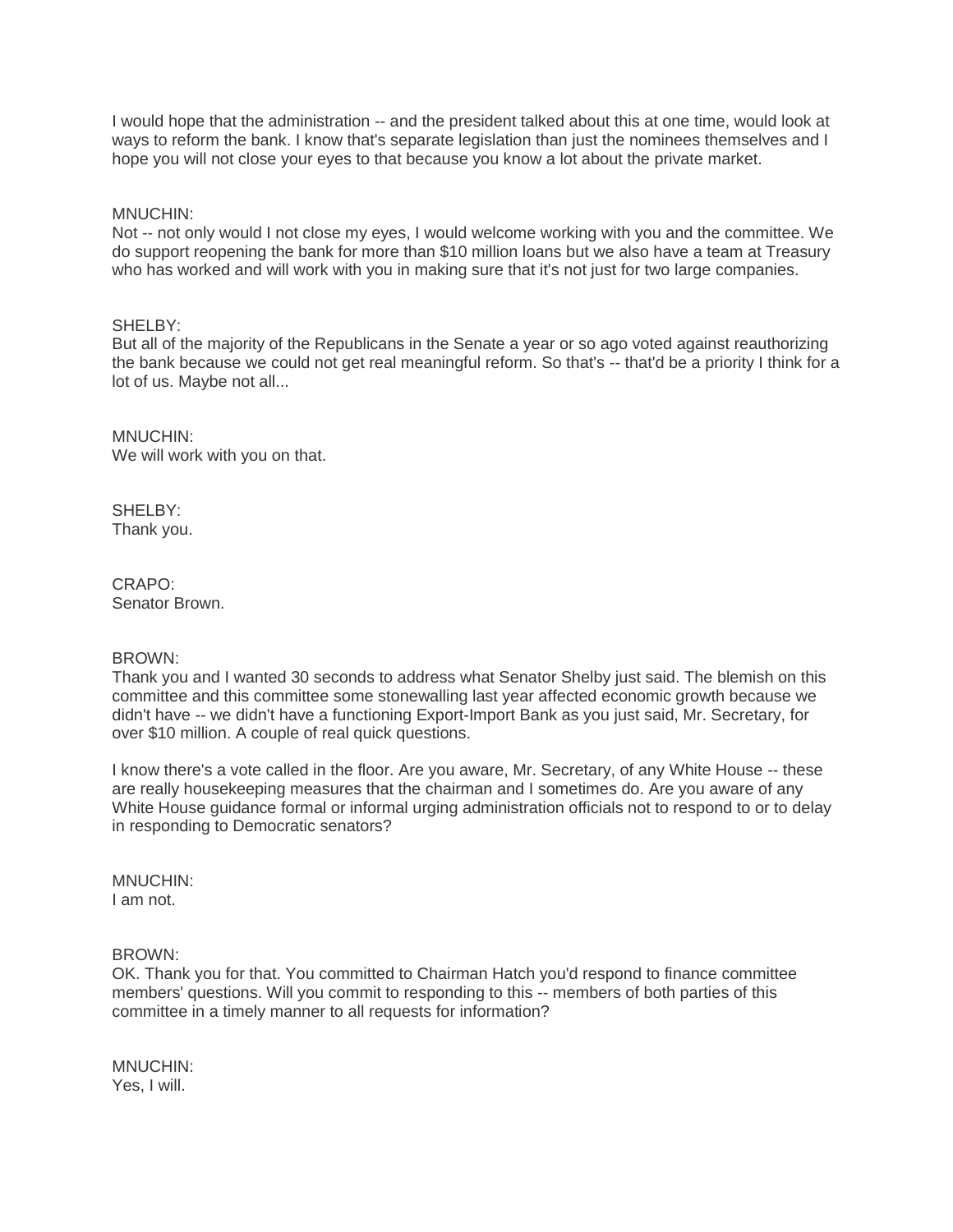## BROWN:

Good, thank you. And the last question is a little longer but I hope you can do it quick. Are the treasury and FHFA working together to prevent another draw on Treasury by the GSEs? If so, how are you doing that?

## MNUCHIN:

I'm sorry, what was the question?

## BROWN:

I'm sorry, would -- are Treasury and -- and Mel Watt and you working together to prevent another draw on the Treasury by the -- by the GSEs? And if so, how are you going to do that?

## MNUCHIN:

No. My conversations with Mel Watt have been specifically one around the dividend and that we believe the dividend payment should be paid and two, that we are willing to work with him and with Congress on housing reform. Those are the conversations we've had.

## BROWN:

OK. Thank you for that. Thank you. Thank you, Mr. Chairman.

## CRAPO:

OK, Senator -- thank you. Senator Warren has come back and she wants to briefly ask a few questions. We will do that and then we will be done.

## WARREN:

OK and I will not ask about Glass-Steagall, I'll ask about something else. I want to ask about the tax proposal that the administration released a few weeks ago. It proposed slashing the rate on all pass through entities, partnerships, LLCs, S corps to 15 percent. So I just want to take a look for a minute at who that benefits.

Seventy percent of all income from pass through entities goes to the top one percent of tax payers, that's households making more than \$450,000 a year. And according to an analysis this week from the nonpartisan Tax Policy Center, this pass through change would put over \$1 trillion in the pockets of the top one percent of households while 95 percent of middle income households would receive zero in tax benefits from it.

So other than creating new tax deductions for yachts, it's hard to come up with a more targeted tax cut that goes to the rich other than this -- this cut on the rate on pass throughs. So, Secretary Mnuchin, with working families struggling to make ends meet, why is this administration giving the ultra-wealthy this massive tax cut?

## MNUCHIN:

So I can assure you and I've said this repeatedly, we are not going to allow all pass throughs to get that rate. We are going to make sure that small and medium size businesses have the benefit. But we will put procedures in place, and I specifically said this, to make sure that people who should be paying higher taxes do not use pass throughs to arbitrage the system.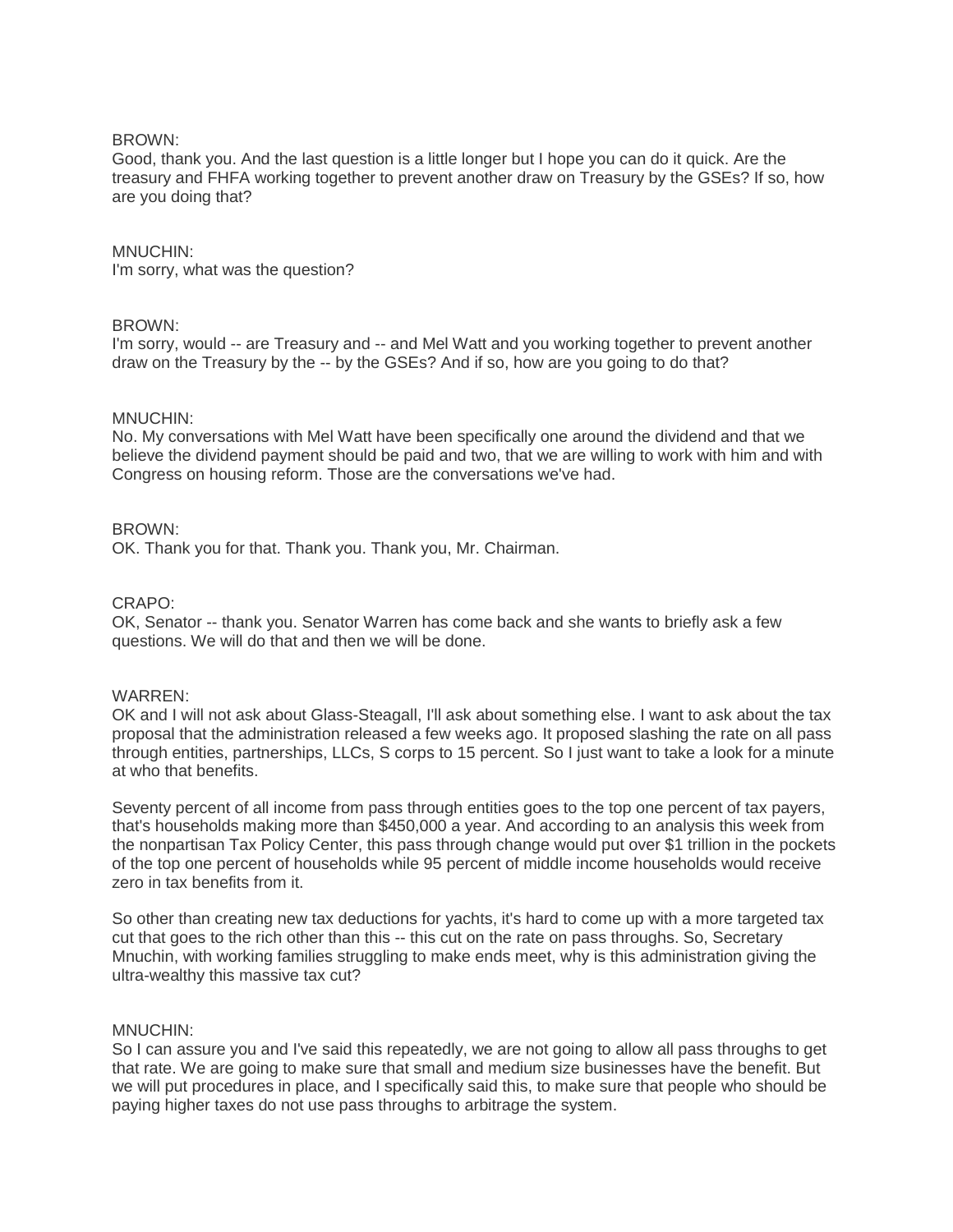## WARREN:

So if I can just understand, there are two parts to your answer that I just want to make sure I'm understanding what you're saying. Are you saying people who currently receive pass through, under your proposals may not receive pass through in the future?

## MNUCHIN:

Again, the concept is that there'll be a box that you have to check that says, I'm eligible for the business tax...

WARREN: OK, and are you...

## MNUCHIN:

... which is 15 percent. And there will be qualifications around. So no it is not...

## WARREN:

But -- so -- will that shrink up the number of people who receive it now? Because right now -- I'm not talking about new people coming in, it's a trillion dollars in tax breaks to the top one percent.

## MNUCHIN:

I -- trust me, we've run the numbers and despite the fact that lots of people have asked me these questions, we are sensitive to the deficit and everything else. And you're correct, if we let every single pass through holder that would be purely arbitraging...

## (CROSSTALK)

## WARREN: That's currently a pass -- I'm not changing it, currently a pass through.

## (CROSSTALK)

## MNUCHIN:

... the system. Yes, that's -- that's correct we are not going to allow...

## (CROSSTALK)

## WARREN:

You are not going to do that.

## MNUCHIN:

... every single pass through and, specifically, people who are making lots of money will not be able to use pass throughs. There will be criteria as to whether you're eligible for the business tax if you're pass through. It will not be available to everyone.